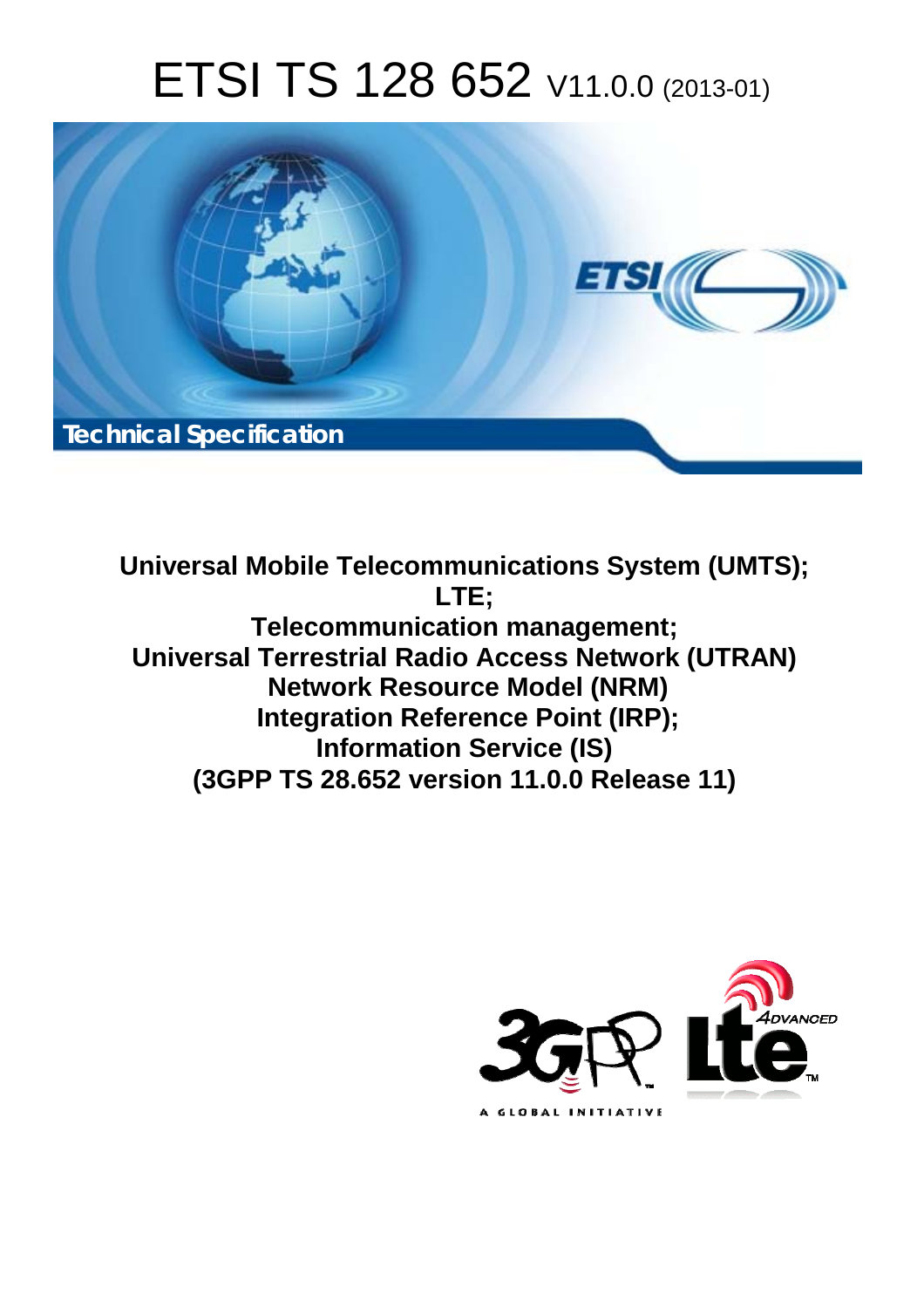Reference DTS/TSGS-0528652vb00

> Keywords LTE,UMTS

#### *ETSI*

#### 650 Route des Lucioles F-06921 Sophia Antipolis Cedex - FRANCE

Tel.: +33 4 92 94 42 00 Fax: +33 4 93 65 47 16

Siret N° 348 623 562 00017 - NAF 742 C Association à but non lucratif enregistrée à la Sous-Préfecture de Grasse (06) N° 7803/88

#### *Important notice*

Individual copies of the present document can be downloaded from: [http://www.etsi.org](http://www.etsi.org/)

The present document may be made available in more than one electronic version or in print. In any case of existing or perceived difference in contents between such versions, the reference version is the Portable Document Format (PDF). In case of dispute, the reference shall be the printing on ETSI printers of the PDF version kept on a specific network drive within ETSI Secretariat.

Users of the present document should be aware that the document may be subject to revision or change of status. Information on the current status of this and other ETSI documents is available at <http://portal.etsi.org/tb/status/status.asp>

If you find errors in the present document, please send your comment to one of the following services: [http://portal.etsi.org/chaircor/ETSI\\_support.asp](http://portal.etsi.org/chaircor/ETSI_support.asp)

#### *Copyright Notification*

No part may be reproduced except as authorized by written permission. The copyright and the foregoing restriction extend to reproduction in all media.

> © European Telecommunications Standards Institute 2013. All rights reserved.

DECT<sup>™</sup>, PLUGTESTS<sup>™</sup>, UMTS<sup>™</sup> and the ETSI logo are Trade Marks of ETSI registered for the benefit of its Members. **3GPP**TM and **LTE**™ are Trade Marks of ETSI registered for the benefit of its Members and of the 3GPP Organizational Partners.

**GSM**® and the GSM logo are Trade Marks registered and owned by the GSM Association.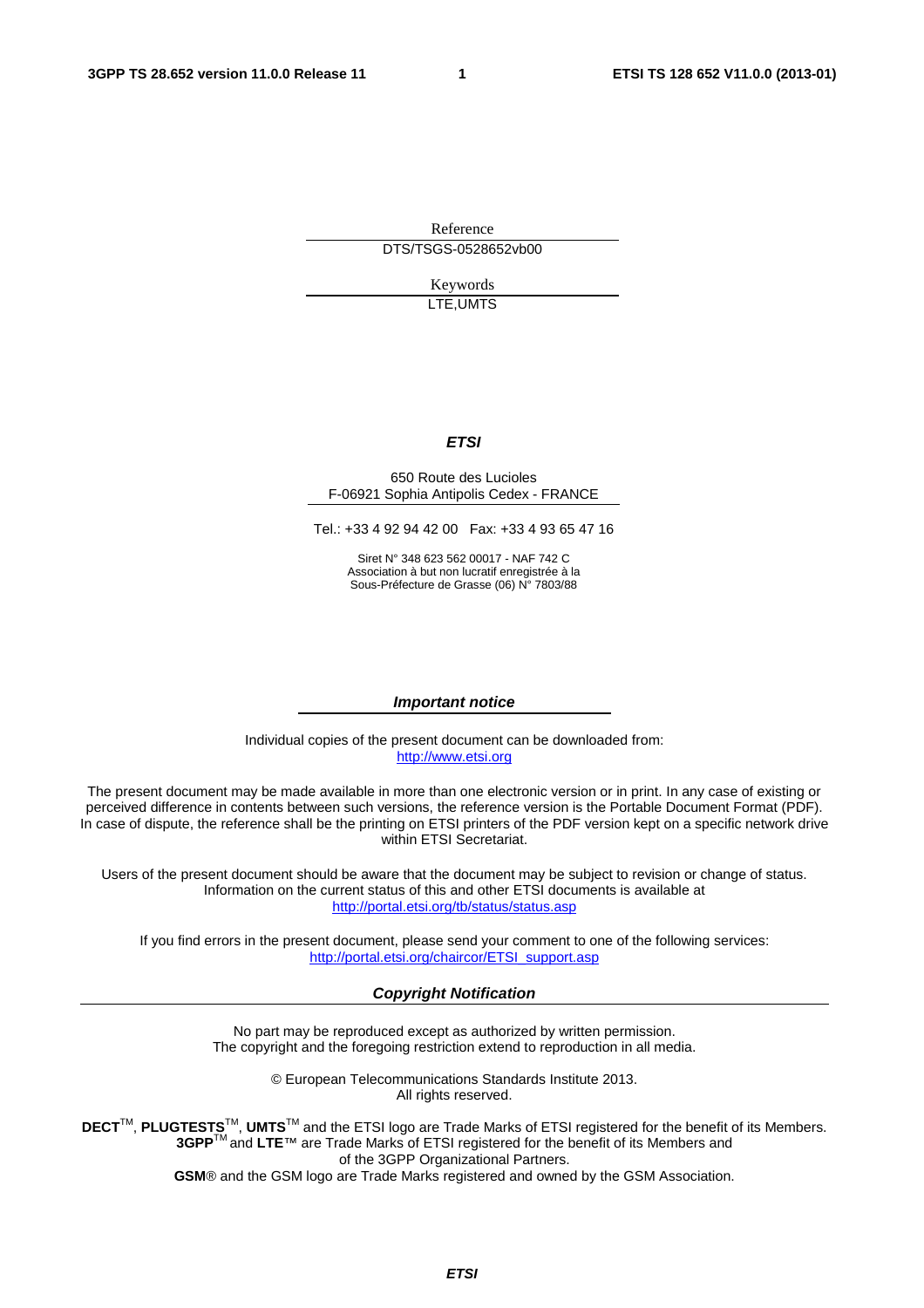# Intellectual Property Rights

IPRs essential or potentially essential to the present document may have been declared to ETSI. The information pertaining to these essential IPRs, if any, is publicly available for **ETSI members and non-members**, and can be found in ETSI SR 000 314: *"Intellectual Property Rights (IPRs); Essential, or potentially Essential, IPRs notified to ETSI in respect of ETSI standards"*, which is available from the ETSI Secretariat. Latest updates are available on the ETSI Web server [\(http://ipr.etsi.org](http://webapp.etsi.org/IPR/home.asp)).

Pursuant to the ETSI IPR Policy, no investigation, including IPR searches, has been carried out by ETSI. No guarantee can be given as to the existence of other IPRs not referenced in ETSI SR 000 314 (or the updates on the ETSI Web server) which are, or may be, or may become, essential to the present document.

# Foreword

This Technical Specification (TS) has been produced by ETSI 3rd Generation Partnership Project (3GPP).

The present document may refer to technical specifications or reports using their 3GPP identities, UMTS identities or GSM identities. These should be interpreted as being references to the corresponding ETSI deliverables.

The cross reference between GSM, UMTS, 3GPP and ETSI identities can be found under [http://webapp.etsi.org/key/queryform.asp.](http://webapp.etsi.org/key/queryform.asp)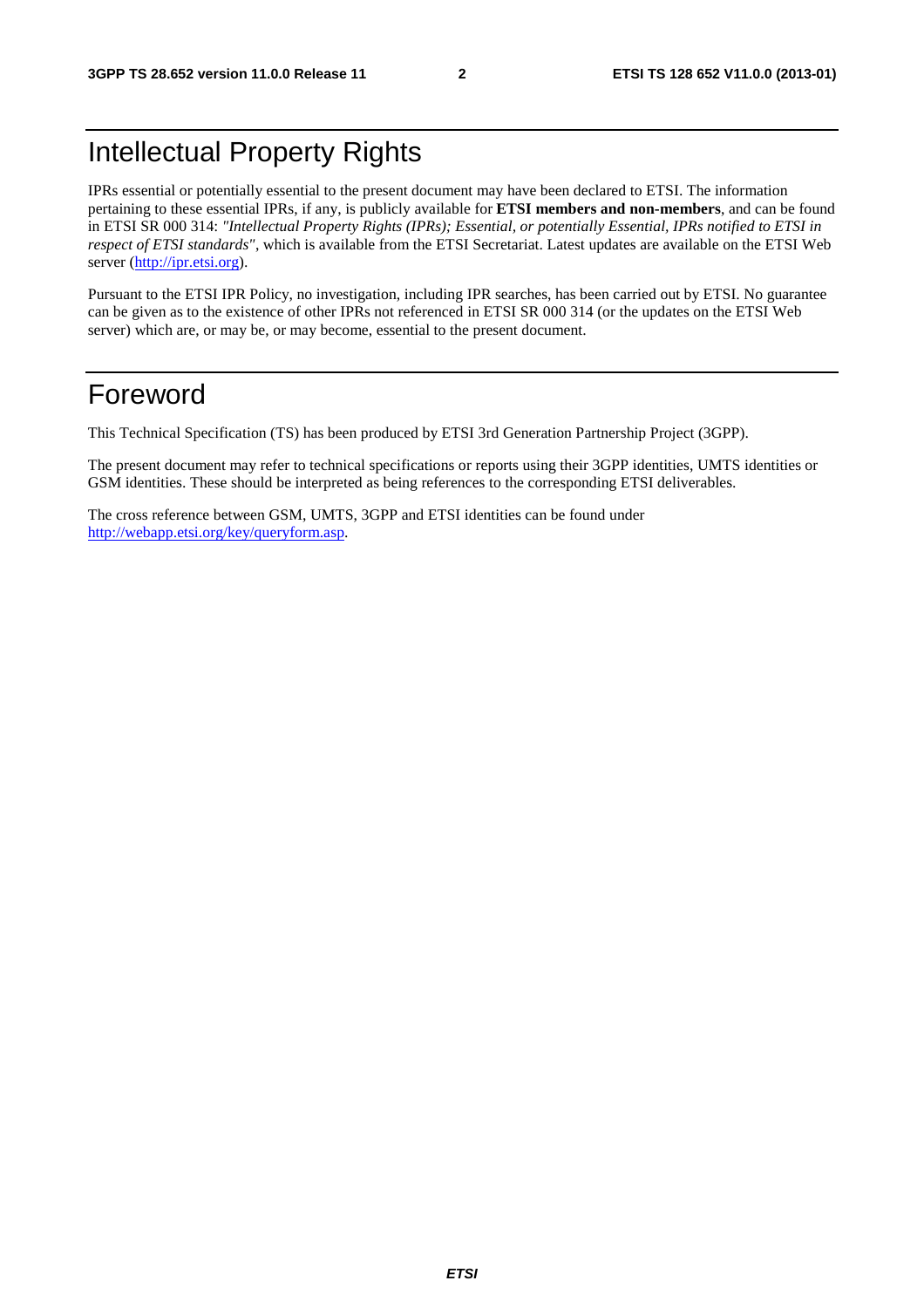$\mathbf{3}$ 

# Contents

| 1                  |  |  |
|--------------------|--|--|
| 2                  |  |  |
| 3                  |  |  |
| 3.1                |  |  |
| 3.2                |  |  |
| $\overline{4}$     |  |  |
| 4.1                |  |  |
| 4.2                |  |  |
| 4.2.1              |  |  |
| 4.2.2              |  |  |
| 4.3                |  |  |
| 4.3.1              |  |  |
| 4.3.1.1            |  |  |
| 4.3.1.2            |  |  |
| 4.3.1.3            |  |  |
| 4.3.1.4            |  |  |
| 4.3.2              |  |  |
| 4.3.2.1            |  |  |
| 4.3.2.2            |  |  |
| 4.3.2.3            |  |  |
| 4.3.2.4            |  |  |
| 4.3.3              |  |  |
| 4.3.3.1            |  |  |
| 4.3.3.2            |  |  |
| 4.3.3.3            |  |  |
| 4.3.3.4            |  |  |
| 4.3.4              |  |  |
| 4.3.4.1            |  |  |
| 4.3.4.2            |  |  |
| 4.3.4.3<br>4.3.4.4 |  |  |
| 4.3.5              |  |  |
|                    |  |  |
| 4.3.5.1<br>4.3.5.2 |  |  |
| 4.3.5.3            |  |  |
| 4.3.5.4            |  |  |
| 4.3.6              |  |  |
| 4.3.6.1            |  |  |
| 4.3.6.2            |  |  |
| 4.3.6.3            |  |  |
| 4.3.6.4            |  |  |
| 4.3.7              |  |  |
| 4.3.7.1            |  |  |
| 4.3.7.2            |  |  |
| 4.3.7.3            |  |  |
| 4.3.7.4            |  |  |
| 4.3.8              |  |  |
| 4.3.8.1            |  |  |
|                    |  |  |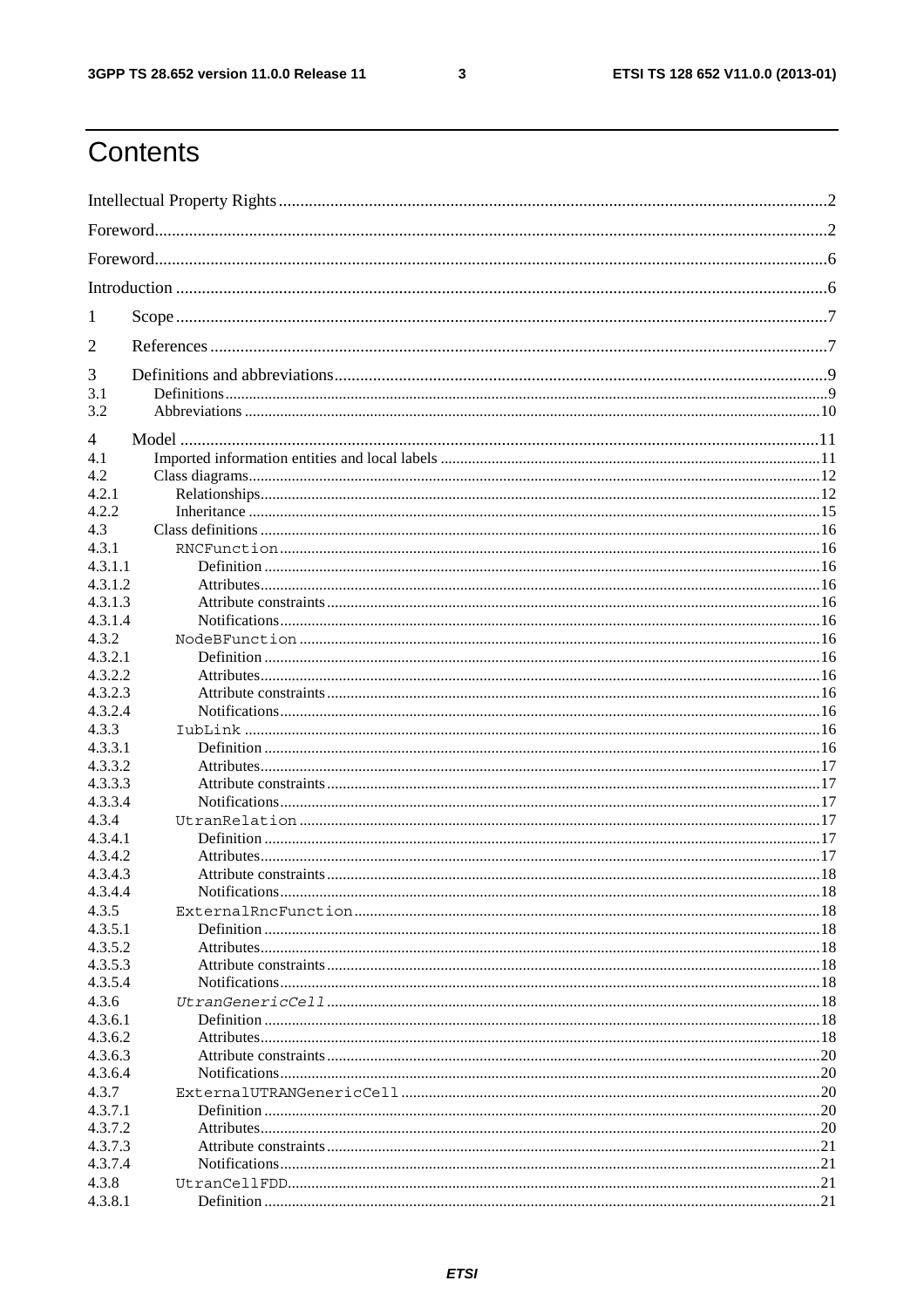#### $\overline{\mathbf{4}}$

| 4.3.8.2  |                               |  |
|----------|-------------------------------|--|
| 4.3.8.3  |                               |  |
| 4.3.8.4  |                               |  |
|          |                               |  |
| 4.3.9    |                               |  |
| 4.3.9.1  |                               |  |
| 4.3.9.2  |                               |  |
| 4.3.9.3  |                               |  |
| 4.3.9.4  |                               |  |
| 4.3.10   |                               |  |
| 4.3.10.1 |                               |  |
| 4.3.10.2 |                               |  |
| 4.3.10.3 |                               |  |
| 4.3.10.4 |                               |  |
| 4.3.11   |                               |  |
| 4.3.11.1 |                               |  |
| 4.3.11.2 |                               |  |
| 4.3.11.3 |                               |  |
| 4.3.11.4 |                               |  |
|          |                               |  |
| 4.3.12   |                               |  |
| 4.3.12.1 |                               |  |
| 4.3.12.2 |                               |  |
| 4.3.12.3 |                               |  |
| 4.3.12.4 |                               |  |
| 4.3.13   |                               |  |
| 4.3.13.1 |                               |  |
| 4.3.13.2 |                               |  |
| 4.3.13.3 |                               |  |
| 4.3.13.4 |                               |  |
| 4.3.14   |                               |  |
| 4.3.14.1 |                               |  |
| 4.3.14.2 |                               |  |
| 4.3.14.3 |                               |  |
|          |                               |  |
| 4.3.14.4 |                               |  |
| 4.3.15   |                               |  |
| 4.3.15.1 |                               |  |
| 4.3.15.2 |                               |  |
| 4.3.15.3 |                               |  |
| 4.3.15.4 |                               |  |
| 4.3.16   |                               |  |
| 4.3.16.1 |                               |  |
| 4.3.16.2 |                               |  |
| 4.3.16.3 |                               |  |
| 4.3.16.4 |                               |  |
| 4.3.17   |                               |  |
| 4.3.17.1 |                               |  |
| 4.3.17.2 |                               |  |
| 4.3.17.3 |                               |  |
| 4.3.17.4 |                               |  |
|          |                               |  |
| 4.3.18   |                               |  |
| 4.3.18.1 |                               |  |
| 4.3.18.2 |                               |  |
| 4.3.18.3 |                               |  |
| 4.3.18.4 |                               |  |
| 4.4      |                               |  |
| 4.4.1    |                               |  |
| 4.4.2    |                               |  |
| 4.5      |                               |  |
| 4.5.1    |                               |  |
| 4.5.2    |                               |  |
|          |                               |  |
|          | <b>Annex A (informative):</b> |  |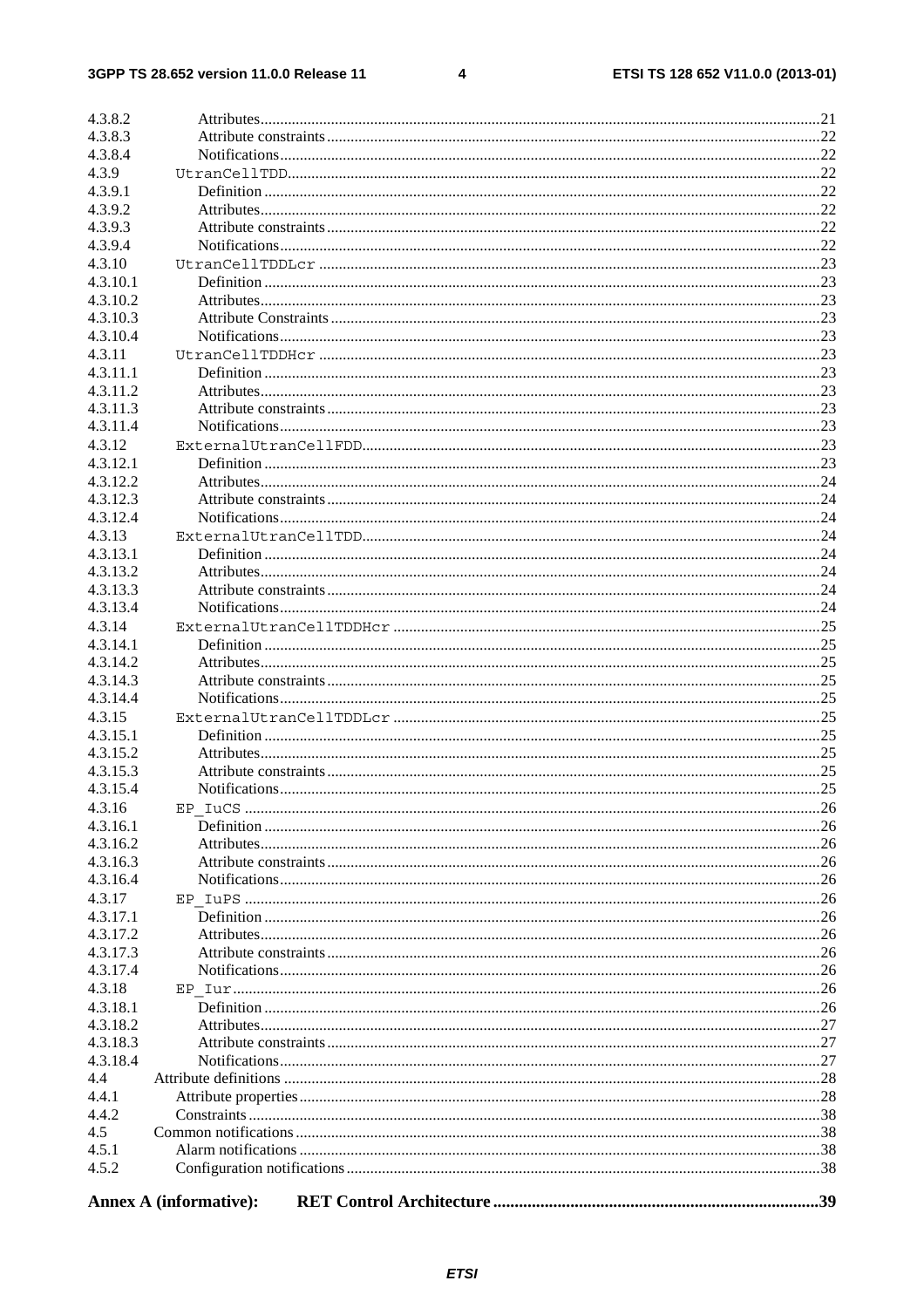$5\phantom{a}$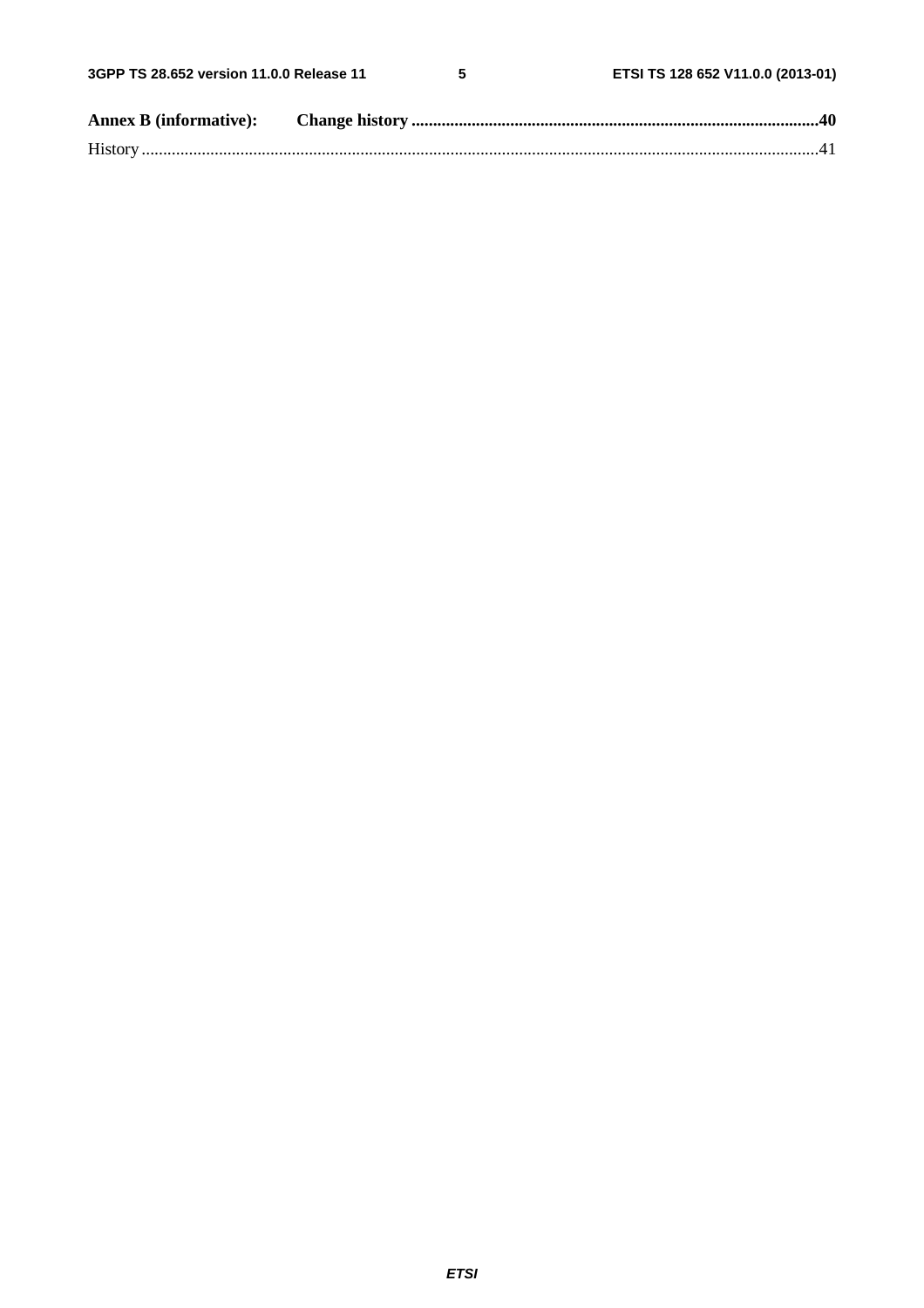# Foreword

This Technical Specification has been produced by the 3<sup>rd</sup> Generation Partnership Project (3GPP).

The contents of the present document are subject to continuing work within the TSG and may change following formal TSG approval. Should the TSG modify the contents of the present document, it will be re-released by the TSG with an identifying change of release date and an increase in version number as follows:

Version x.y.z

where:

- x the first digit:
	- 1 presented to TSG for information;
	- 2 presented to TSG for approval;
	- 3 or greater indicates TSG approved document under change control.
- y the second digit is incremented for all changes of substance, i.e. technical enhancements, corrections, updates, etc.
- z the third digit is incremented when editorial only changes have been incorporated in the document.

#### **Ready for Converged Management**

This specification is part of a set that has been developed for converged management solutions.

# Introduction

The present document is part of a TS-family covering the 3<sup>rd</sup> Generation Partnership Project; Technical Specification Group Services and System Aspects; Telecommunication management; as identified below:

- 28.651 UTRAN Network Resource Model (NRM) Integration Reference Point (IRP); Requirements
- **28.652 UTRAN Network Resource Model (NRM) Integration Reference Point (IRP): Information Service (IS)**
- 28.653 UTRAN Network Resource Model (NRM) Integration Reference Point (IRP); Solution Set (SS) definitions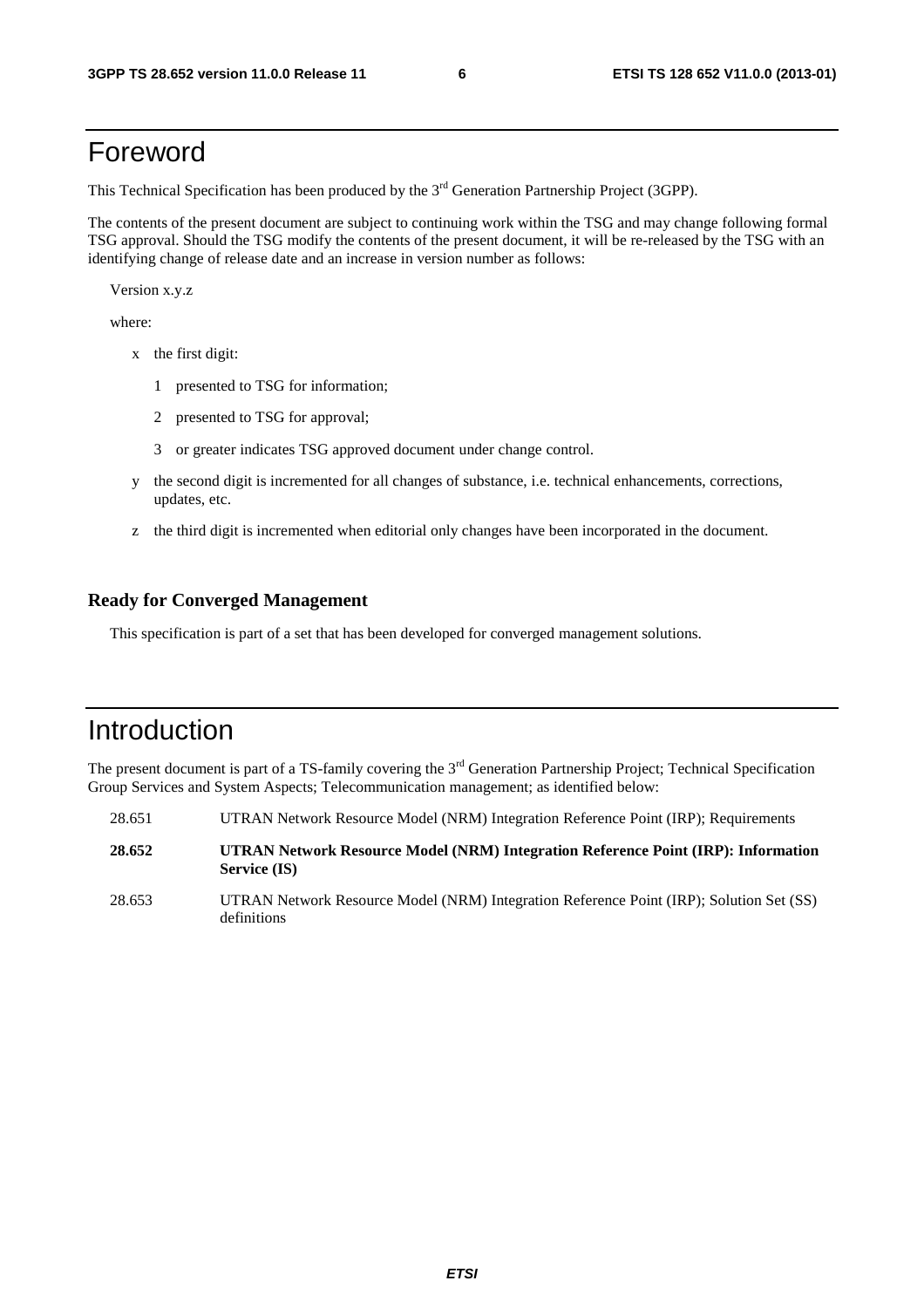# 1 Scope

The present document specifies the UTRAN Network Resource Model (NRM) that can be communicated between an IRPAgent and an IRPManager for telecommunication network management purposes, including management of converged networks.

The present document specifies the semantics and behaviour of information object class attributes and relations visible across the reference point in a protocol and technology neutral way. It does not define their syntax and encoding.

# 2 References

The following documents contain provisions which, through reference in this text, constitute provisions of the present document.

- References are either specific (identified by date of publication, edition number, version number, etc.) or non-specific.
- For a specific reference, subsequent revisions do not apply.
- For a non-specific reference, the latest version applies. In the case of a reference to a 3GPP document (including a GSM document), a non-specific reference implicitly refers to the latest version of that document *in the same Release as the present document*.
- [1] 3GPP TS 32.101: "Telecommunication management; Principles and high level requirements".
- [2] 3GPP TS 32.102: "Telecommunication management; Architecture".
- [3] 3GPP TS 23.003: "Numbering, addressing and identification".
- [4] 3GPP TS 25.401: "UTRAN Overall Description".
- [5] 3GPP TS 25.433: "UTRAN Iub Interface NBAP Signalling".
- [6] 3GPP TS 32.652: "Telecommunication management; Configuration Management (CM); GERAN network resources Integration Reference Point (IRP): Network Resource Model (NRM)".
- [7] 3GPP TS 32.302: "Telecommunication management; Configuration Management (CM); Notification Integration Reference Point (IRP): Information Service (IS)".
- [8] 3GPP TS 32.672: "Telecommunication management; Configuration Management (CM); State Management Integration Reference Point (IRP): Information Service (IS)".
- [9] 3GPP TS 25.331: "Radio Resource Control (RRC) protocol specification".
- [10] 3GPP TS 32.662: "Telecommunication management; Configuration Management (CM); Kernel CM Information Service (IS)".
- [11] 3GPP TS 32.111-2: "Telecommunication management; Fault Management; Part 2: Alarm Integration Reference Point (IRP): Information Service (IS)".
- [12] 3GPP TS 32.422: "Telecommunication management; Subscriber and equipment trace; Trace control and configuration management".
- [13] 3GPP TS 32.300: "Telecommunication management; Configuration Management (CM); Name convention for Managed Objects".
- [14] 3GPP TS 32.600: "Telecommunication management; Configuration Management (CM); Concept and high-level requirements".
- [15] 3GPP TS 23.002: "Network Architecture".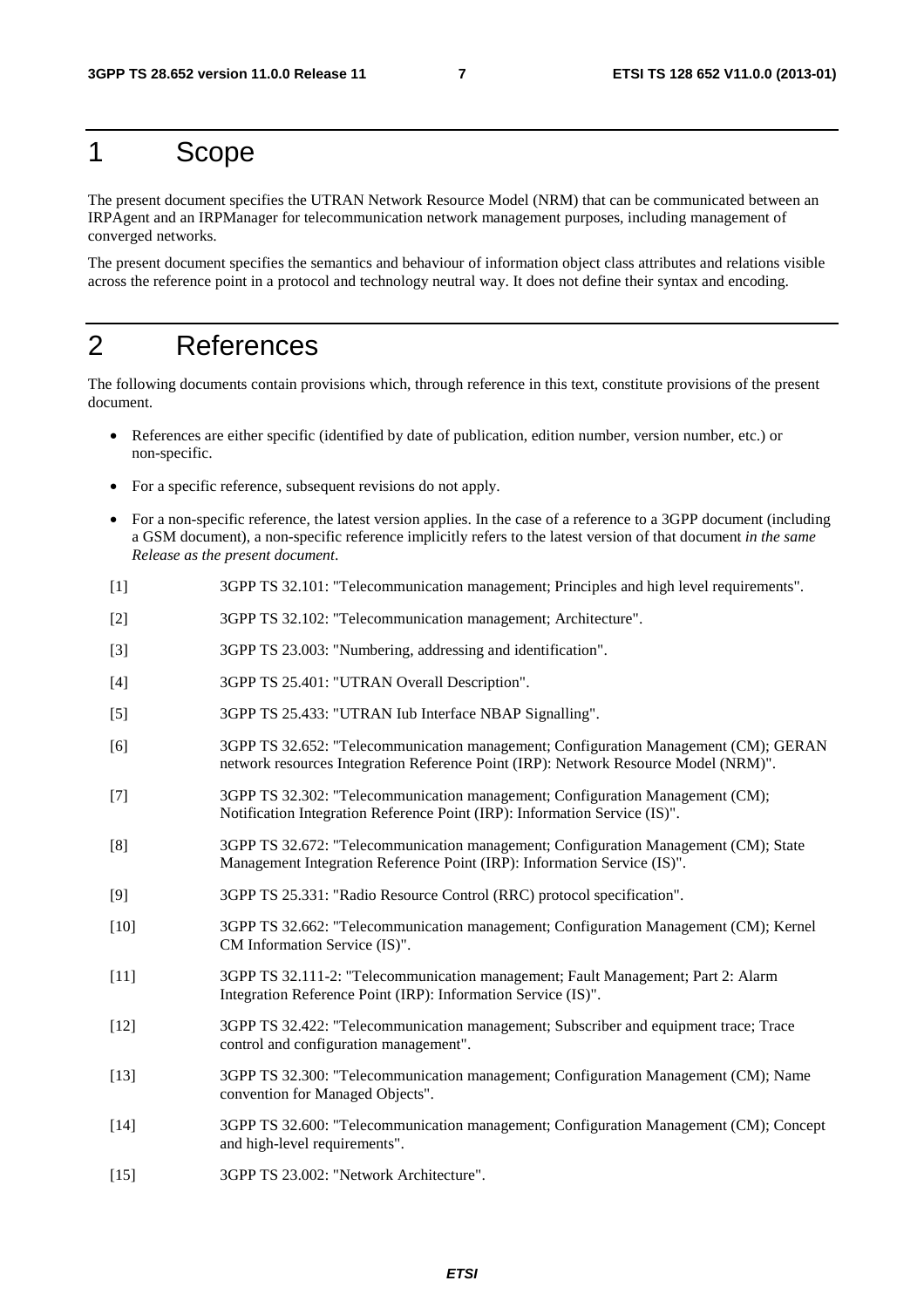- [16] 3GPP TS 28.622: "Telecommunication management; Generic Network Resource Model (NRM) Integration Reference Point (IRP); Information Service (IS)".
- [17] 3GPP TS 28.662: "Generic Radio Access Network (RAN) Network Resource Model (NRM); Integration Reference Point (IRP); Information Service (IS)".
- [18] 3GPP TS 25.413: "UTRAN Iu interface RANAP signalling".
- [19] 3GPP TS 25.466: "UTRAN Iuant interface: Application Part".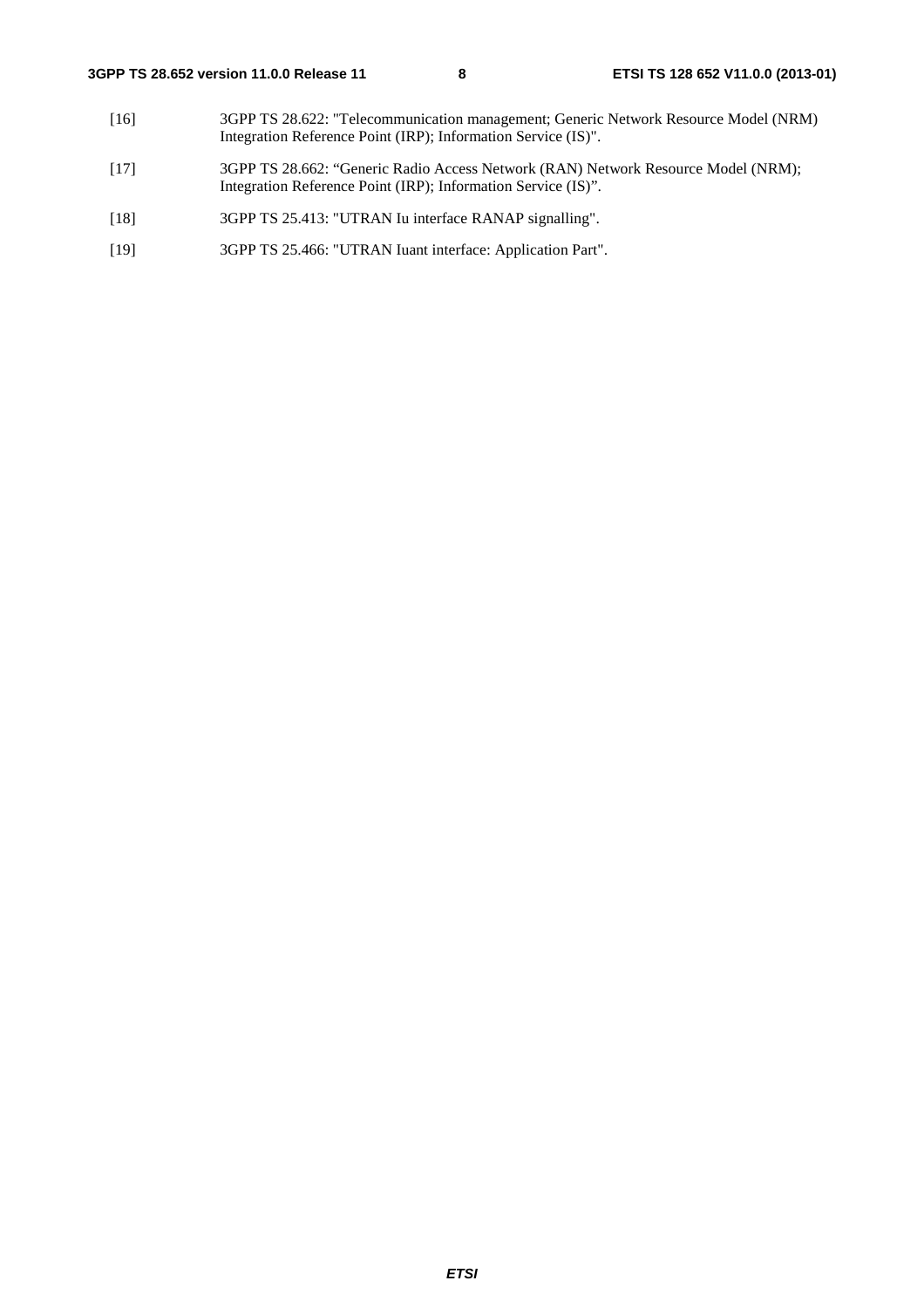# 3 Definitions and abbreviations

## 3.1 Definitions

For the purposes of the present document, the following definitions apply. For definitions and not found here, please refer to 3GPP TS 32.101 [1], 3GPP TS 32.102 [2], 3GPP TS 32.622 [16] and 3GPP TS 32.600 [14].

**Antenna**: Within the present document an Antenna is the set of radiating elements involved in the transmission and reception of Radio Frequency energy to support the Uu interface of a UTRAN cell. See Annex A for more detail.

**Association**: See definition in TS 32.622 [16].

**Managed Element (ME)**: See definition in TS 32.622 [16].

**Managed Object (MO)**: See definition in TS 32.622 [16].

**Management Information Model (MIM)**: See definition in TS 32.622 [16].

**Network Resource Model (NRM)**: See definition in TS 32.622 [16].

**Node B:** A logical node responsible for radio transmission/reception in one or more cells to/from the User Equipment. It terminates the Iub interface towards the RNC.

**TMA**: See TS 25.466 [19].

**Tower Mounted Amplifier:** See TS 25.466 [19].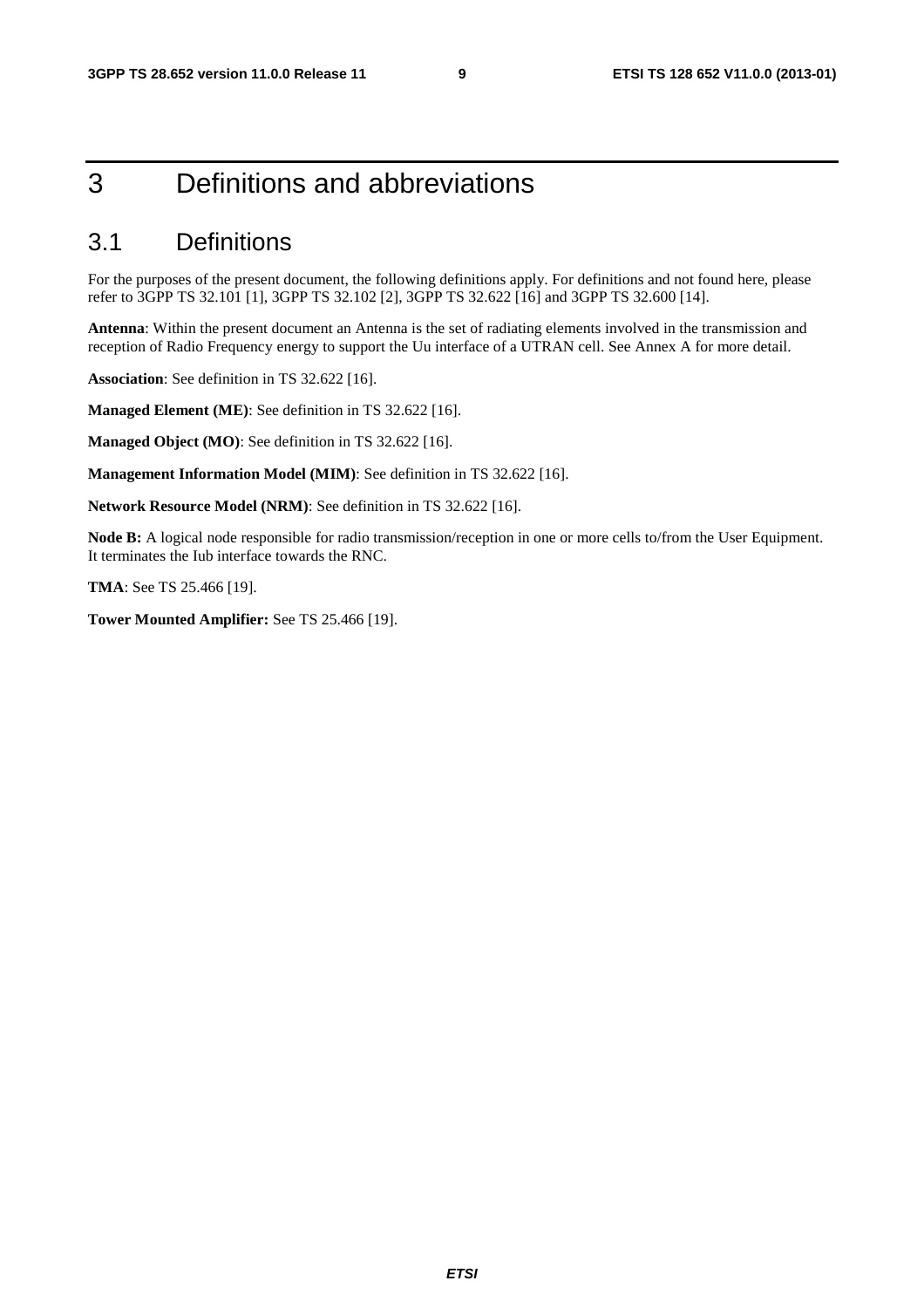# 3.2 Abbreviations

For the purposes of the present document, the following abbreviations apply:

| Core Network                                          |
|-------------------------------------------------------|
| Distinguished Name (see 3GPP TS 32.300 [13])          |
| <b>Frequency Division Duplex</b>                      |
| <b>Information Object Class</b>                       |
| <b>Integration Reference Point</b>                    |
| Interface between RNC and Node B                      |
| Mega-chips per second                                 |
| <b>Managed Element</b>                                |
| <b>Management Information Model</b>                   |
| <b>Managed Object</b>                                 |
| Network Resource Model                                |
| Packet Switched                                       |
| Relative Distinguished Name (see 3GPP TS 32.300 [13]) |
| Remote control of Electrical Tilting (RET) antenna    |
| Radio Network Controller                              |
| <b>Time Division Duplex</b>                           |
| <b>Tower Mounted Amplifier</b>                        |
| Unified Modelling Language                            |
| Universal Terrestrial Radio Access                    |
| Universal Terrestrial Radio Access Network            |
|                                                       |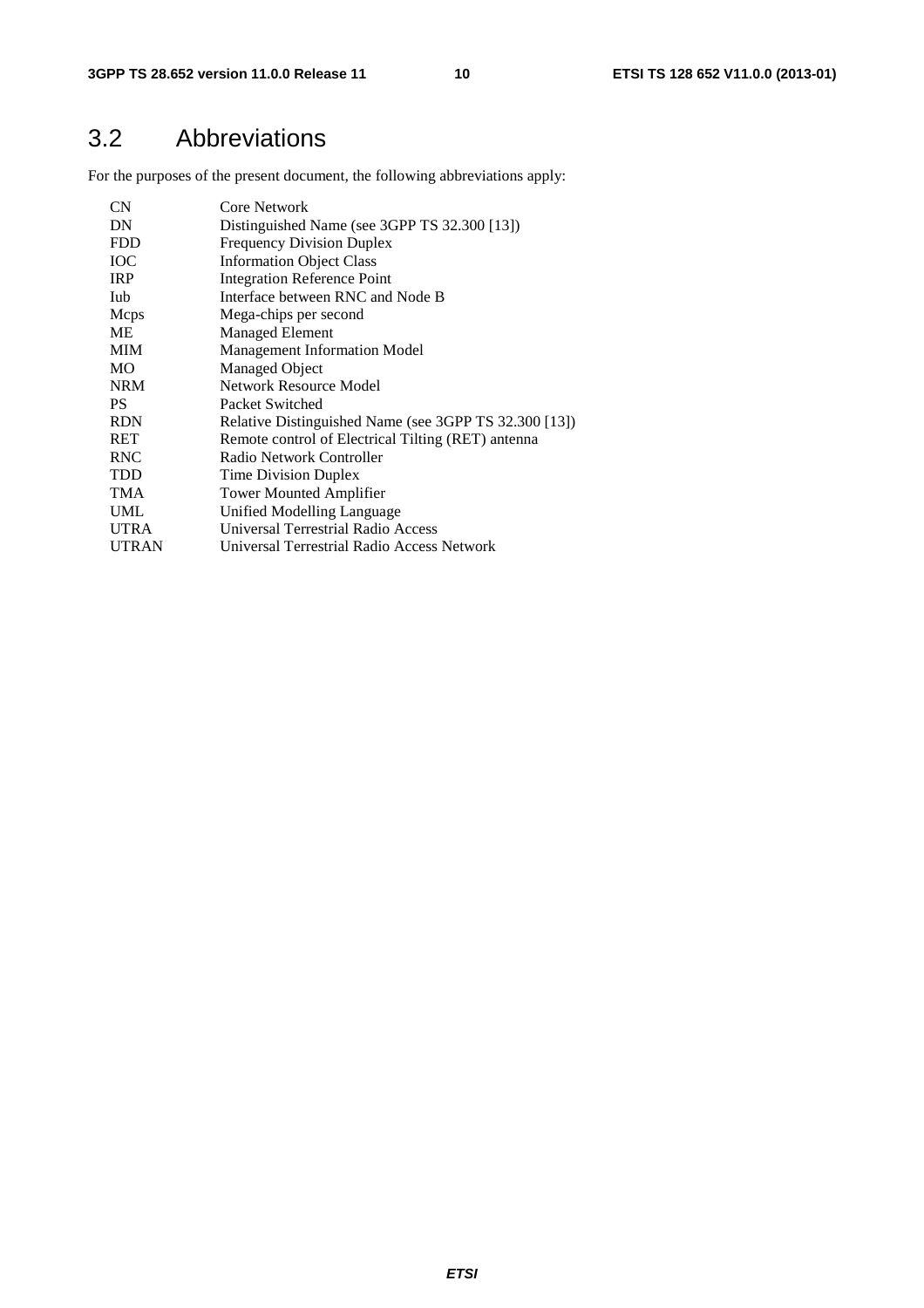# 4 Model

# 4.1 Imported information entities and local labels

| Label reference                                   | <b>Local label</b>      |
|---------------------------------------------------|-------------------------|
| 3GPP TS 28.622 [16], IOC, ManagedElement          | ManagedElement          |
| 3GPP TS 28.622 [16], IOC, ManagedFunction         | ManagedFunction         |
| 3GPP TS 28.622 [16], IOC, MeContext               | MeContext               |
| 3GPP TS 28.622 [16], IOC, SubNetwork              | SubNetwork              |
| 3GPP TS 28.622 [16], IOC, Top                     | Top                     |
| 3GPP TS 28.622 [16], IOC, VsDataContainer         | VsDataContainer         |
| 3GPP TS 28.622 [16], IOC, EP RP                   | EP RP                   |
| 3GPP TS 32.652 [6], IOC, ExternalGSMCell          | ExternalGSMCell         |
| 3GPP TS 32.652 [6], IOC, GsmCell                  | GsmCell                 |
| 3GPP TS 32.652 [6], IOC, GsmRelation              | GsmRelation             |
| 3GPP TS 32.672 [8], attribute, operationalState   | operationalState        |
| 3GPP TS 28.662 [17], IOC, AntennaFunction         | AntennaFunction         |
| 3GPP TS 28.662 [17], IOC, TmaFunction             | TmaFunction             |
| 3GPP TS 28.662 [17], IOC, SectorEquipmentFunction | SectorEquipmentFunction |
| 3GPP TS 28.662 [17], IOC, CellReferences          | CellReferences          |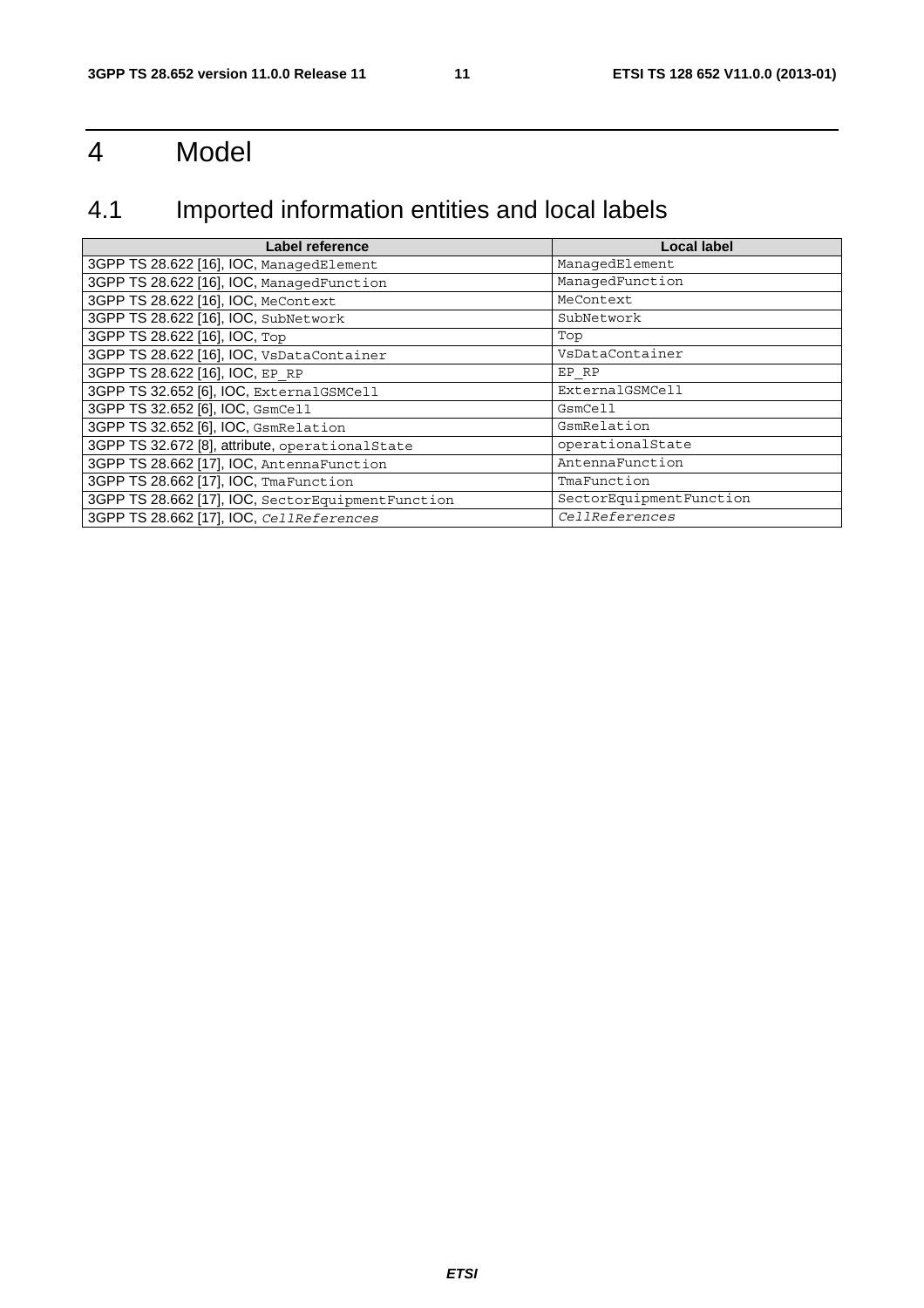## 4.2 Class diagrams

#### 4.2.1 Relationships

This clause depicts the set of classes (e.g. IOCs) that encapsulates information relevant for this IRP. This subclause provides the overview of the relationships of relevant classes in UML. Subsequent clauses provide more detailed specification of various aspects of these classes.

The following figures show the containment/naming hierarchy and the associations of the information object classes defined in the present document. They are split in several figures only for a readability purpose.



- NOTE 1: The listed cardinality numbers, in particular the use of cardinality number zero, do not represent transient states. The transient state is considered an inherent property of all IOC instances and therefore there is no need to represent them by individual IOC cardinality numbers.
- NOTE 2: The AntennaFunction instances (referenced by a role-attribute of IOC CellReferences inherited by *UTRANGenericCell*) is required when supporting RET. For a description and clarification of RET, please refer to Annex A.
- NOTE 3: The AntennaFunction Instances can be associated with a particular NodeBFunction instance (via IubLink and *UTRANGenericCell*). These AntennaFunction instances and NodeBFunction instance must be contained by the same ManagedElement instance.
- NOTE 4: The TmaFunction Instances can be associated with a particular NodeBFunction instance (via IubLink and *UTRANGenericCell*). These TmaFunction Instances and NodeBFunction instance must be contained by the same ManagedElement instance.
- NOTE 5: Please see TS 32.792 [17] for the definitions of the five associations between a) *UtranGenericCell* and AntennaFunction b) between *UtranGenericCell* and SectorEquipmentFunction c) between *UtranGenericCell* and TmaFunction d) between SectorEquipmentFunction and AntennaFunction and e) between SectorEquipmentFunction and TmaFunction.

#### **Figure 4.2.1-1: Transport view UTRAN NRM Containment/Naming and Association diagram**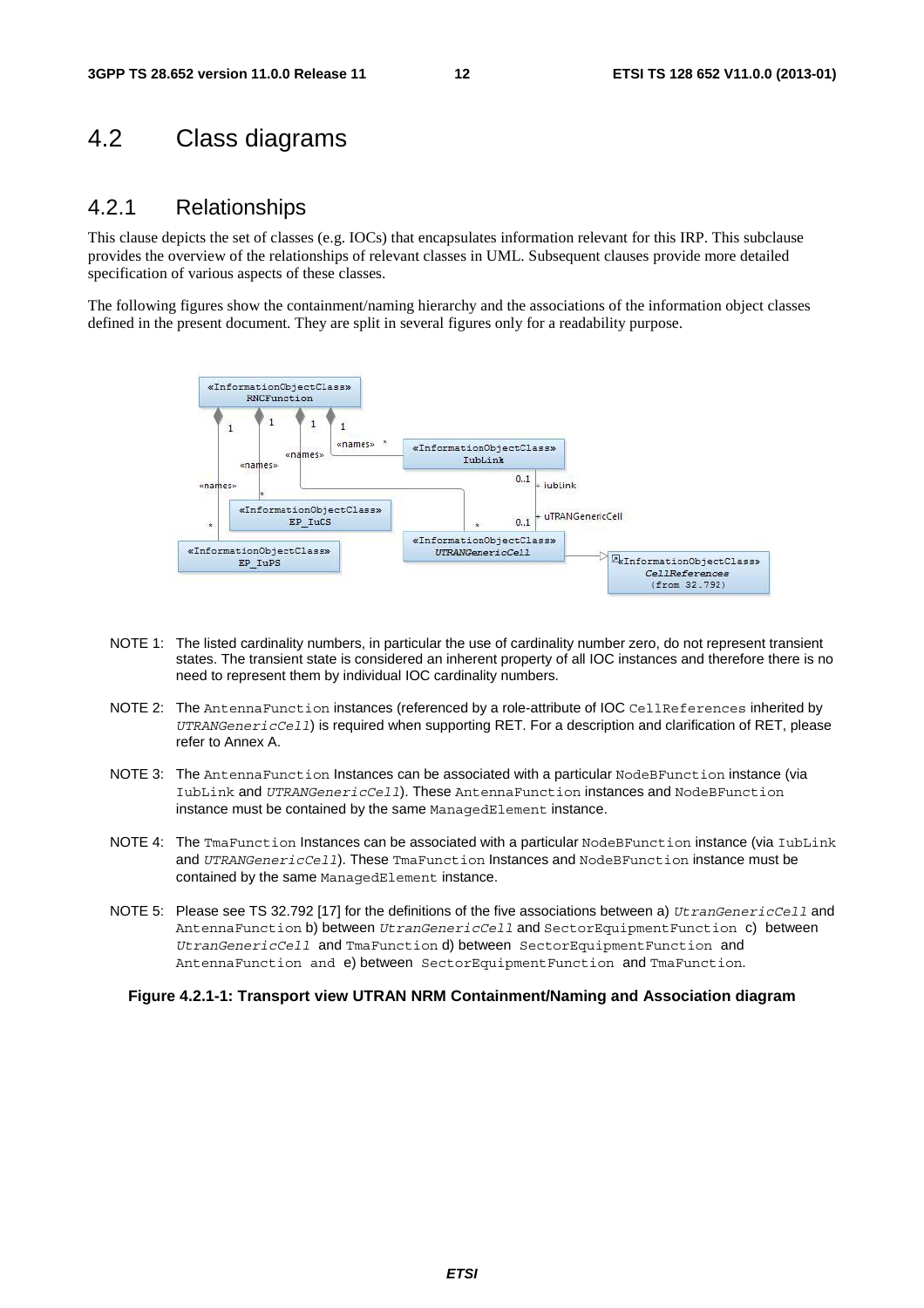

- NOTE 1: The listed cardinality numbers, in particular the use of cardinality number zero, do not represent transient states. The transient state is considered an inherent property of all IOC instances and therefore there is no need to represent them by individual IOC cardinality numbers.
- NOTE 2: The relation between GSMRelation and GSMCell is optional. It may be present if both the *UTRANGenericCell* and the GSMCell are managed by the same management node.
- NOTE 3: The UtranRelation and GsmRelation can be name-contained under IOCs defined in other NRMs.
- NOTE 4: External *UTRANGenericCell* is contained under SubNetwork or External RncFunction.

**Figure 4.2.1-2: Cell view UTRAN NRM Containment/Naming and Association diagram**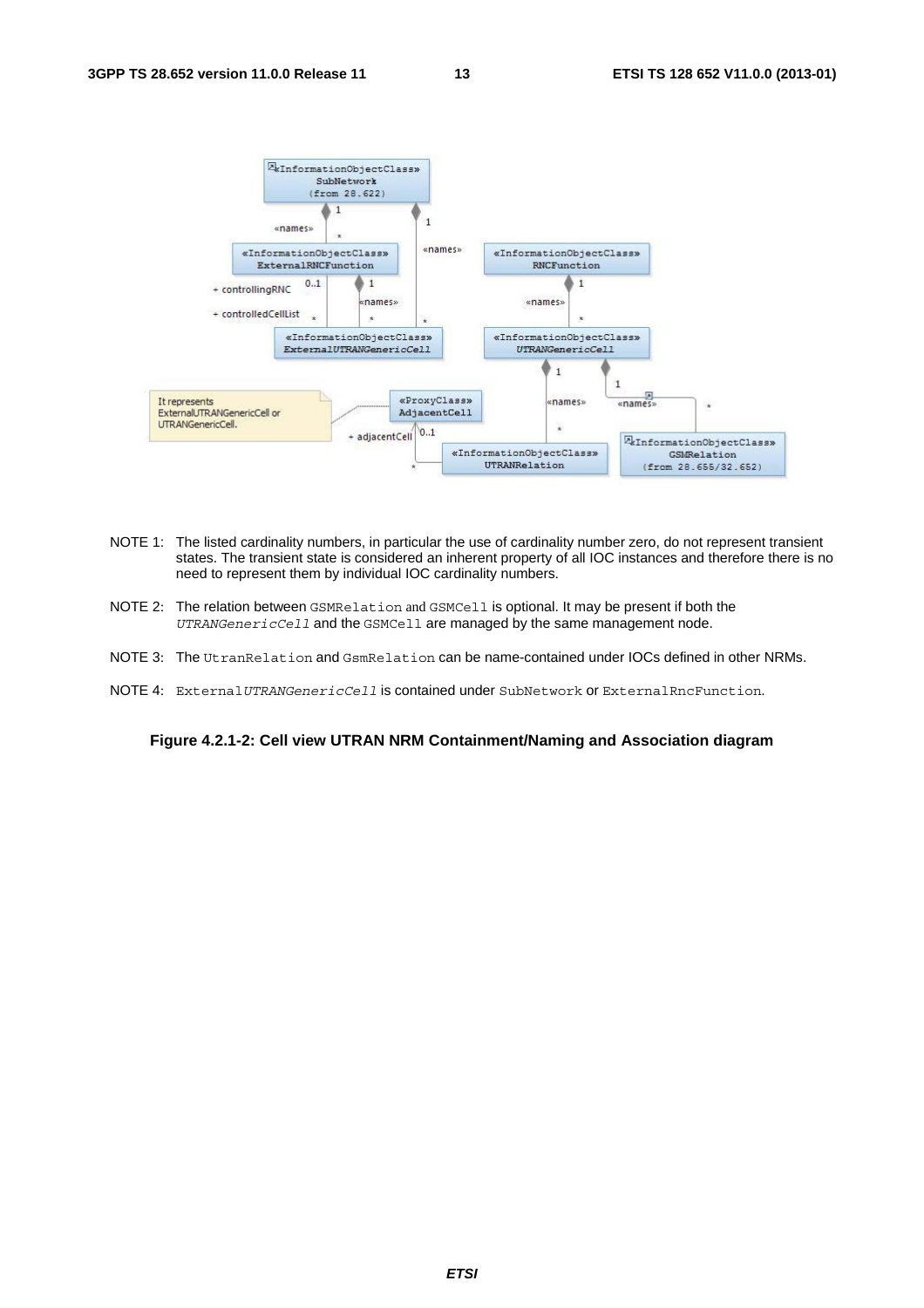

- NOTE 1: The listed cardinality numbers, in particular the use of cardinality number zero, do not represent transient states. The transient state is considered an inherent property of all IOC instances and therefore there is no need to represent them by individual IOC cardinality numbers.
- NOTE 2: Each instance of the VsDataContainer shall only be contained under one IOC. The VsDataContainer can be contained under IOCs defined in other NRMs.

#### **Figure 4.2.1-3: VsDataContainer Containment/Naming and Association in UTRAN NRM diagram**



- NOTE 1: The ATMChannelTerminationPoint is name-contained under IOCs defined in the Transport Network NRM.
- NOTE 2: The group of ATMChannelTerminationPoints associated with an IubLink (the relation AssociatedWith1) represent the RNC end of the ATM Virtual Channel Connections (transport connection) between an RNC and a NodeB.
- NOTE 3: An ATMChannelTerminationPoint can be associated with more than one IubLink for the case of AAL2 multiplexing/switching, i.e. to allow an ATM Channel at the RNC to be connected to multiple NodeBs.

#### **Figure 4.2.1-4: UTRAN Transport Network NRM Containment/Naming and Association diagram**

The VsDataContainer is only used for the Bulk CM IRP.

Each IOC instance is identified with a Distinguished Name (DN) according to 3GPP TS 32.300 [13] that expresses its containment hierarchy. As an example, the DN of an IOC instance representing a cell could have a format like:

SubNetwork=Sweden, MeContext=MEC-Gbg-1,ManagedElement=RNC-Gbg-1, RncFunction=RF-1,UtranCell=Gbg-1.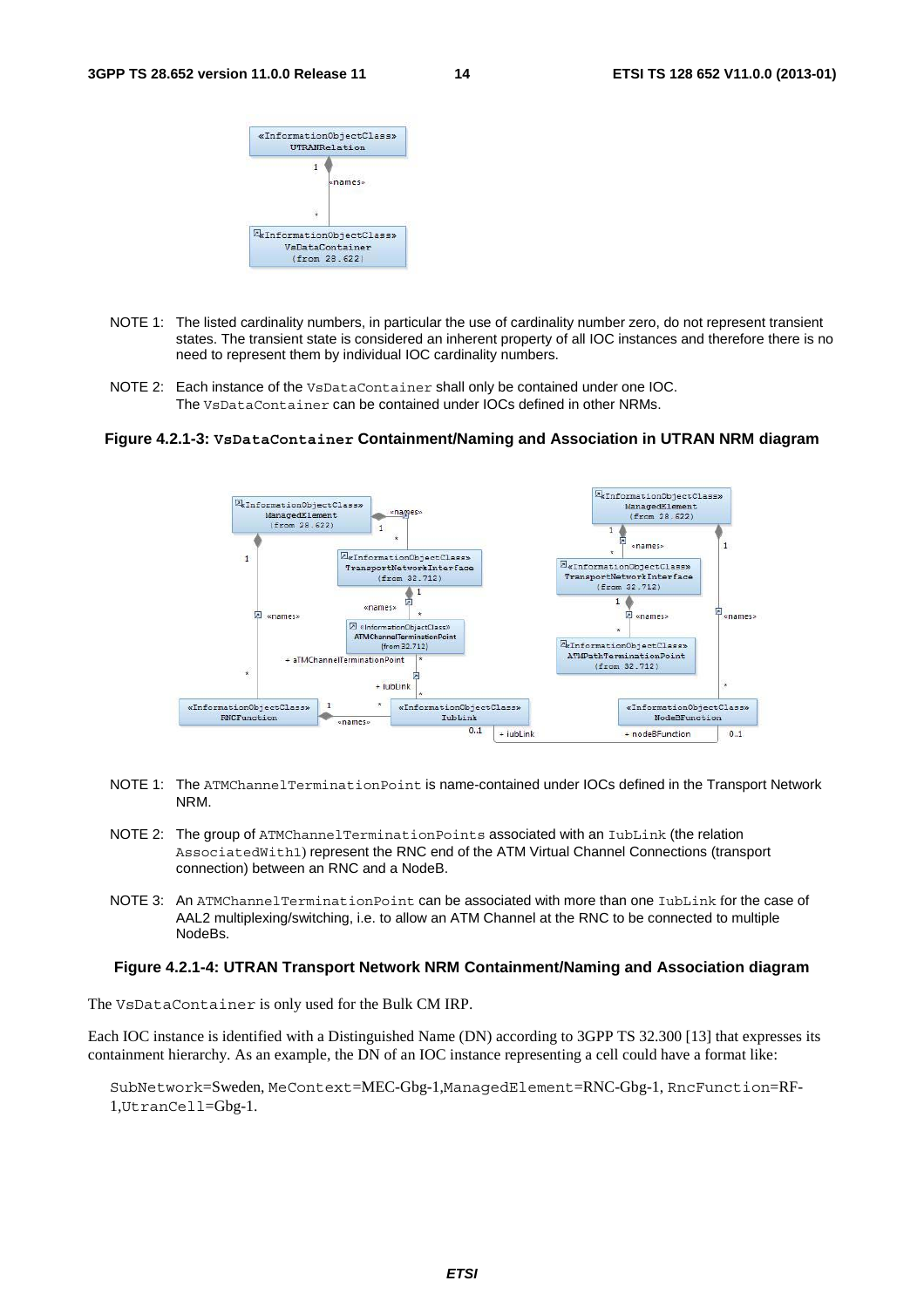

Figure 4.2.1-5: Association diagram of EP\_Iur, EP\_IuCS and EP\_IuPS

### 4.2.2 Inheritance

This clause depicts the inheritance relationships that exist between IOCs.

Figure 4.2.2.1 shows the inheritance hierarchy for the UTRAN NRM.



**Figure 4.2.2.1: UTRAN NRM Inheritance Hierarchy**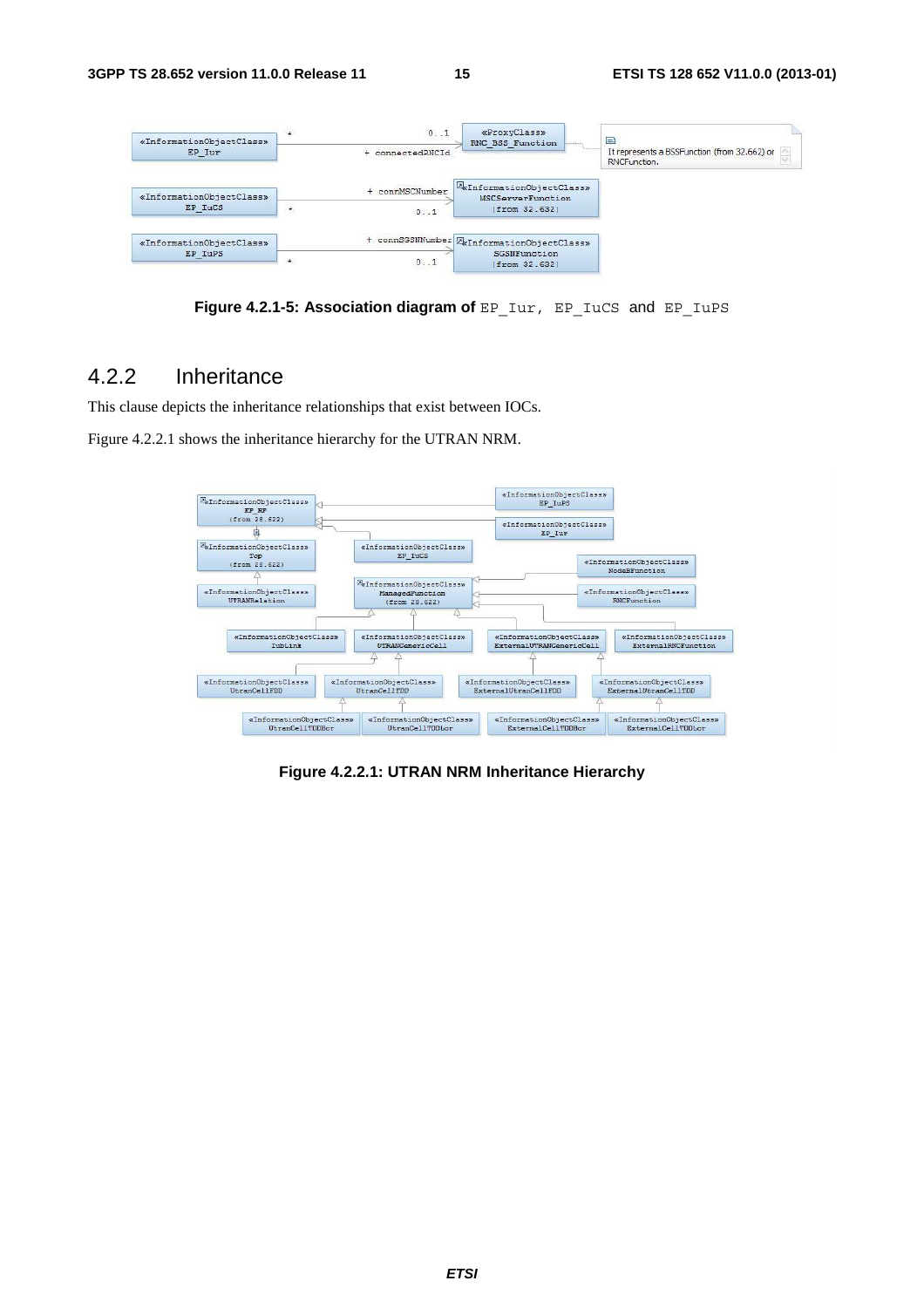## 4.3 Class definitions

### 4.3.1 RNCFunction

#### 4.3.1.1 Definition

This IOC represents RNC functionality. For more information about the RNC, see 3GPP TS 23.002 [15].

#### 4.3.1.2 Attributes

| <b>Attribute name</b> | <b>Support Qualifier</b> | isReadable | isWritable | islnvariant | <b>isNotifvable</b> |
|-----------------------|--------------------------|------------|------------|-------------|---------------------|
| mcc                   | IΜ                       |            | M          |             | M                   |
| mnc                   | M                        | M          | M          |             | м                   |
| rncId                 | M                        | M          | M          |             | м                   |
| siptoSupported        | M                        | M          | -          |             | м                   |
| tceIDMappingInfoList  | CМ                       | M          | M          |             | М                   |

#### 4.3.1.3 Attribute constraints

| Name                 | <b>Definition</b>                            |
|----------------------|----------------------------------------------|
| tceIDMappingInfoList | The condition is "MDT function is supported" |

#### 4.3.1.4 Notifications

The common notifications defined in subclause 4.5 are valid for this IOC, without exceptions or additions.

#### 4.3.2 NodeBFunction

#### 4.3.2.1 Definition

This IOC represents Node B functionality. For more information about the Node B, see 3GPP TS 23.002 [15].

#### 4.3.2.2 Attributes

| Attribute name            | <b>Support Qualifier</b> | isReadable | isWritable | islnvariant | isNotifvable |
|---------------------------|--------------------------|------------|------------|-------------|--------------|
|                           |                          |            |            |             |              |
| Attribute related to role |                          |            |            |             |              |
| iubLink                   | М                        | м          |            |             | М            |

#### 4.3.2.3 Attribute constraints

| <b>Name</b>                     | <b>Definition</b>                                    |
|---------------------------------|------------------------------------------------------|
| nodeBFunction-IubLink M support | When a particular IubLink identifies this particular |
| qualifier                       | NodeBFunction, this particular NodeBFunction         |
|                                 | must identify the particular IubLink.                |
|                                 |                                                      |

#### 4.3.2.4 Notifications

The common notifications defined in subclause 4.5 are valid for this IOC, without exceptions or additions.

#### 4.3.3 IubLink

#### 4.3.3.1 Definition

This IOC represents the logical link to a Node B as seen from the RNC. For more information about the RNC, see 3GPP TS 23.002 [15].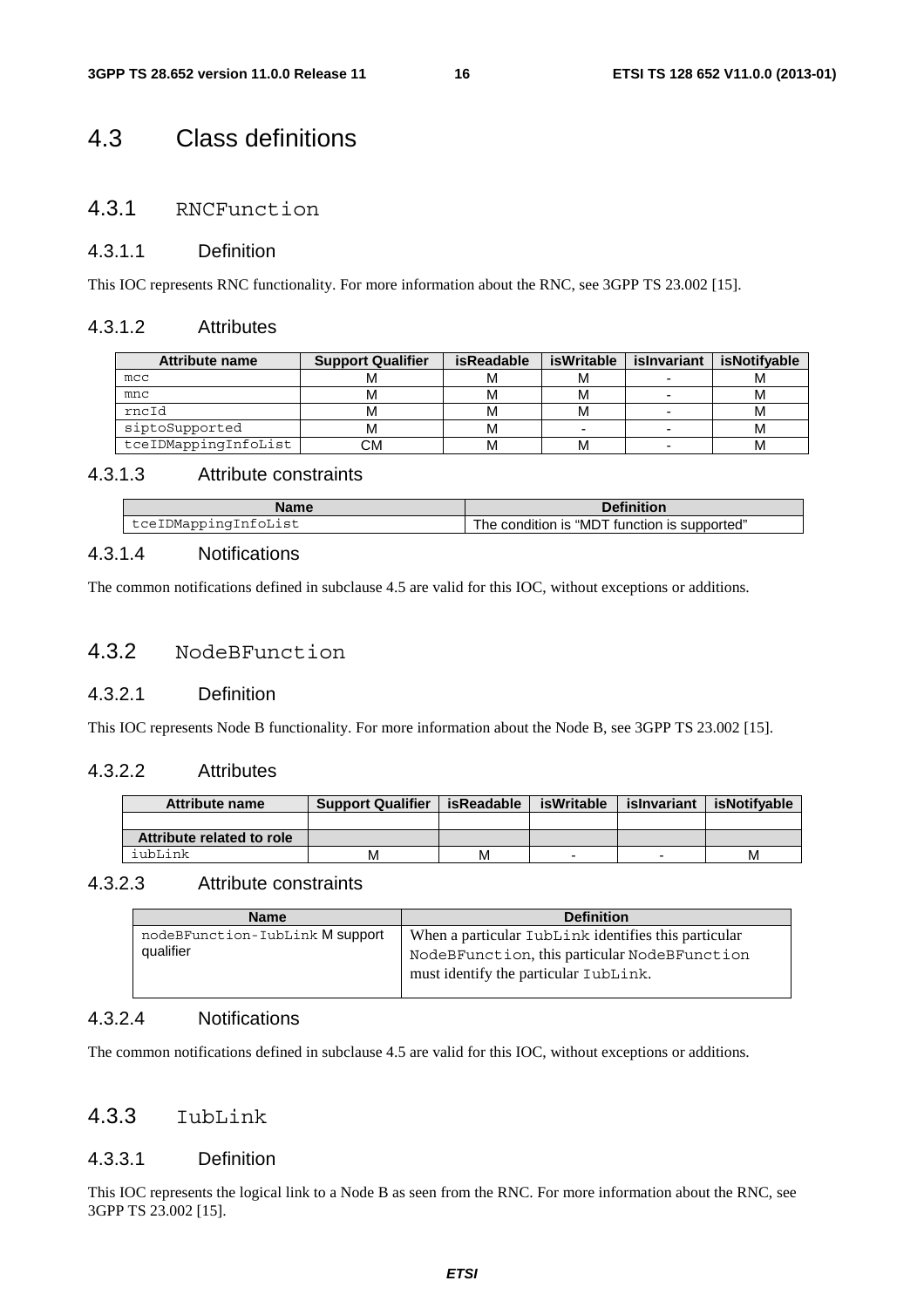#### 4.3.3.2 Attributes

| Attribute name             | <b>Support Qualifiel is Readable</b> |   | isWritable | islnvariant | isNotifyable |
|----------------------------|--------------------------------------|---|------------|-------------|--------------|
|                            |                                      |   |            |             |              |
| Attribute related to role  |                                      |   |            |             |              |
| uTRANGenericCell           |                                      | м | М          |             | м            |
| nodeBFunction              |                                      | м |            |             | м            |
| aTMChannelTerminationPoint |                                      |   |            |             |              |

#### 4.3.3.3 Attribute constraints

| <b>Name</b>                                         | <b>Definition</b>                                                                                                                                                                    |
|-----------------------------------------------------|--------------------------------------------------------------------------------------------------------------------------------------------------------------------------------------|
| iubLink-UTRANCell M support<br>qualifier            | When a particular IubLink identifies a particular<br>UTRANGenericCell derivative, that particular<br>UTRANGenericCell derivative must have identified this<br>particular IubLink.    |
| <i>iubLink-NodeBFunction</i> M<br>support qualifier | When a particular IubLink identifies a particular<br>NodeBFunction, that particular NodeBFunction must<br>identify this particular IubLink.                                          |
| iubLink-<br>ATMChannelTerminationPoint              | When a particular IubLink identifies a particular<br>ATMChannelTerminationPoint, that particular<br>ATMChannelTerminationPoint mustidentify this particular<br>$T_{11}bL_{1}i n k$ . |

#### 4.3.3.4 Notifications

The common notifications defined in subclause 4.5 are valid for this IOC, without exceptions or additions.

#### 4.3.4 UtranRelation

#### 4.3.4.1 Definition

The UtranRelation IOC contains radio network related parameters for the relation to the *UTRANGenericCell* or *ExternalUTRANGenericCell* IOC.

The *UTRANGenericCell* and the *ExternalUTRANGenericCell* may be an FDD mode cell, a lcr (low chip rate) 1.28 Mcps TDD mode cell or a hcr (high chip rate) 3.84 (7.68) Mcps TDD mode cell.

NOTE: In handover relation terms, the cell containing the UTRAN Relation object is the source cell for the handover. The cell referred to in the UTRAN relation object is the target cell for the handover. This defines a one-way handover relation where the direction is *from* source cell *to* target cell.

#### 4.3.4.2 Attributes

| Attribute name | <b>Support Qualifier</b> |  | isReadable   isWritable   isInvariant   isNotifvable |
|----------------|--------------------------|--|------------------------------------------------------|
|                |                          |  |                                                      |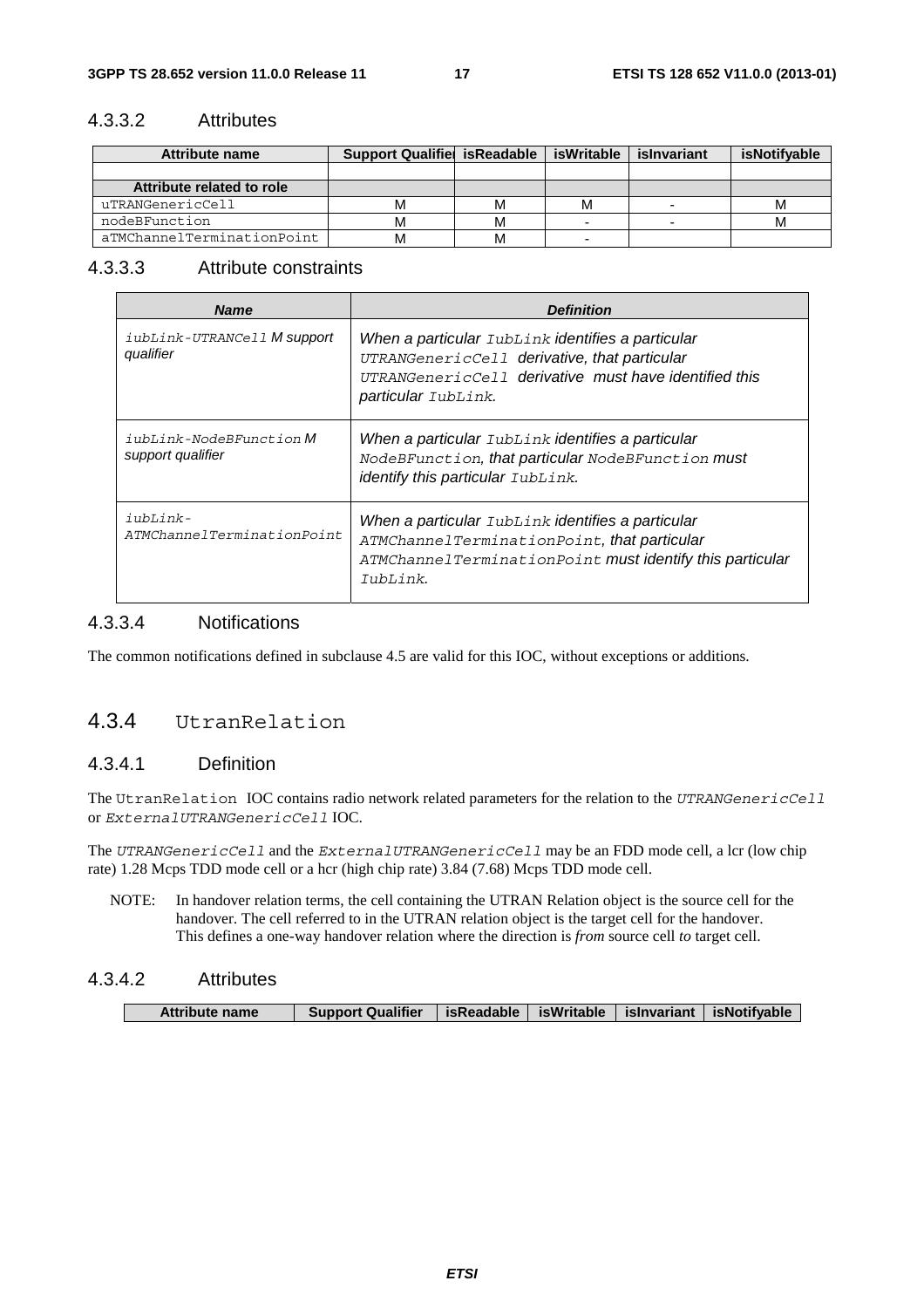| <b>Attribute related to role</b> |   |     |   |   |
|----------------------------------|---|-----|---|---|
| adjacentCell                     | M | ΙVΙ | M | M |

#### 4.3.4.3 Attribute constraints

| <b>Name</b>                                | <b>Definition</b>                                                                                                                                               |
|--------------------------------------------|-----------------------------------------------------------------------------------------------------------------------------------------------------------------|
| adjacentCell <b>M</b><br>support qualifier | This attribute can hold either an UTRANGenericCell (or its derivative)<br>DN or an ExternalUTRANGenericCell (or its derivative) DN or no<br><i>information.</i> |

#### 4.3.4.4 Notifications

The common configuration notifications defined in subclause 4.5.2 are valid for this IOC, without exceptions or additions.

#### 4.3.5 ExternalRncFunction

#### 4.3.5.1 Definition

This IOC represents an RNC function controlled by another IRPAgent. For more information about the RNC, see 3GPP TS 23.002 [15].

#### 4.3.5.2 Attributes

| <b>Attribute name</b>     | <b>Support Qualifier</b> | isReadable | isWritable | islnvariant | isNotifyable |
|---------------------------|--------------------------|------------|------------|-------------|--------------|
| mcc                       |                          |            |            |             | м            |
| mnc                       |                          | М          | м          | -           | М            |
| rncId                     |                          | м          | м          |             | М            |
| Attribute related to role |                          |            |            |             |              |
| controlledCellList        |                          | М          | -          | -           | М            |

#### 4.3.5.3 Attribute constraints

None.

#### 4.3.5.4 Notifications

The common configuration notifications defined in subclause 4.5.2 are valid for this IOC, without exceptions or additions.

#### 4.3.6 *UtranGenericCell*

#### 4.3.6.1 Definition

This abstract IOC represents the common properties of radio cells of different types (FDD, TDD) controlled by an RNC. For more information about radio cells, see 3GPP TS 23.002 [15].

The IOC UtranCellFDD and UtranCellTDD (1,28 Mcps TDD mode cell or a 3.84 (7.68) Mcps TDD mode cell) inherit from that abstract IOC.

The second table lists the additional attributes of *UTRANGenericCell* for the support of State Management.

#### 4.3.6.2 Attributes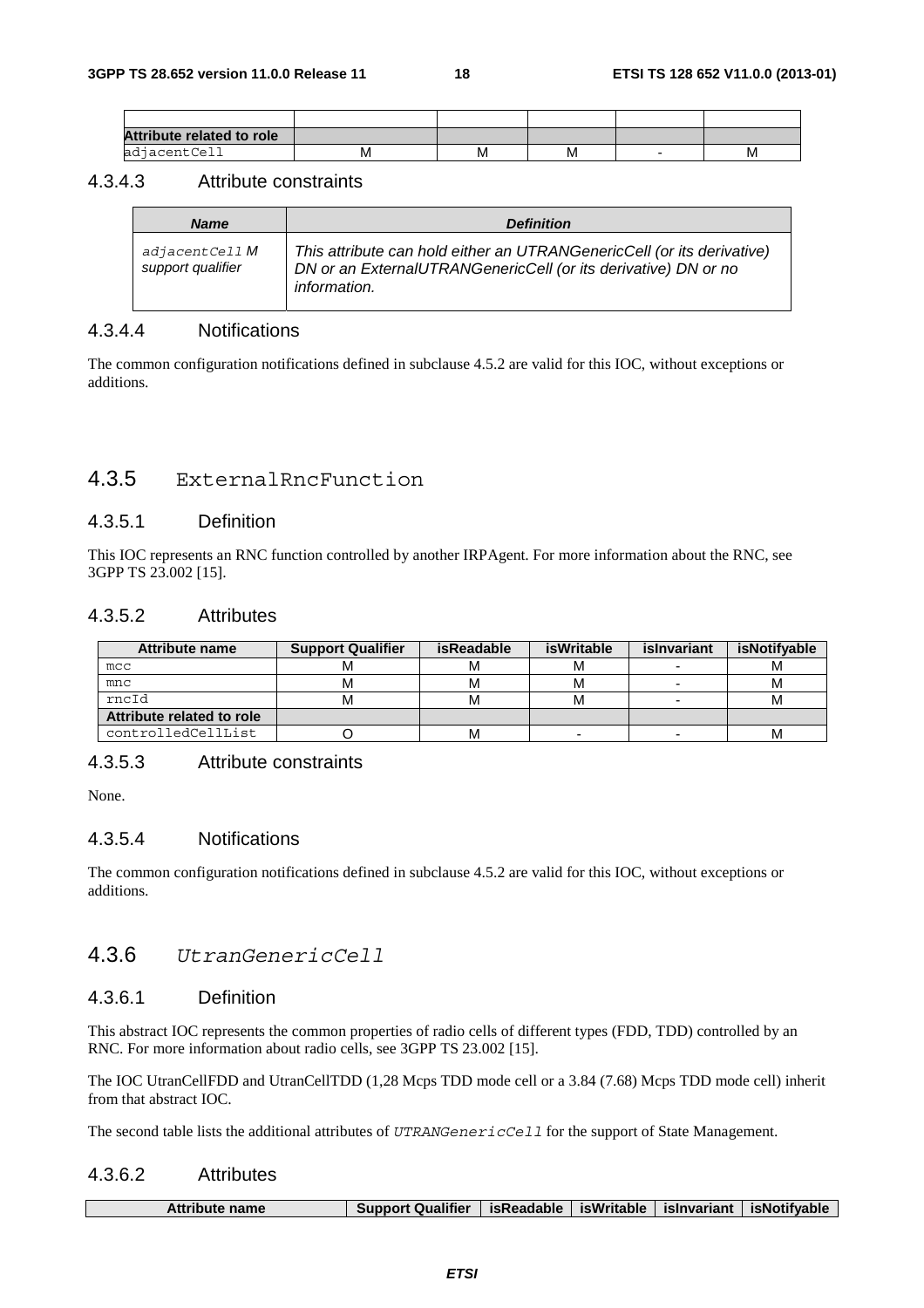| cId                           | M                      | м              | M                            | $\overline{\phantom{a}}$ | M |
|-------------------------------|------------------------|----------------|------------------------------|--------------------------|---|
| localCellId                   | M                      | M              | M                            |                          | M |
| maximumTransmissionPower      | M                      | M              | M                            | ٠                        | M |
| pichPower                     | $\overline{\text{CM}}$ | M              | $\overline{O}$               | -                        | M |
| pchPower                      | <b>CM</b>              | M              | $\circ$                      | $\overline{\phantom{a}}$ | M |
| fachPower                     | <b>CM</b>              | M              | $\circ$                      |                          | M |
| cellMode                      | M                      | M              | ä,                           | ÷.                       | M |
| lac                           | M                      | M              | M                            | ٠                        | M |
| rac                           | <b>CM</b>              | M              | M                            | $\overline{\phantom{a}}$ | M |
| sac                           | M                      | M              | M                            |                          | M |
| uraList                       | <b>CM</b>              | M              | M                            | ٠                        | M |
| hsFlaq                        | $\overline{\text{CM}}$ | $\overline{M}$ | -                            | $\equiv$                 | M |
| hsEnable                      | <b>CM</b>              | M              | M                            | $\blacksquare$           | M |
| numOfHspdschs                 | <b>CM</b>              | M              | M                            | $\overline{\phantom{0}}$ | M |
| numOfHsscchs                  | <b>CM</b>              | M              | M                            | ÷.                       | M |
| frameOffset                   | CO                     | M              | $\qquad \qquad \blacksquare$ | $\equiv$                 | M |
| cellIndividualOffset          | CO                     | M              | $\blacksquare$               | $\overline{\phantom{0}}$ | M |
| hcsPrio                       | CO                     | M              | $\overline{\phantom{a}}$     | $\overline{\phantom{0}}$ | M |
| maximumAllowedUlTxPower       | CO                     | M              | $\blacksquare$               | $\overline{\phantom{0}}$ | M |
| snaInformation                | CO                     | M              | $\overline{\phantom{a}}$     | $\equiv$                 | M |
| qrxlevMin                     | CO                     | M              | ٠                            | $\equiv$                 | M |
| deltaQrxlevmin                | CO                     | M              | ٠                            | ÷.                       | M |
| ghcs                          | CO                     | M              | ٠                            | $\equiv$                 | M |
| penaltyTime                   | $\overline{c}$         | $\overline{M}$ |                              | ÷,                       | M |
| referenceTimeDifferenceToCell | CO                     | M              | ٠                            | $\equiv$                 | M |
| readSFNIndicator              | CO                     | M              |                              | $\equiv$                 | M |
| restrictionStateIndicator     | CO                     | M              | $\blacksquare$               | $\equiv$                 | M |
| dpcModeChangeSupportIndicator | CO                     | M              | $\overline{\phantom{a}}$     | $\overline{\phantom{a}}$ | M |
| Attribute related to role     |                        |                |                              |                          |   |
| relatedAntennaList            | CO                     | M              | M                            | Ξ.                       | M |
| relatedSectorEquipment        | <b>CM</b>              | M              | $\overline{a}$               |                          | M |
| relatedTMAList                | CO                     | M              | $\overline{\phantom{a}}$     | -                        | M |
| iubLink                       | M                      | M              | ٠                            | ٠                        | M |

| <b>Attribute Name</b> | <b>Support Qualifier</b>               | <b>READ</b> | <b>WRITE</b> |
|-----------------------|----------------------------------------|-------------|--------------|
| operationalState      |                                        | M           |              |
| INOTE:                | No state propagation shall be implied. |             |              |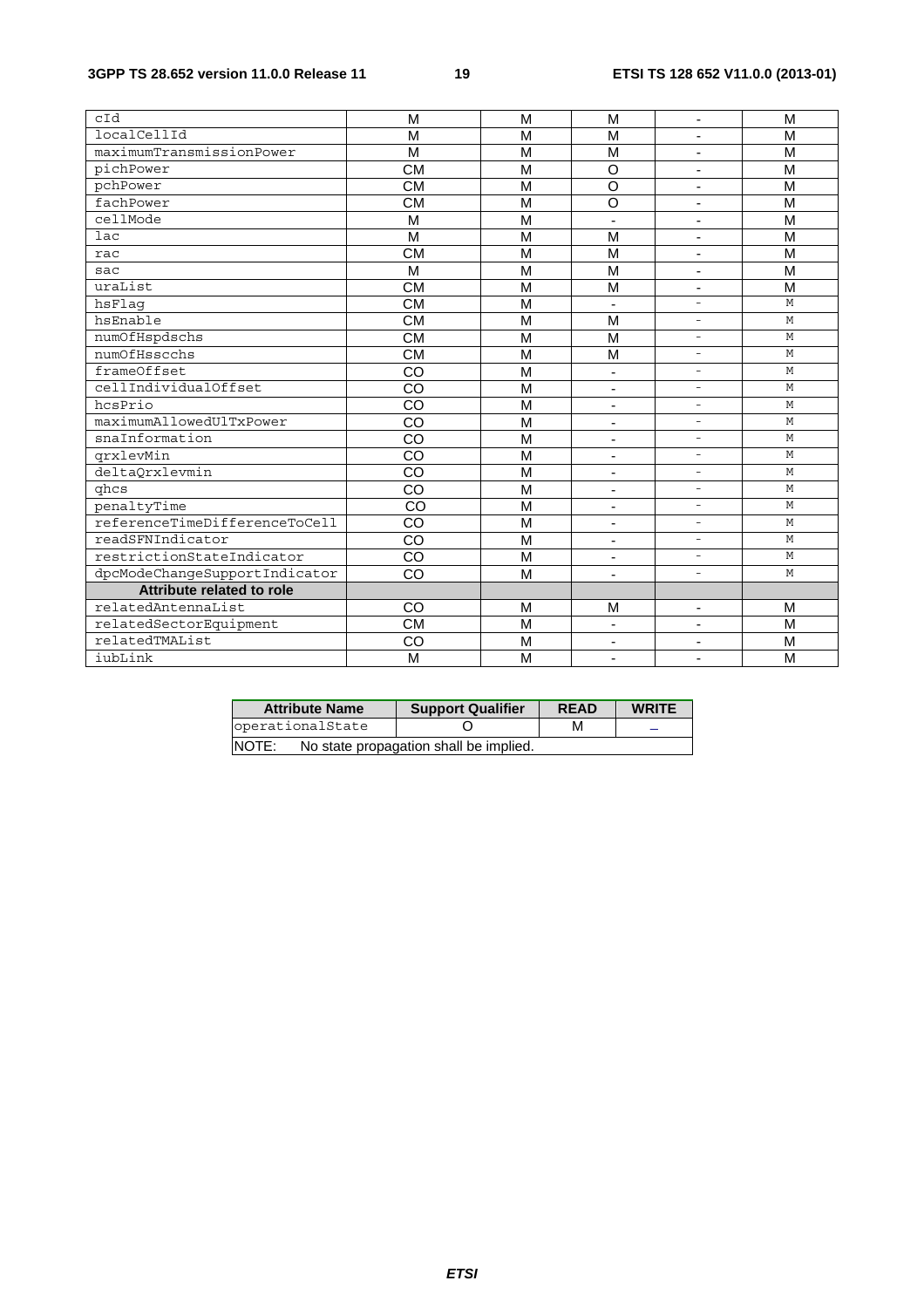#### 4.3.6.3 Attribute constraints

| <b>Name</b>                                                                                                                                                                                                                                                                         | <b>Definition</b>                                                                                                                                                                           |
|-------------------------------------------------------------------------------------------------------------------------------------------------------------------------------------------------------------------------------------------------------------------------------------|---------------------------------------------------------------------------------------------------------------------------------------------------------------------------------------------|
| related Antennalist and related TMAList CO support qualifier                                                                                                                                                                                                                        | The IOC SectorEquipmentFunction<br>(see 32.792 [17]) is not used                                                                                                                            |
| relatedSectorEquipment CM support qualifier                                                                                                                                                                                                                                         | The IOC SectorEquipmentFunction<br>(see 32.792 [17]) is used                                                                                                                                |
| uTRANGenericCell-IubLink M support qualifier                                                                                                                                                                                                                                        | When a particular UtranGenericCell<br>derivative identifies a particular IubLink,<br>that particular IubLink must have<br><i>identified this particular</i><br>UtranGenericCell derivative. |
| rac and uraList CM support qualifier                                                                                                                                                                                                                                                | The PLMN contains a PS CN.                                                                                                                                                                  |
| hsFlag, hsEnable, numOfHspdschs and numOfHsscchs CM<br>support qualifier                                                                                                                                                                                                            | The HSDPA feature is not supported by<br>vendor specific extension mechanisms.                                                                                                              |
| pichPower, pchPower and fachPower CM support qualifier                                                                                                                                                                                                                              | The attributes pichPower, pchPower and<br>fachPower are not supported by vendor<br>specific extension mechanisms.                                                                           |
| frameOffset, cellIndividualOffset, hcsPrio,<br>maximumAllowedUlTxPower, snaInformation, qrxlevMin,<br>deltaQrxlevmin, qhcs, penaltyTime,<br>referenceTimeDifferenceToCell, readSFNIndicator,<br>restrictionStateIndicator and<br>dpcModeChangeSupportIndicator CO support qualifier | Itf-p2p is supported.                                                                                                                                                                       |

#### 4.3.6.4 Notifications

The common notifications defined in subclause 4.5 are valid for this IOC, without exceptions or additions.

## 4.3.7 ExternalUTRANGenericCell

#### 4.3.7.1 Definition

This abstract IOC represents the properties of a radio cell controlled by another IRPAgent. This IOC contains necessary attributes for inter-system and intra-system handover. It also contains a subset of the attributes of related IOCs controlled by another IRPAgent. The way to maintain consistency between the attribute values of these IOCs is outside the scope of the present document.

#### 4.3.7.2 Attributes

| <b>Attribute name</b> | <b>Support Qualifier</b> | isReadable   isWritable |  | islnvariant   isNotifvable |
|-----------------------|--------------------------|-------------------------|--|----------------------------|
|                       |                          |                         |  |                            |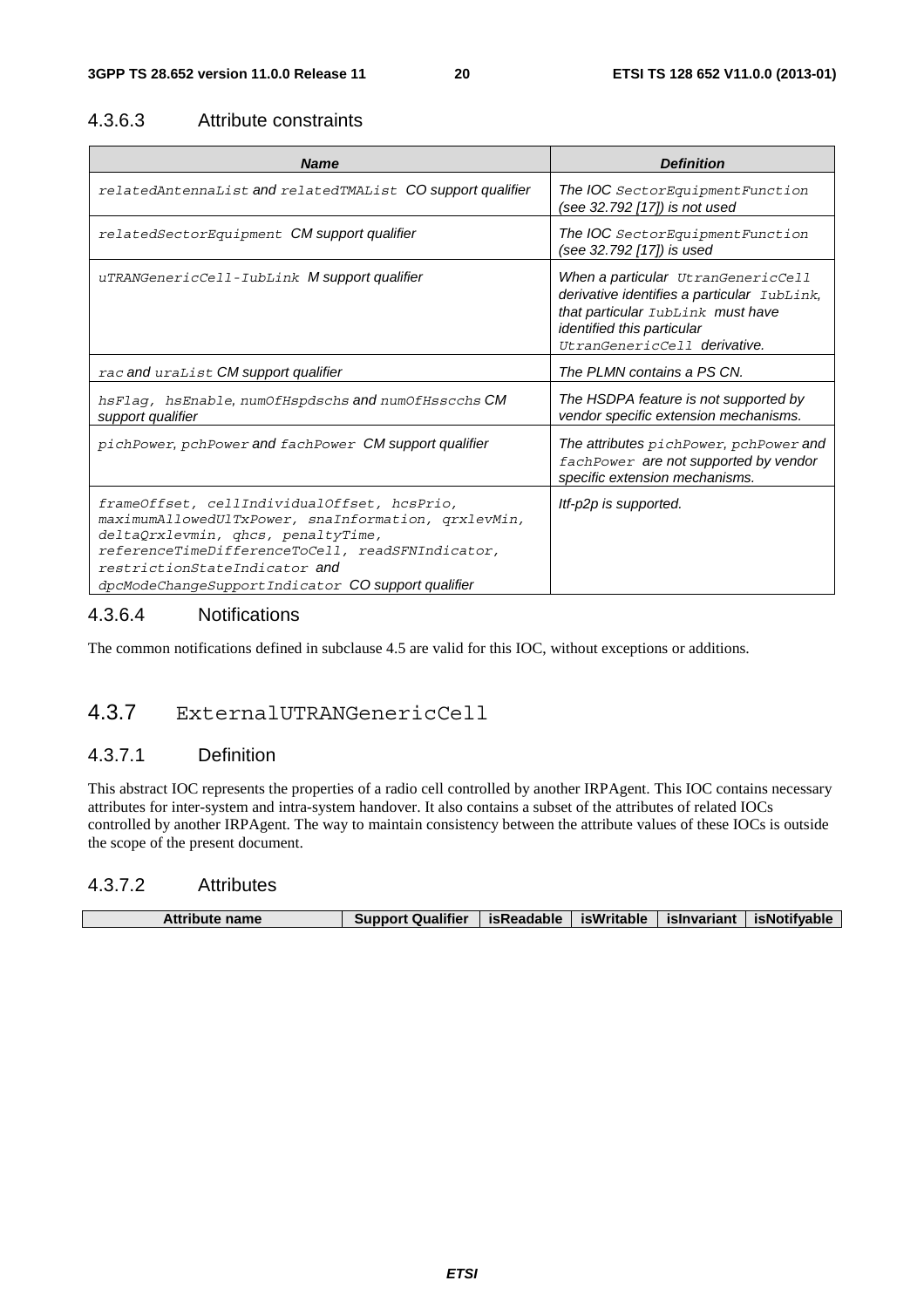| cId                           | М         | M | M                        |                          | M |
|-------------------------------|-----------|---|--------------------------|--------------------------|---|
| mcc                           | M         | M | M                        | $\blacksquare$           | M |
| mnc                           | M         | M | M                        | ٠                        | M |
| rncId                         | M         | M | M                        | $\blacksquare$           | M |
| cellMode                      | M         | M | ٠                        |                          | M |
| lac                           | M         | M | M                        | $\blacksquare$           | M |
| rac                           | <b>CM</b> | M | M                        | ٠                        | M |
| hsFlaq                        | <b>CM</b> | M | ٠                        | ٠                        | M |
| frameOffset                   | CO        | M | $\blacksquare$           | $\blacksquare$           | M |
| cellIndividualOffset          | CO        | M | ۰                        |                          | M |
| hcsPrio                       | CO        | M | ۰                        | $\blacksquare$           | M |
| maximumAllowedUlTxPower       | CO        | M | ٠                        | $\blacksquare$           | M |
| qrxlevMin                     | CO        | M | $\blacksquare$           | $\blacksquare$           | M |
| deltaQrxlevmin                | CO        | M | $\blacksquare$           |                          | M |
| ghcs                          | CO        | M |                          |                          | M |
| penaltyTime                   | CO        | M | ٠                        | $\overline{\phantom{0}}$ | M |
| referenceTimeDifferenceToCell | CO        | M | ٠                        | ٠                        | M |
| readSFNIndicator              | CO        | M | $\blacksquare$           | $\blacksquare$           | M |
| restrictionStateIndicator     | CO        | M | ۰                        | $\blacksquare$           | M |
| dpcModeChangeSupportIndicator | CO        | M | ۰                        | ۰                        | M |
| snaInformation                | CO        | M | $\overline{\phantom{a}}$ | $\blacksquare$           | M |
| Attribute related to role     |           |   |                          |                          |   |
| controllingRNC                | O         | M |                          |                          | M |

#### 4.3.7.3 Attribute constraints

| <b>Name</b>                                                                                                                                                                                                                                                                            | <b>Definition</b>                                                              |
|----------------------------------------------------------------------------------------------------------------------------------------------------------------------------------------------------------------------------------------------------------------------------------------|--------------------------------------------------------------------------------|
| rac CM support qualifier                                                                                                                                                                                                                                                               | The PLMN contains a PS CN.                                                     |
| hsFlag CM support qualifier                                                                                                                                                                                                                                                            | The HSDPA feature is not supported by<br>vendor specific extension mechanisms. |
| frameOffset, cellIndividualOffset, hcsPrio,<br>maximumAllowedUlTxPower, qrxlevMin,<br>deltaQrxlevmin, qhcs, penaltyTime,<br>referenceTimeDifferenceToCell, readSFNIndicator,<br>restrictionStateIndicator,<br>dpcModeChangeSupportIndicator and snaInformation<br>CO support qualifier | Itf-p2p is supported.                                                          |

#### 4.3.7.4 Notifications

The common configuration notifications defined in subclause 4.5.2 are valid for this IOC, without exceptions or additions.

## 4.3.8 UtranCellFDD

#### 4.3.8.1 Definition

This IOC represents a FDD radio cell controlled by an RNC. For more information about radio cells, see 3GPP TS 23.002 [15].

#### 4.3.8.2 Attributes

| Support Qualifier   isReadable   isWritable   isInvariant   isNotifyable<br><b>Attribute name</b> |  |  |  |  |  |
|---------------------------------------------------------------------------------------------------|--|--|--|--|--|
|---------------------------------------------------------------------------------------------------|--|--|--|--|--|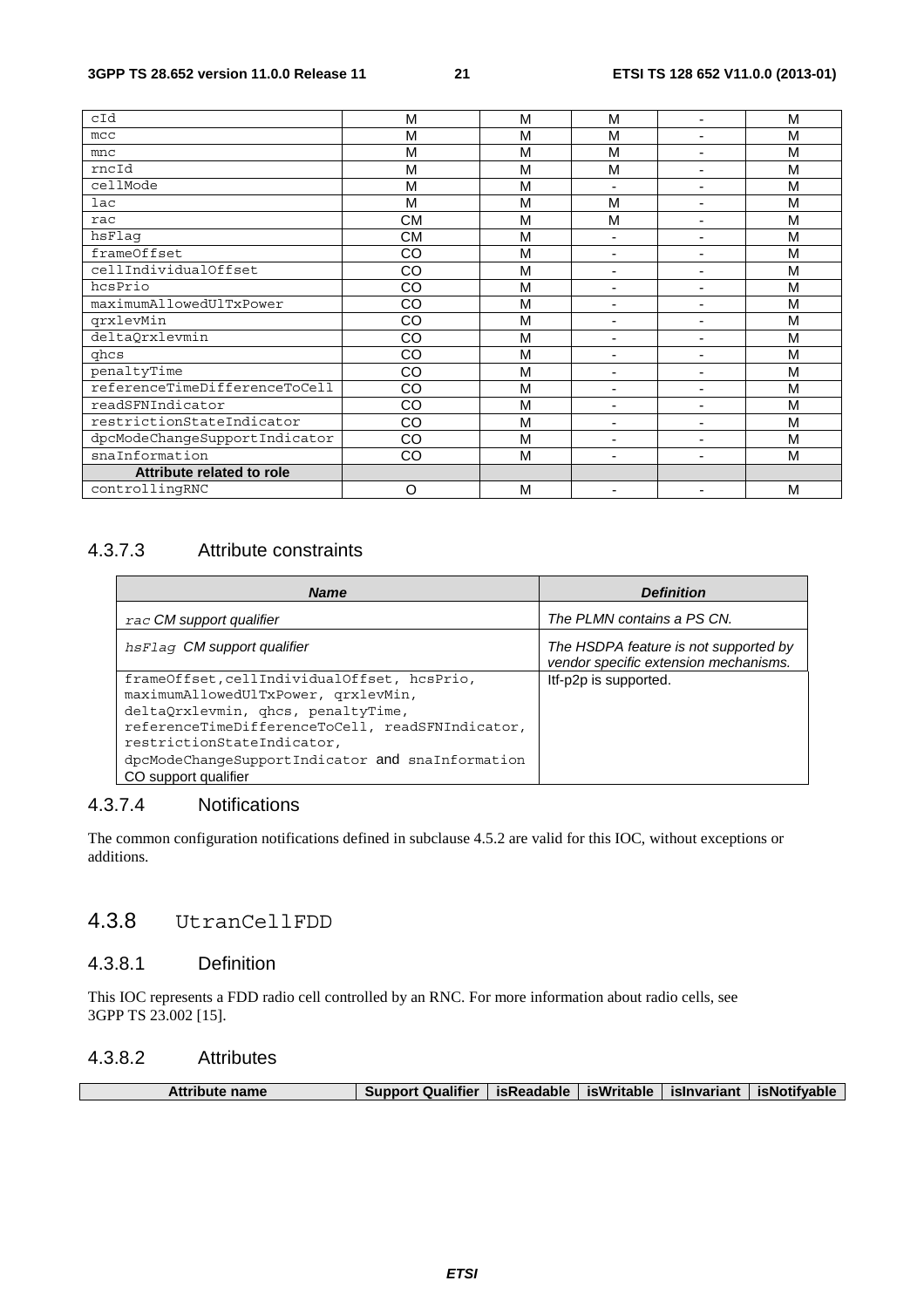#### **3GPP TS 28.652 version 11.0.0 Release 11 22 ETSI TS 128 652 V11.0.0 (2013-01)**

| uarfcnUl                        |    | М | м | M |
|---------------------------------|----|---|---|---|
| uarfcnDl                        |    | М | М | M |
| primaryScramblingCode           |    | М | М | M |
| primaryCpichPower               |    | М | М | M |
| primarySchPower                 |    | М | М | M |
| secondarySchPower               |    | М | М | M |
| bchPower                        |    | M | M | M |
| aichPower                       |    | М |   | M |
| qqualMin                        | CO | М |   | M |
| cellCapabilityContainerFDD      | CO | М |   | M |
| txDiversityIndicator            | CO | М |   | M |
| temporaryOffset1                | CO | М |   | M |
| temporaryOffset2                | CO | М |   | M |
| sttdSupportIndicator            | CO | М |   | M |
| closedLoopMode1SupportIndicator | CO | М |   | M |

#### 4.3.8.3 Attribute constraints

| <b>Name</b>                                                                                                                                                                           | <b>Definition</b>                                                                    |
|---------------------------------------------------------------------------------------------------------------------------------------------------------------------------------------|--------------------------------------------------------------------------------------|
| aichPower CM support qualifier                                                                                                                                                        | The attribute aichPower is not supported by<br>vendor specific extension mechanisms. |
| qqualMin, cellCapabilityContainerFDD,<br>txDiversityIndicator temporaryOffset1,<br>temporaryOffset2, sttdSupportIndicator and<br>closedLoopMode1SupportIndicator CO support qualifier | Itf-p2p is supported.                                                                |

### 4.3.8.4 Notifications

TBD

#### 4.3.9 UtranCellTDD

#### 4.3.9.1 Definition

This IOC is an abstract class representing the common properties of TDD high chip rate (hcr) and TDD low chip rate (lcr) radio cells controlled by an RNC. For more information about radio cells, see 3GPP TS 23.002 [15].

#### 4.3.9.2 Attributes

| <b>Attribute name</b>      | <b>Support Qualifier</b> | isReadable | isWritable | islnvariant | isNotifyable |
|----------------------------|--------------------------|------------|------------|-------------|--------------|
| uarfcn                     |                          |            | м          |             |              |
| cellParameterId            |                          |            | м          |             |              |
| primaryCcpchPower          |                          |            | м          |             | м            |
| cellCapabilityContainerTDD |                          |            |            |             | м            |
| sctdIndicator              |                          |            |            |             |              |
| dpchConstantValue          |                          |            |            |             |              |

#### 4.3.9.3 Attribute constraints

| <b>Name</b>                                                                             | <b>Definition</b>     |
|-----------------------------------------------------------------------------------------|-----------------------|
| cellCapabilityContainerTDD, sctdIndicator and<br>dpchConstantValue CO support qualifier | Itf-p2p is supported. |

### 4.3.9.4 Notifications

TBD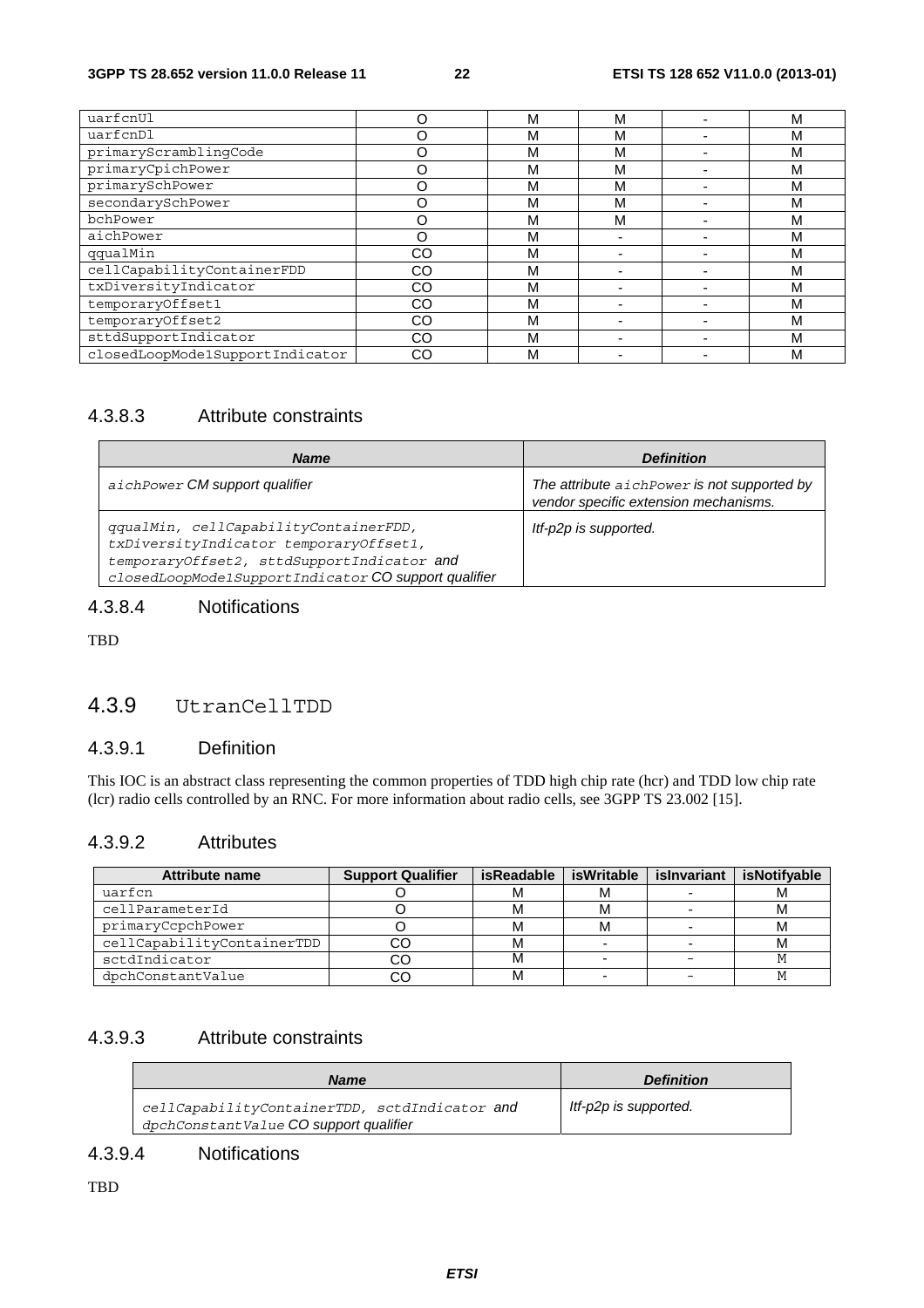#### 4.3.10 UtranCellTDDLcr

#### 4.3.10.1 Definition

This IOC represents a TDD low chip rate (lcr) radio cell controlled by an RNC. For more information about radio cells, see 3GPP TS 23.002 [15].

#### 4.3.10.2 Attributes

| Attribute name  | <b>Support Qualifier</b> | isReadable | isWritable | islnvariant | <b>isNotifvable</b> |
|-----------------|--------------------------|------------|------------|-------------|---------------------|
| uarfcnLCRList   |                          | м          |            |             |                     |
| fpachPower      |                          | м          |            |             |                     |
| dwPchPower      |                          | м          |            |             |                     |
| tstdIndicator   |                          | м          |            |             |                     |
| timeSlotLcrList |                          | M          |            |             |                     |

#### 4.3.10.3 Attribute Constraints

| Name                               | <b>Definition</b>     |  |  |
|------------------------------------|-----------------------|--|--|
| tstdIndicator CO support qualifier | ltf-p2p is supported. |  |  |

#### 4.3.10.4 Notifications

TBD

#### 4.3.11 UtranCellTDDHcr

#### 4.3.11.1 Definition

This IOC represents a TDD high chip rate (hcr) radio cell controlled by an RNC. For more information about radio cells, see 3GPP TS 23.002 [15].

#### 4.3.11.2 Attributes

| Attribute name   | <b>Support Qualifier</b> | <b>isReadable</b> | <b>isWritable</b> | islnvariant | isNotifyable |
|------------------|--------------------------|-------------------|-------------------|-------------|--------------|
| schPower         |                          | M                 | м                 |             |              |
| temporaryOffset1 |                          | м                 |                   |             |              |
| syncCase         | 20                       | м                 |                   |             | М            |
| timeSlotForSch   |                          | м                 |                   |             |              |
| schTimeSlot      | ∩י                       | м                 |                   |             | м            |
| timeSlotHcrList  |                          | M                 | M                 |             |              |

#### 4.3.11.3 Attribute constraints

| <b>Name</b>                                | <b>Definition</b>     |  |
|--------------------------------------------|-----------------------|--|
| temporaryOffset1, syncCase, timeSlotForSch | Itf-p2p is supported. |  |
| and schTimeSlot CO support qualifier       |                       |  |

#### 4.3.11.4 Notifications

**TBD** 

#### 4.3.12 ExternalUtranCellFDD

#### 4.3.12.1 Definition

This IOC represents a FDD radio cell controlled by another IRP agent. For more information about radio cells, see 3GPP TS 23.002 [15].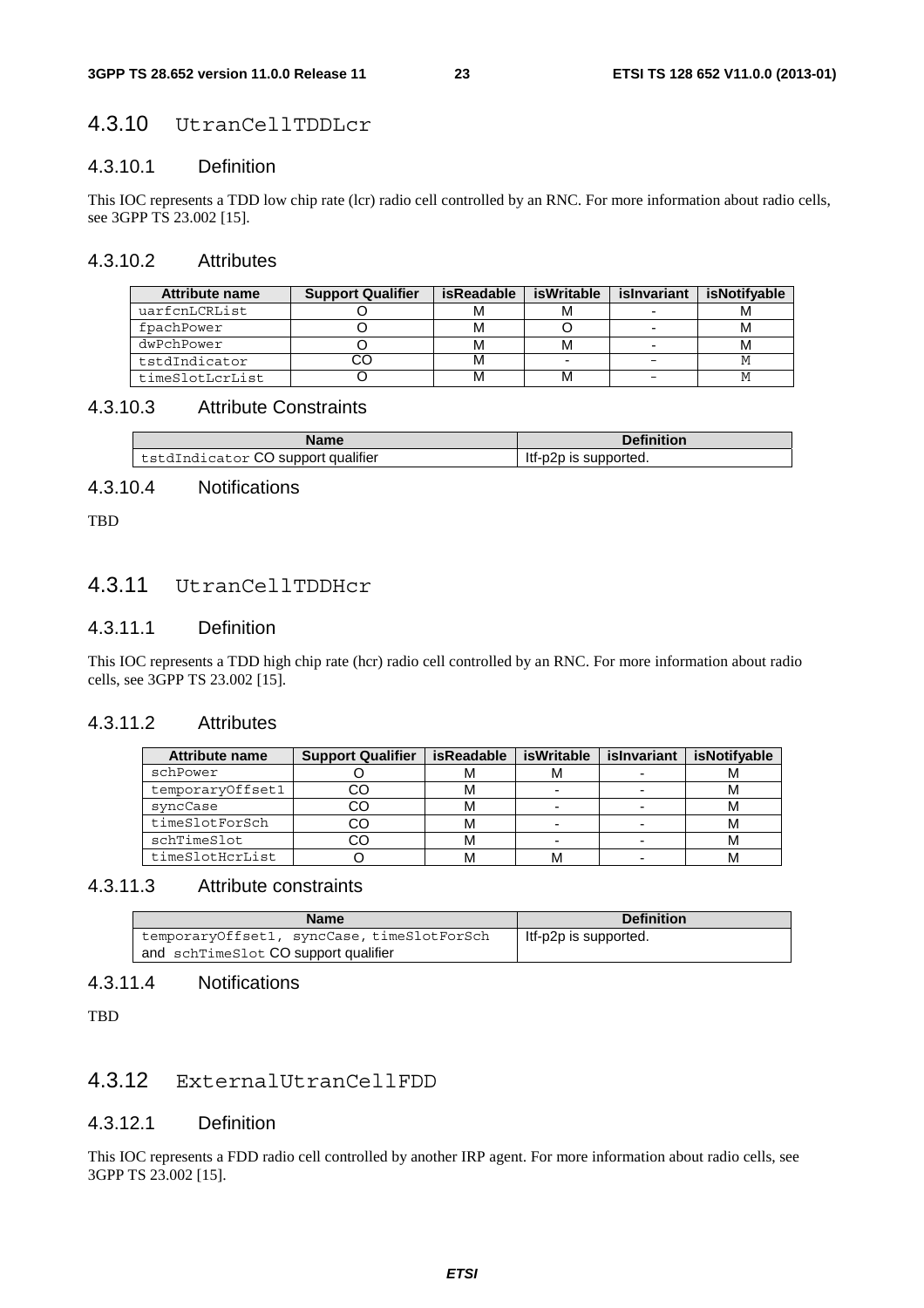#### 4.3.12.2 Attributes

| <b>Attribute name</b>           | Support Qualifier   isReadable |   | <b>isWritable</b> | islnvariant | isNotifyable |
|---------------------------------|--------------------------------|---|-------------------|-------------|--------------|
| uarfcnUl                        |                                | М | м                 |             | м            |
| uarfcnDl                        |                                | М | М                 |             | М            |
| primaryScramblingCode           |                                | м | М                 |             | м            |
| primaryCpichPower               |                                | м | М                 |             | м            |
| qqualMin                        | CO                             | м |                   |             | м            |
| cellCapabilityContainerFDD      | CO                             | М |                   |             | м            |
| txDiversityIndicator            | CO                             | М |                   |             | м            |
| temporaryOffset1                | CO                             | М |                   |             | м            |
| temporaryOffset2                | CO                             | М |                   |             | м            |
| sttdSupportIndicator            | CO                             | М |                   |             | м            |
| closedLoopMode1SupportIndicator | CO                             | М |                   |             | м            |

#### 4.3.12.3 Attribute constraints

| <b>Name</b>                                                                                                                                                                         | <b>Definition</b>     |
|-------------------------------------------------------------------------------------------------------------------------------------------------------------------------------------|-----------------------|
| gqualMin, cellCapabilityContainerFDD, txDiversityIndicator,<br>temporaryOffset1, temporaryOffset2, sttdSupportIndicator and<br>closedLoopMode1SupportIndicator CO support qualifier | ltf-p2p is supported. |

#### 4.3.12.4 Notifications

TBD

### 4.3.13 ExternalUtranCellTDD

#### 4.3.13.1 Definition

This IOC is an abstract class representing the common properties of TDD high chip rate (hcr) and TDD low chip rate (lcr) radio cells controlled by another IRP agent. For more information about radio cells, see 3GPP TS 23.002 [15].

#### 4.3.13.2 Attributes

| Attribute name             | <b>Support Qualifier</b> | isReadable | isWritable | islnvariant | isNotifyable |
|----------------------------|--------------------------|------------|------------|-------------|--------------|
| uarfcn                     |                          |            | м          |             |              |
| cellParameterId            |                          |            | м          |             |              |
| primaryCcpchPower          |                          |            |            |             |              |
| cellCapabilityContainerTDD | CO                       | M          |            |             |              |
| sctdIndicator              | CO                       |            |            |             |              |
| dpchConstantValue          | CC                       |            |            |             |              |

#### 4.3.13.3 Attribute constraints

|                      | <b>Name</b>                                                     | <b>Definition</b>     |
|----------------------|-----------------------------------------------------------------|-----------------------|
| CO support qualifier | cellCapabilityContainerTDD, sctdIndicator and dpchConstantValue | Itf-p2p is supported. |

#### 4.3.13.4 Notifications

TBD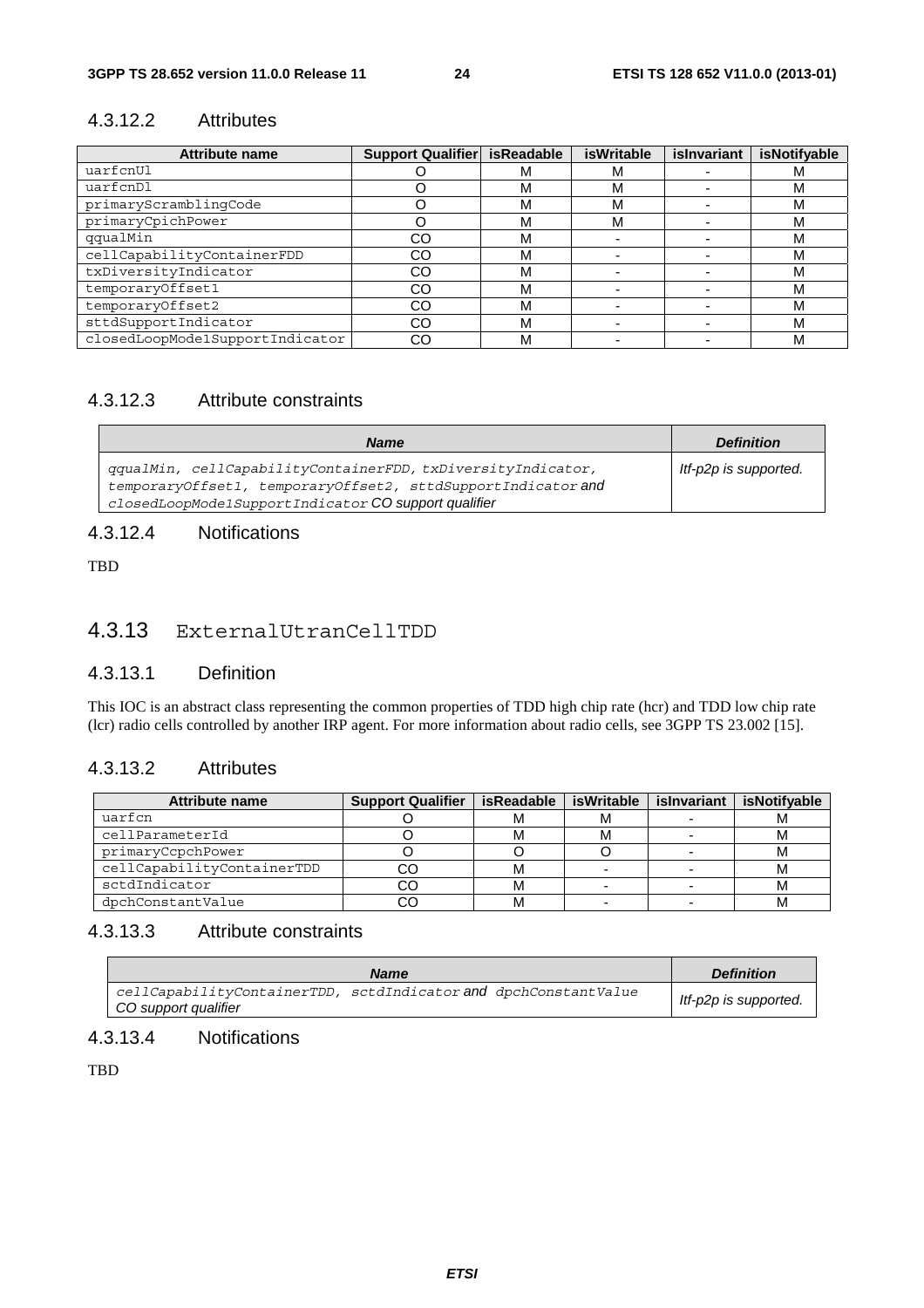#### 4.3.14 ExternalUtranCellTDDHcr

#### 4.3.14.1 Definition

This IOC represents a TDD high chip rate (hcr) radio cell controlled by another IRPagent. For more information about radio cells, see 3GPP TS 23.002 [15].

#### 4.3.14.2 Attributes

| <b>Attribute name</b> | <b>Support Qualifier</b> | <b>isReadable</b> | isWritable | islnvariant | isNotifvable |
|-----------------------|--------------------------|-------------------|------------|-------------|--------------|
| temporaryOffset1      |                          |                   |            |             |              |
| svncCase              |                          |                   |            |             | ΙVΙ          |
| timeSlotForSch        |                          |                   |            |             |              |
| schTimeSlot           |                          |                   |            |             | м            |
| timeSlotHcrList       |                          |                   |            |             |              |

#### 4.3.14.3 Attribute constraints

| <b>Name</b>                                                                        | <b>Definition</b>        |
|------------------------------------------------------------------------------------|--------------------------|
| temporaryOffset1, syncCase, timeSlotForSch and schTimeSlot CO<br>support qualifier | ltf-p2p is<br>supported. |

#### 4.3.14.4 Notifications

**TBD** 

#### 4.3.15 ExternalUtranCellTDDLcr

#### 4.3.15.1 Definition

This IOC represents a TDD low chip rate (lcr) radio cell controlled by another IRPAgent. For more information about radio cells, see 3GPP TS 23.002 [15].

#### 4.3.15.2 Attributes

| Attribute name  | <b>Support Qualifier</b> | sReadable | isWritable | islnvariant | isNotifvable |
|-----------------|--------------------------|-----------|------------|-------------|--------------|
| tstdIndicator   |                          | М         |            |             | м            |
| timeSlotLcrList |                          | м         |            |             | М            |

#### 4.3.15.3 Attribute constraints

| <b>Name</b>                               | <b>Definition</b>     |
|-------------------------------------------|-----------------------|
| tstdIndicator <b>CO support qualifier</b> | ltf-p2p is supported. |

#### 4.3.15.4 Notifications

**TBD**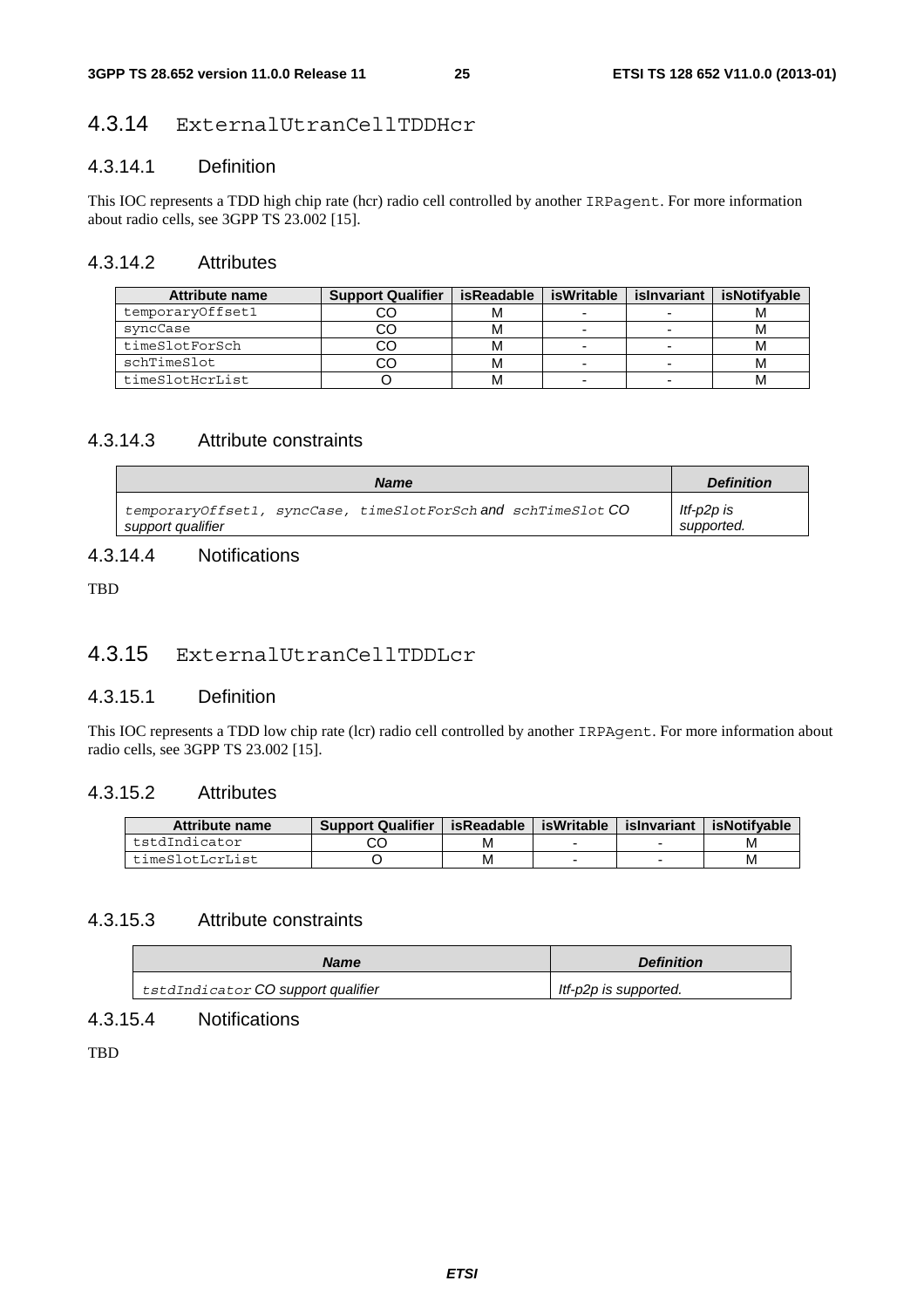#### 4.3.16 EP\_IuCS

#### 4.3.16.1 Definition

This IOC represents an end point of the Iu-CS interface. For more information Iu-CS interface, see 3GPP TS 23.002 [15].

#### 4.3.16.2 Attributes

| Attribute name | <b>Support Qualifier</b> | isReadable | isWritable I | islnvariant | isNotifvable |
|----------------|--------------------------|------------|--------------|-------------|--------------|
| connMscNumber  |                          | М          |              |             | M            |

#### 4.3.16.3 Attribute constraints

| <b>Name</b>                        | <b>Definition</b>             |
|------------------------------------|-------------------------------|
| connMscNumber CO support qualifier | The farEndEntity is supported |

#### 4.3.16.4 Notifications

The common notifications defined in subclause 4.5 are valid for this IOC, without exceptions or additions.

### 4.3.17 EP\_IuPS

#### 4.3.17.1 Definition

This IOC represents an end point of the Iu-PS interface. For more information Iu-PS interface, see 3GPP TS 23.002 [15].

#### 4.3.17.2 Attributes

| Attribute name | <b>Support Qualifier</b> | isReadable | isWritable | islnvariant | isNotifvable |
|----------------|--------------------------|------------|------------|-------------|--------------|
| connSgsnNumber |                          | M          |            |             | M            |

#### 4.3.17.3 Attribute constraints

| <b>Name</b>                                | <b>Definition</b>             |
|--------------------------------------------|-------------------------------|
| connSqsnNumber <b>CO support qualifier</b> | The farEndEntity is supported |

#### 4.3.17.4 Notifications

The common notifications defined in subclause 4.5 are valid for this IOC, without exceptions or additions.

#### 4.3.18 EP\_Iur

#### 4.3.18.1 Definition

This IOC represents an end point of the Iur interface. For more information Iur interface, see 3GPP TS 23.002 [15].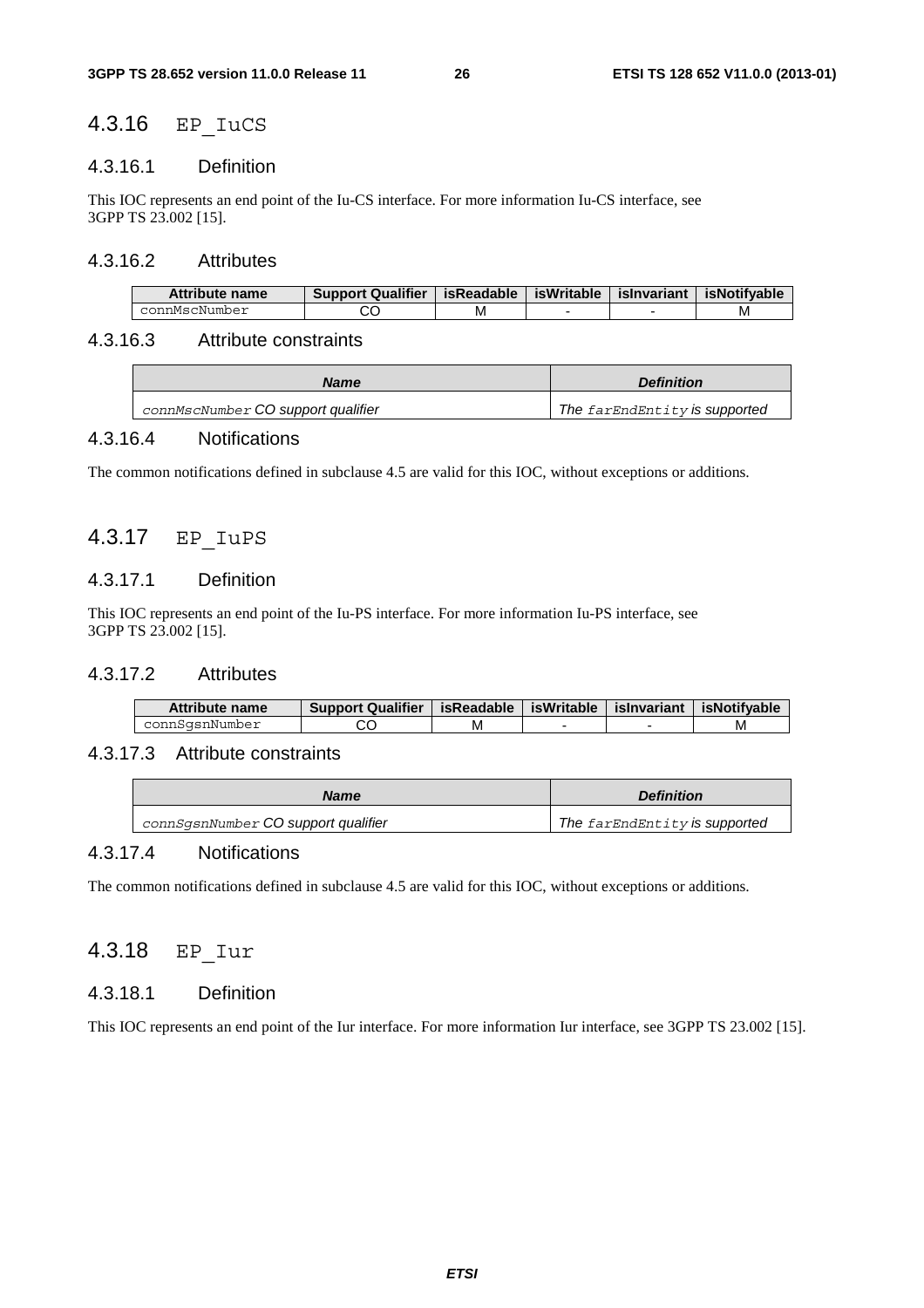#### 4.3.18.2 Attributes

| Attribute name            | <b>Support Qualifier</b> | isReadable | isWritable | islnvariant | isNotifvable |
|---------------------------|--------------------------|------------|------------|-------------|--------------|
|                           |                          |            |            |             |              |
| Attribute related to role |                          |            |            |             |              |
| connectedRNCId            |                          | М          |            |             | M            |

#### 4.3.18.3 Attribute constraints

| <b>Name</b>                               | <b>Definition</b>                                                                                                                                                                                             |
|-------------------------------------------|---------------------------------------------------------------------------------------------------------------------------------------------------------------------------------------------------------------|
| connectedRNCId<br>CO support<br>qualifier | The far end entity is supported.<br>When supported, It either                                                                                                                                                 |
|                                           | identifies one connected RNC; in such case, it contains one RNC-Id or<br>a)<br>identifies one connected BSC; in such case, it contains one RNC-Id to indentify<br>b)<br>BSC. (See "RNC-Id" in TS 23.003 [3]). |

#### 4.3.18.4 Notifications

The common configuration notifications defined in subclause 4.5.2 are valid for this IOC, without exceptions or additions.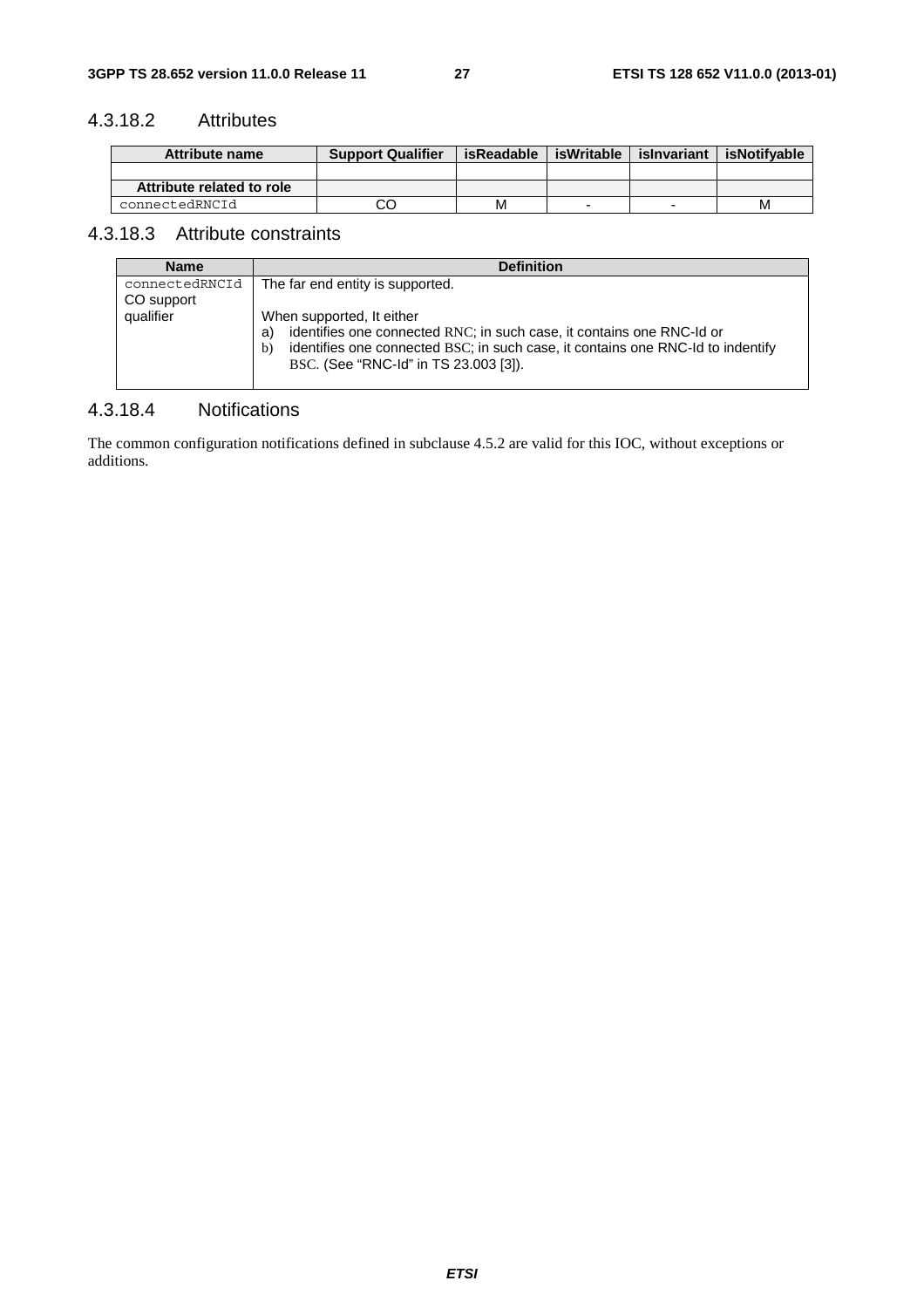# 4.4 Attribute definitions

# 4.4.1 Attribute properties

The following table defines the attributes that are present in several Information Object Classes (IOCs) of the present document.

| <b>Attribute Name</b>          | <b>Documentation and Allowed Values</b>                                                                                                                                                                                                                                                                                                                  | <b>Properties</b>                                                                                                                            |
|--------------------------------|----------------------------------------------------------------------------------------------------------------------------------------------------------------------------------------------------------------------------------------------------------------------------------------------------------------------------------------------------------|----------------------------------------------------------------------------------------------------------------------------------------------|
| aichPower                      | The Power of the the AICHchannel in an FDD cell, "AICH<br>Power" in TS 25.433 [5].<br>allowedValues: See "AICH Power" in TS 25.433 [5].                                                                                                                                                                                                                  | type: Real<br>multiplicity: 1<br>isOrdered: N/A<br>isUnique: N/A<br>defaultValue: None<br>isNullable: True                                   |
| bchPower                       | The power of the broadcast channel in the FDD mode cell,<br>"BCH Power" in TS 25.433 [5].<br>allowedValues: See "DL Power" in TS 25.433 [5].                                                                                                                                                                                                             | type: Real<br>multiplicity: 1<br>isOrdered: N/A<br>isUnique: N/A<br>defaultValue: None<br>isNullable: True                                   |
| cellCapabilityCon<br>tainerFDD | Defined in 3GPP TS 25.423.<br>Each bit indicates whether a cell supports a particular<br>functionality.<br>allowedValues: See 'CellCapabilityContainer-FDD' in 3GPP TS<br>25.423.                                                                                                                                                                        | type: <b>BITSTRING(32)</b><br>multiplicity: 032<br>isOrdered: T<br>isUnique: N/A<br>defaultValue: None<br>isNullable: False                  |
| cellCapabilityCon<br>tainerTDD | Defined in 3GPP TS 25.423.<br>Each bit indicates whether a cell supports a particular<br>functionality.<br>allowedValues: See 'CellCapabilityContainer-TDD' in 3GPP TS<br>25.423.                                                                                                                                                                        | type: <b>BITSTRING(32)</b><br>multiplicity: 032<br>isOrdered: T<br>isUnique: N/A<br>defaultValue: None<br>isNullable: False                  |
| cellIndividualOff<br>set       | Defined in 3GPP TS 25.331 (25.423). Attribute relevant for HO<br>decision. Used to offset measured quantity value.<br>allowedValues: See "Cell individual offset" in TS 25.331 [9].                                                                                                                                                                      | type: Integer<br>multiplicity: 1<br>isOrdered: N/A<br>isUnique: N/A<br>defaultValue: None<br>isNullable: True                                |
| cellMode                       | An attribute that identifies the cell mode.<br>allowedValues: FDD mode", "1.28McpsTDD mode",<br>"3.84McpsTDD mode", "7.68McpsTDD mode".                                                                                                                                                                                                                  | type: < <enumeration>&gt;<br/>multiplicity: 1<br/>isOrdered: N/A<br/>isUnique: N/A<br/>defaultValue: None<br/>isNullable: True</enumeration> |
| cellParameterId                | This attribute identifies unambiguously the TDD mode cell:<br>3.84 and 7.68 Mcps TDD - Code Groups, Scrambling Codes,<br>Midambles and Toffset, or<br>1.28 Mcps TDD - SYNC-DL and SYNC-UL sequences, the<br>scrambling codes and the midamble codes.<br>"Cell Parameter ID" in TS 25.433 [5]<br>allowedValues: See "Cell Parameter ID" in TS 25.433 [5]. | type: Integer<br>multiplicity: 01<br>isOrdered: N/A<br>isUnique: N/A<br>defaultValue: None<br>isNullable: True                               |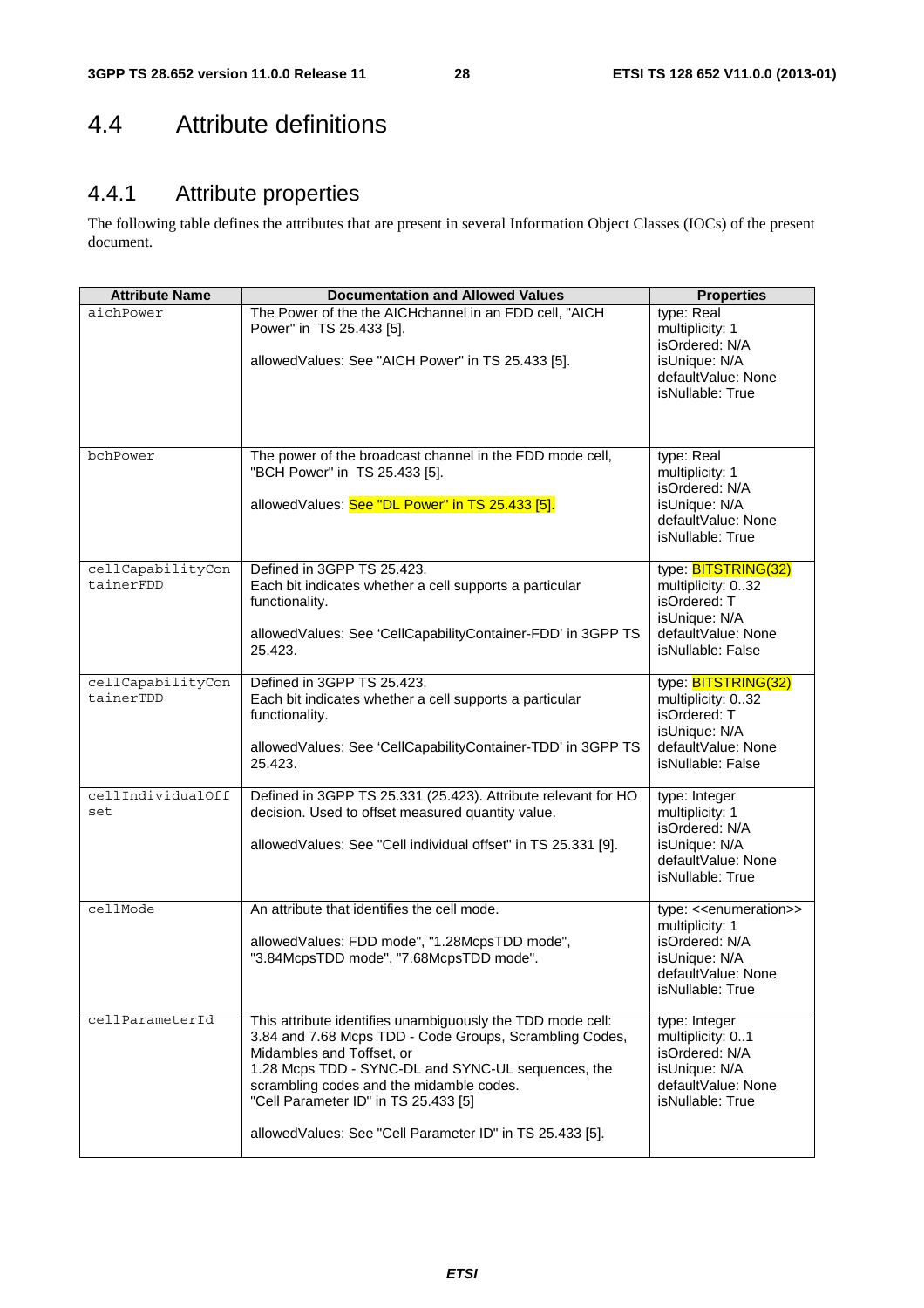| cId                                 | The attribute is the identifier of a cell in one RNC, "C-id" in<br>TS 25.401 [4] and "C-ID" in TS 25.433 [5].<br>allowedValues: see "C-ID" in TS 25.433 [5].                                                               | type: Integer<br>multiplicity: 1<br>isOrdered: N/A<br>isUnique: N/A<br>defaultValue: None<br>isNullable: True                                 |
|-------------------------------------|----------------------------------------------------------------------------------------------------------------------------------------------------------------------------------------------------------------------------|-----------------------------------------------------------------------------------------------------------------------------------------------|
| closedLoopMode1Su<br>pportIndicator | Power control, defined in 3GPP TS 25.423<br>The Closed Loop Mode1 Support Indicator indicates whether<br>the particular cell is capable to support Closed loop mode1 or<br>not.<br>allowedValues: supported, not supported | type: < <enumeration>&gt;<br/>multiplicity: 1<br/>isOrdered: N/A<br/>isUnique: N/A<br/>defaultValue: None<br/>isNullable: False</enumeration> |
| connMscNumber                       | The MSC number of the far end MSC Server connected by the<br>Iu-CS interface for which the end point is modelled, "MSC<br>number" in TS 23.003 [3].<br>allowedValues: See "MSC number" in TS 23.003 [3]                    | type: Integer<br>multiplicity: 1<br>isOrdered: N/A<br>isUnique: N/A<br>defaultValue: None<br>isNullable: True                                 |
| connectedRNCId                      | The RNC-Id of the far end RNC or BSC connected by the lur<br>interface for which the end point is modelled, "RNC-Id" in TS<br>23.003 [3].<br>allowedValues: See "RNC-Id" in TS 23.003 [3]                                  | type: Integer<br>multiplicity: 1<br>isOrdered: N/A<br>isUnique: N/A<br>defaultValue: None<br>isNullable: True                                 |
| connSgsnNumber                      | The SGSN number of the far end SGSN connected by the lu-<br>PS interface for which the end point is modelled, "SGSN<br>number" in TS 23.003 [3].<br>allowedValues: See "SGSN number" in TS 23.003 [3]                      | type: Integer<br>multiplicity: 1<br>isOrdered: N/A<br>isUnique: N/A<br>defaultValue: None<br>isNullable: True                                 |
| dpcModeChangeSupp<br>ortIndicator   | Power control, defined in 3GPP TS 25.423<br>The DPC Mode Change Support Indicator IE indicates that the<br>particular cell is capable to support DPC mode change.<br>allowedValues: supported, not supported               | type: < <enumeration>&gt;<br/>multiplicity: 1<br/>isOrdered: N/A<br/>isUnique: N/A<br/>defaultValue: None<br/>isNullable: True</enumeration>  |
| deltaQrxlevmin                      | Cell (re)selection, defined in 3GPP TS 25.331<br>If present, the actual value of $Qrx$ levmin = $Qrx$ levmin +<br>DeltaQrxlevmin.<br>allowedValues: See "Delta <sub>Qrxlevmin</sub> " in TS 25.331 [9].                    | type: Integer<br>multiplicity: 1<br>isOrdered: N/A<br>isUnique: N/A<br>defaultValue: None<br>isNullable: True                                 |
| dpchConstantValue                   | DPCH Constant Value is the power margin in dB used by a UE<br>to set the proper uplink power, "DPCH Constant Value" in<br>Ref. TS 25.433 [5].<br>allowedValues: See "Constant Value" in TS 25.433 [5].                     | type: Integer<br>multiplicity: 1<br>isOrdered: N/A<br>isUnique: N/A<br>defaultValue: None<br>isNullable: True                                 |
| dwPchPower                          | DwPCH Power is the power that shall be used for transmitting<br>the DwPCH in a 1.28 Mcps TDD cell, "DwPCH Power" in<br>TS 25.433 [5].<br>allowedValues: See "DwPCH Power" in TS 25.433 [5].                                | type: Real<br>multiplicity: 1<br>isOrdered: N/A<br>isUnique: N/A<br>defaultValue: None<br>isNullable: True                                    |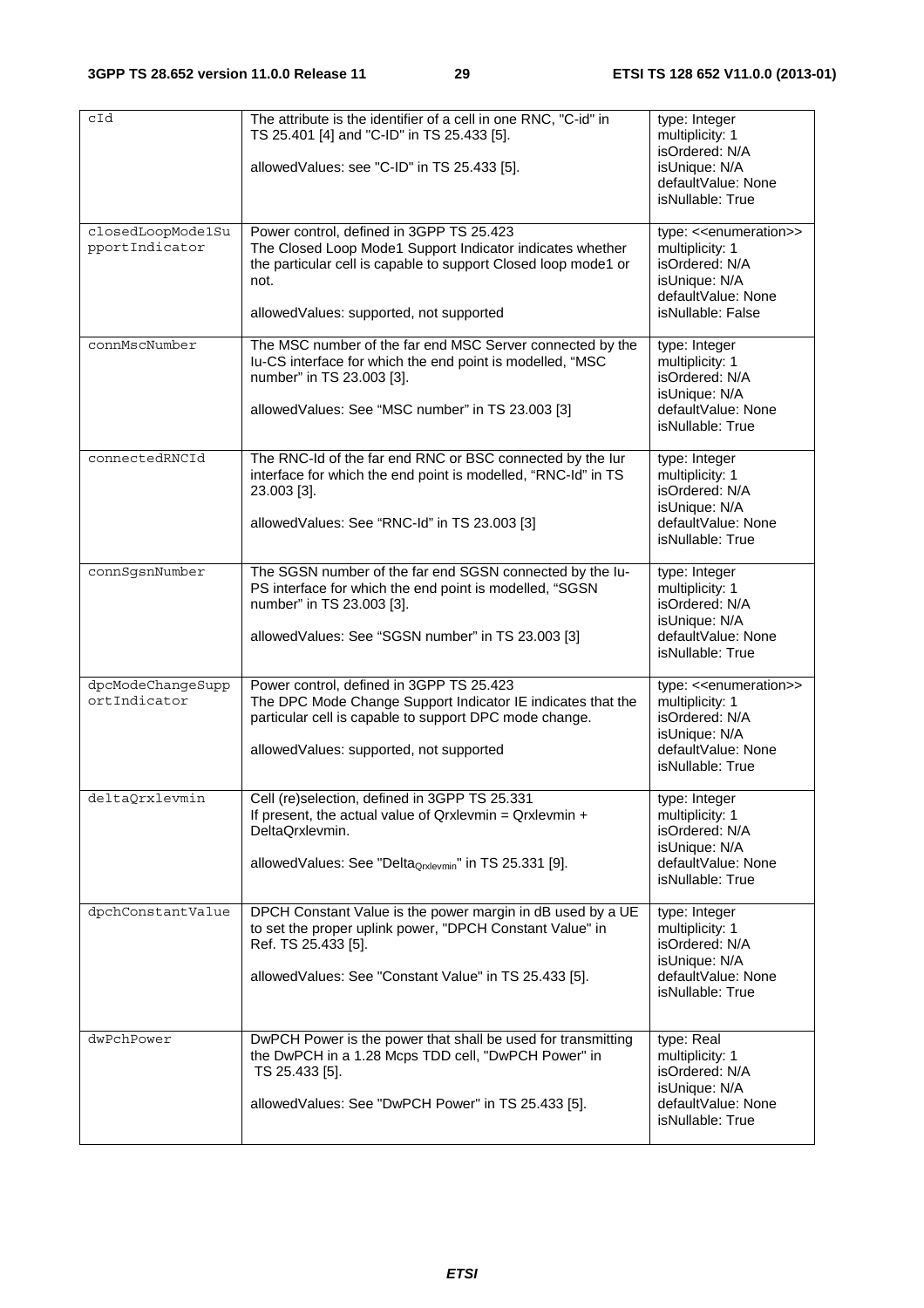| fachPower   | The maximum power of the FACH transport channel that may<br>be used in the cell, "Max FACH Power" in Ref<br>3GPP TS 25.433 [5].<br>allowedValues: See "DL Power" in TS 25.433 [5].                                                                                                                                                                                                                                                                                                                | type: Real<br>multiplicity: 1<br>isOrdered: N/A<br>isUnique: N/A<br>defaultValue: None<br>isNullable: True                          |
|-------------|---------------------------------------------------------------------------------------------------------------------------------------------------------------------------------------------------------------------------------------------------------------------------------------------------------------------------------------------------------------------------------------------------------------------------------------------------------------------------------------------------|-------------------------------------------------------------------------------------------------------------------------------------|
| fpachPower  | The maximum power of the FPACH channel that shall be used<br>in TDD cell, "FPACH Power" in TS 25.433 [5].<br>allowedValues: See "FPACH Power" in TS 25.433 [5].                                                                                                                                                                                                                                                                                                                                   | type: Real<br>multiplicity: 1<br>isOrdered: N/A<br>isUnique: N/A<br>defaultValue: None<br>isNullable: True                          |
| frameOffset | Neighbouring cells monitoring, defined in TS 25.423<br>Frame Offset is the required offset between the dedicated<br>channel downlink transmission frames (CFN, Connection<br>Frame Number) and the broadcast channel frame offset (Cell<br>Frame Number). The Frame Offset is used in the translation<br>between Connection Frame Number (CFN) on Iub/Iur and<br>least significant 8 bits of SFN (System Frame Number) on Uu.<br>The Frame Offset is UE and cell specific.<br>allowedValues: 0255 | type: Integer<br>multiplicity: 1<br>isOrdered: N/A<br>isUnique: N/A<br>defaultValue: None<br>isNullable: True                       |
|             |                                                                                                                                                                                                                                                                                                                                                                                                                                                                                                   |                                                                                                                                     |
| hcsPrio     | Cell (re)selection for HCS<br>Defined in TS 25.331 [9].<br>This specifies the HCS priority level (0-7) for serving cell and<br>neighbouring cells.<br>HCS priority level 0 means lowest priority and HCS priority<br>level 7 means highest priority.                                                                                                                                                                                                                                              | type: Integer<br>multiplicity: 1<br>isOrdered: N/A<br>isUnique: N/A<br>defaultValue: None<br>isNullable: True                       |
|             | allowedValues: See "HCS_OFF <sub>mbms</sub> " in TS 25.331 [9].                                                                                                                                                                                                                                                                                                                                                                                                                                   |                                                                                                                                     |
| hsEnable    | A label indicating whether or not HSDPA is enabled in the<br>UTRAN cell. A value of 0 represents that HSDPA is not<br>enabled and a value of 1 represents that HSDPA is enabled.                                                                                                                                                                                                                                                                                                                  | type: Integer<br>multiplicity: 1<br>isOrdered: N/A<br>isUnique: N/A<br>defaultValue: None<br>allowedValues: 0,1<br>isNullable: True |
| hsFlag      | A label indicating whether or not HSDPA is supported in the<br>UTRAN cell. A value of 0 indicates that HSDPA is not<br>supported and a value of 1 indicates that HSDPA is supported.<br>allowedValues: 0,1                                                                                                                                                                                                                                                                                        | type: Integer<br>multiplicity: 1<br>isOrdered: N/A<br>isUnique: N/A<br>defaultValue: None<br>isNullable: True                       |
| id          | An attribute whose "name+value" can be used as an RDN<br>when naming an instance of the object class. This RDN<br>uniquely identifies the object instance within the scope of its<br>containing (parent) object instance.                                                                                                                                                                                                                                                                         | type: DN<br>multiplicity: 1<br>isOrdered: N/A<br>isUnique: N/A<br>defaultValue: None<br>allowedValues: N/A<br>isNullable: False     |
| lac         | Location Area Code, "LAC" in TS 23.003 [3].<br>allowedValues: See "LAC" in TS 25.413 [18].                                                                                                                                                                                                                                                                                                                                                                                                        | type: Integer<br>multiplicity: 1<br>isOrdered: N/A<br>isUnique: N/A<br>defaultValue: None<br>isNullable: False                      |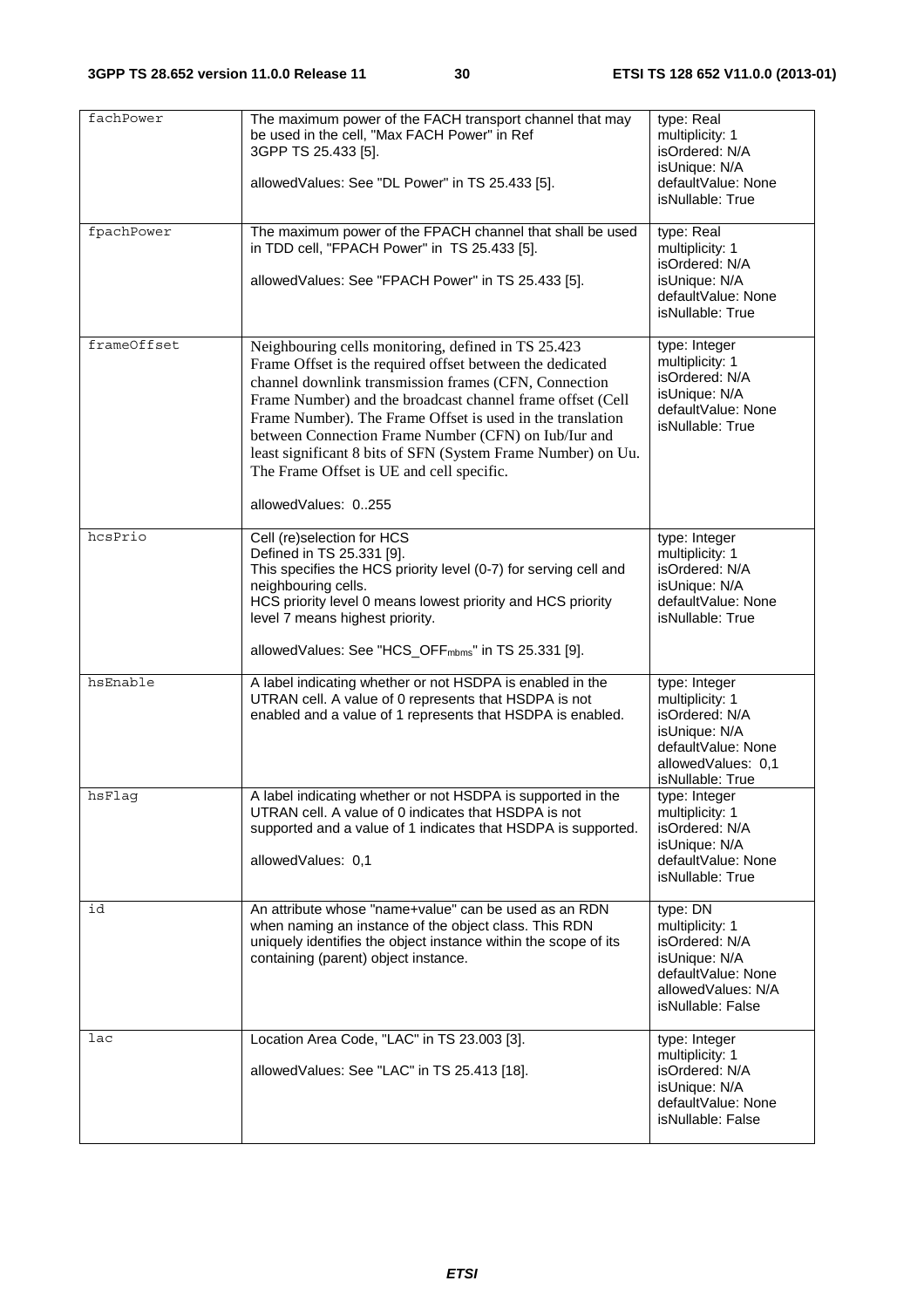| localCellId                  | The Local Cell id is used to uniquely identify the set of<br>resources defined in a Node B to support a cell. It must be<br>unique in Node B at a minimum, but may be unique in UTRAN.<br>Local Cell Identifier" TS 25.401 [4], "Local Cell ID" in<br>3GPP TS 25.433 [5].<br>allowedValues: See "Local Cell ID" in TS 25.433 [5]. | type: Integer<br>multiplicity: 1<br>isOrdered: N/A<br>isUnique: N/A<br>defaultValue: None<br>isNullable: True  |
|------------------------------|-----------------------------------------------------------------------------------------------------------------------------------------------------------------------------------------------------------------------------------------------------------------------------------------------------------------------------------|----------------------------------------------------------------------------------------------------------------|
| maximumAllowedUlT<br>xPower  | Cell (re)selection, defined in TS 25.331 [9].<br>This information element indicates the maximum allowed<br>uplink transmit power.<br>allowedValues: See "Maximum allowed UL TX power" in<br>TS 25.331 [9].<br>A single integral value in dBm. Range: (-5033).                                                                     | type: Integer<br>multiplicity: 1<br>isOrdered: N/A<br>isUnique: N/A<br>defaultValue: None<br>isNullable: True  |
| maximumTransmissi<br>onPower | The maximum transmission power of a cell. It is the maximum<br>power for all downlink channels added together, that is allowed<br>to be used simultaneously in a cell, "Maximum Transmission<br>Power" in TS 25.433 [5].<br>allowedValues: See "Maximum Transmission Power" in<br>TS 25.433 [5].                                  | type: Integer<br>multiplicity: 1<br>isOrdered: N/A<br>isUnique: N/A<br>defaultValue: None<br>isNullable: True  |
| mcc                          | Mobile Country Code, MCC (part of the PLMN Identifier") in,<br>TS 23.003 [3].<br>allowedValues: See "MCC" in "PLMN identity" in TS 25.413<br>$[19]$ .                                                                                                                                                                             | type: Integer<br>multiplicity: 1<br>isOrdered: N/A<br>isUnique: N/A<br>defaultValue: None<br>isNullable: False |
| mnc                          | Mobile Network Code, "MNC" (part of the PLMN Identity") in<br>TS 23.003 [3].<br>allowedValues: See "MNC" in "PLMN identity" in TS 25.413<br>$[18]$ .                                                                                                                                                                              | type: Integer<br>multiplicity: 1<br>isOrdered: N/A<br>isUnique: N/A<br>defaultValue: None<br>isNullable: False |
| numOfHspdschs                | In FDD: the number of codes at the defined spreading<br>factor(SF=16), within the complete code tree. See TS 25.433<br>$[5]$ .<br>In TDD: the number of HS-PDSCHs in a Cell; TS 25.433 [5].<br>allowedValues:<br>1. Range: (015) for FDD mode,<br>2. Range: (095) for TDD mode                                                    | type: Integer<br>multiplicity: 1<br>isOrdered: N/A<br>isUnique: N/A<br>defaultValue: None<br>isNullable: False |
| numOfHsscchs                 | The number of HS-SCCHs for one cell. TS 25.433 [5].<br>allowedValues: 132                                                                                                                                                                                                                                                         | type: Integer<br>multiplicity: 1<br>isOrdered: N/A<br>isUnique: N/A<br>defaultValue: None<br>isNullable: False |
| pchPower                     | The power of PCH transport channel in the cell, "PCH Power"<br>in Ref 3GPP TS 25.433 [5].<br>allowedValues: See "DL Power" in TS 25.433 [5].                                                                                                                                                                                      | type: Real<br>multiplicity: 1<br>isOrdered: N/A<br>isUnique: N/A<br>defaultValue: None<br>isNullable: False    |
| penaltyTime                  | Cell (re)selection for HCS, defined in 3GPP TS 25.331 (TS<br>25.304)<br>This specifies the time duration for which the<br>TEMPORARY_OFFSET is applied for a neighbouring cell.<br>allowedValues: See "Penalty_time" in TS 25.331 [9].                                                                                             | type: Integer<br>multiplicity: 1<br>isOrdered: N/A<br>isUnique: N/A<br>defaultValue: None<br>isNullable: False |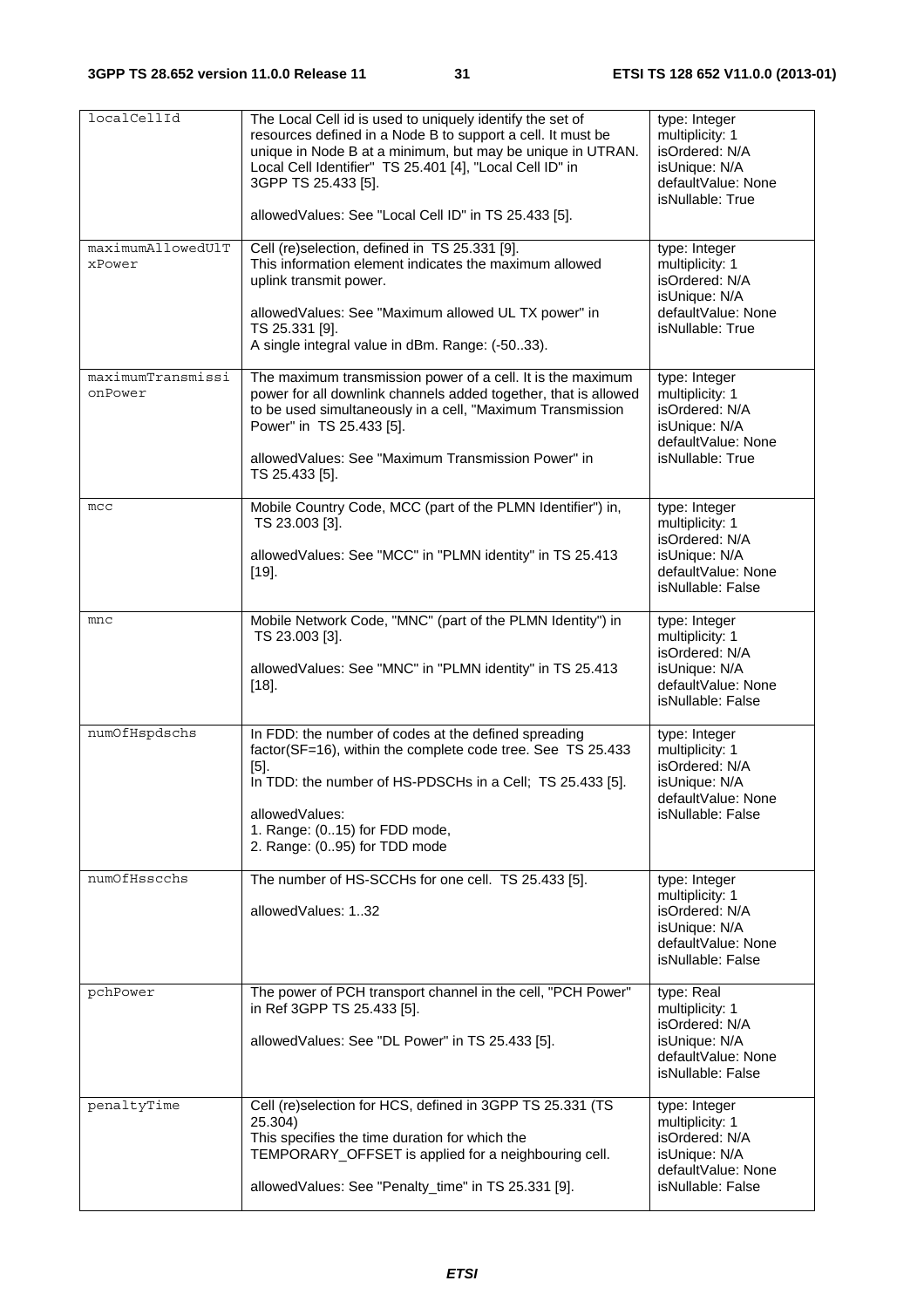| pichPower                 | The Power of the PICH channel in the cell, "PICH Power" in<br>TS 25.433 [5].<br>allowedValues: See "PICH Power" in TS 25.433 [5].                                | type: Real<br>multiplicity: 1<br>isOrdered: N/A<br>isUnique: N/A                              |
|---------------------------|------------------------------------------------------------------------------------------------------------------------------------------------------------------|-----------------------------------------------------------------------------------------------|
|                           |                                                                                                                                                                  | defaultValue: None<br>isNullable: False                                                       |
| primaryCcpchPower         | The power of the primary CCPCH channel in the TDD cell,<br>"PCCPCH Power" in TS 25.433 [5].                                                                      | type: Real<br>multiplicity: 1<br>isOrdered: N/A                                               |
|                           | allowedValues: See "PCCPCH Power" in TS 25.433 [5].                                                                                                              | isUnique: N/A<br>defaultValue: None<br>isNullable: False                                      |
| primaryCpichPower         | The power of the primary CPICH channel in the FDD mode                                                                                                           | type: Real                                                                                    |
|                           | cell, "Primary CPICH Power" in TS 25.433 [5].<br>allowedValues: See "Primary CPICH Power" in TS 25.433 [5].                                                      | multiplicity: 1<br>isOrdered: N/A<br>isUnique: N/A                                            |
|                           |                                                                                                                                                                  | defaultValue: None<br>isNullable: False                                                       |
| primarySchPower           | The power of the primary synchronisation channel in the FDD<br>mode cell, "Primary SCH Power" in TS 25.433 [5].                                                  | type: Real<br>multiplicity: 1<br>isOrdered: N/A                                               |
|                           | allowedValues: See "DL Power" in TS 25.433 [5].                                                                                                                  | isUnique: N/A<br>defaultValue: None<br>isNullable: False                                      |
| primaryScrambling<br>Code | The primary DL scrambling code used by the FDD mode cell,<br>"Primary Scrambling Code" in TS 25.433 [5].                                                         | type: Real<br>multiplicity: 1                                                                 |
|                           | allowedValues: See "Primary Scrambling Code" in TS 25.433<br>$[5]$ .                                                                                             | isOrdered: N/A<br>isUnique: N/A<br>defaultValue: None<br>isNullable: False                    |
| qhcs                      | Cell (re)selection for HCS, defined in TS 25.331 [9].<br>This specifies the quality threshold levels for applying<br>prioritised hierarchical cell re-selection. | type: Integer<br>multiplicity: 1<br>isOrdered: N/A<br>isUnique: N/A                           |
|                           | allowedValues: See "Qhcs" in TS 25.331 [9]                                                                                                                       | defaultValue: None<br>isNullable: False                                                       |
| qqualMin                  | Cell (re)selection, defined in TS 25.331 [9].<br>This specifies the minimum required quality level in the cell in<br>dB. It is only applicable for FDD cells.    | type: Integer<br>multiplicity: 1<br>isOrdered: N/A                                            |
|                           | allowedValues: See "QqualMin" in TS 25.331 [9].                                                                                                                  | isUnique: N/A<br>defaultValue: None<br>isNullable: False                                      |
| qrxlevMin                 | Cell (re)selection, defined in TS 25.331 [9].<br>This specifies the minimum required RX level in the cell in<br>dBm.                                             | type: Integer<br>multiplicity: 1<br>isOrdered: N/A                                            |
|                           | allowedValues: See "QrxlevMin" in TS 25.331 [9].                                                                                                                 | isUnique: N/A<br>defaultValue: None<br>isNullable: False                                      |
| rac                       | Routing Area Code, "RAC" in TS 23.003 [3].                                                                                                                       | type: Integer                                                                                 |
|                           | allowedValues: See "RAC" in TS 25.413 [18].                                                                                                                      | multiplicity: 1<br>isOrdered: N/A<br>isUnique: N/A<br>defaultValue: None<br>isNullable: False |
| readSFNIndicator          | Neighbouring cells monitoring, defined in TS 25.331 [9].                                                                                                         | type: Boolean                                                                                 |
|                           | allowed Values: See "Read SFN indicator" in TS 25.331 [9]                                                                                                        | multiplicity: 1<br>isOrdered: N/A<br>isUnique: N/A<br>defaultValue: None<br>isNullable: False |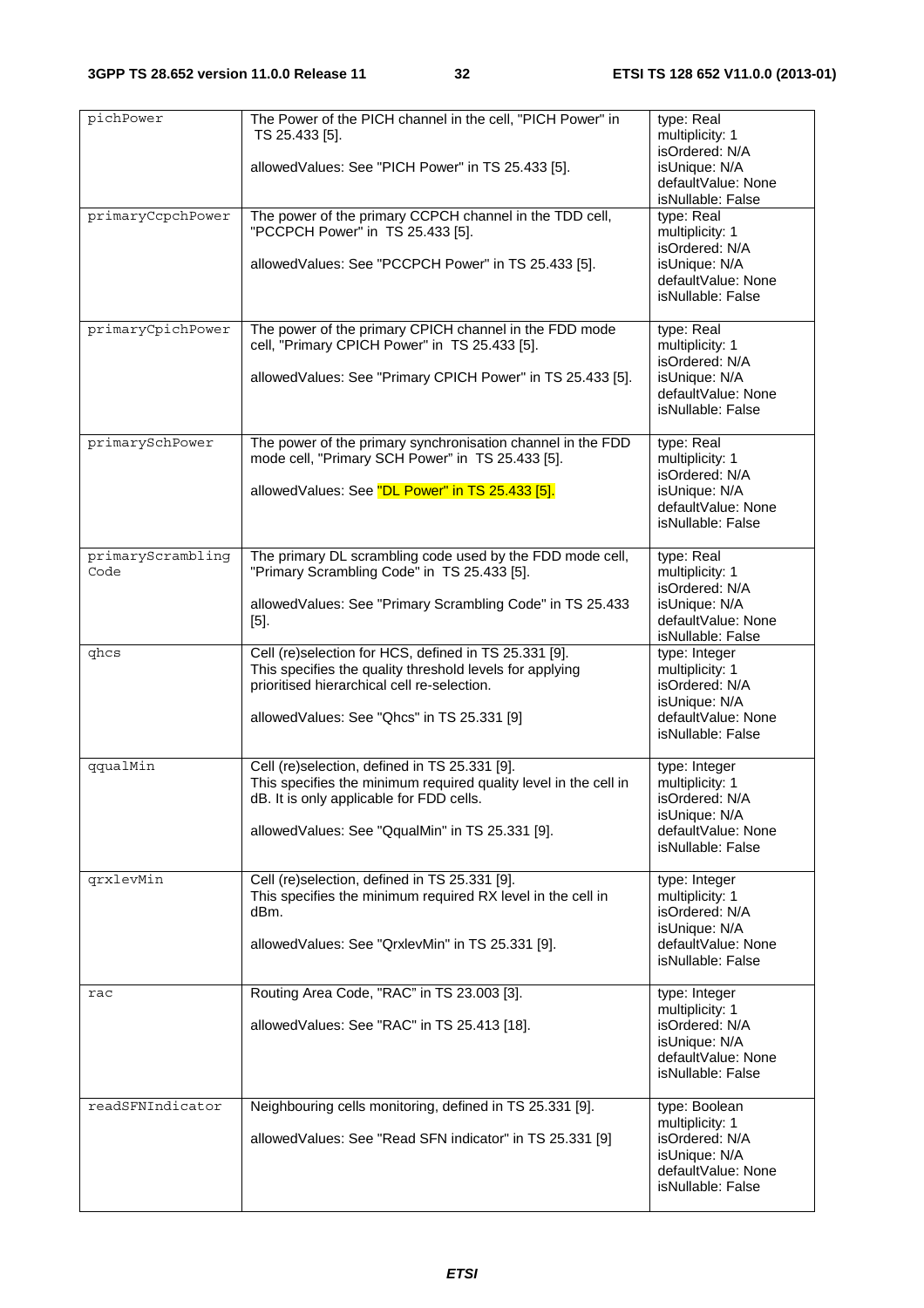| referenceTimeDiff<br>erenceToCell | Neighbouring cells monitoring, defined in TS 25.331 [9].<br>In the System Information message, the reference time<br>difference to cell indicates the timing difference between the<br>primary CCPCH of the current cell and the primary CCPCH of<br>a neighbouring cell.<br>In the Measurement Control message, the reference time<br>difference to cell indicates the timing difference between UE<br>uplink transmission timing and the primary CCPCH of a<br>neighbouring cell.<br>allowedValues:<br>1. See "Reference time difference to cell" in TS 25.331 [9].<br>2. A single integral value in chips. Range: (038400) by steps<br>of 40, 256 or 2560. | type: Integer<br>multiplicity: 1<br>isOrdered: N/A<br>isUnique: N/A<br>defaultValue: None<br>isNullable: False |
|-----------------------------------|---------------------------------------------------------------------------------------------------------------------------------------------------------------------------------------------------------------------------------------------------------------------------------------------------------------------------------------------------------------------------------------------------------------------------------------------------------------------------------------------------------------------------------------------------------------------------------------------------------------------------------------------------------------|----------------------------------------------------------------------------------------------------------------|
| restrictionStateI                 | Cell Access Control, defined in TS 25.423                                                                                                                                                                                                                                                                                                                                                                                                                                                                                                                                                                                                                     | type: << enumeration>>                                                                                         |
| ndicator                          | The Restriction state indicator is the identifier indicates<br>whether the cell is "Cell Reserved for Operator Use" or not. It<br>is provided by DRNS and reported to SRNC.<br>allowedValues: cell reserved for operation, cell accessible                                                                                                                                                                                                                                                                                                                                                                                                                    | multiplicity: 1<br>isOrdered: N/A<br>isUnique: N/A<br>defaultValue: None<br>isNullable: False                  |
| rncId                             | IOC ExternalUTRANGenericCell and                                                                                                                                                                                                                                                                                                                                                                                                                                                                                                                                                                                                                              | type: Integer                                                                                                  |
|                                   | ExternalRncFunction:<br>Unique RNC ID for the associated RNC, "RNC Id" in<br>TS 23.003 [3].<br><b>IOC</b> RncFunction:<br>Unique RNC ID, "RNC Id" in TS 23.003 [3].<br>allowedValues: See "RNC-ID" in TS 25.413 [18].                                                                                                                                                                                                                                                                                                                                                                                                                                         | multiplicity: 1<br>isOrdered: N/A<br>isUnique: N/A<br>defaultValue: None<br>isNujllable: True                  |
|                                   |                                                                                                                                                                                                                                                                                                                                                                                                                                                                                                                                                                                                                                                               |                                                                                                                |
| sac                               | Service Area Code, "SAC" in TS 23.003 [3].<br>allowedValues: See "SAC" in TS 25.413 [18].                                                                                                                                                                                                                                                                                                                                                                                                                                                                                                                                                                     | type: Integer<br>multiplicity: 1<br>isOrdered: N/A<br>isUnique: N/A<br>defaultValue: None<br>isNullable: False |
| schPower                          | The power of the synchronisation channel in 3.84 Mcps TDD                                                                                                                                                                                                                                                                                                                                                                                                                                                                                                                                                                                                     | type: Real                                                                                                     |
|                                   | cell.<br>allowedValues: See "DL Power" in TS 25.433 [5].                                                                                                                                                                                                                                                                                                                                                                                                                                                                                                                                                                                                      | multiplicity: 1<br>isOrdered: N/A<br>isUnique: N/A<br>defaultValue: None<br>isNullable: False                  |
| schTimeSlot                       | The SCH Time Slot IE represents the first time slot (k) of a pair                                                                                                                                                                                                                                                                                                                                                                                                                                                                                                                                                                                             | type: Integer                                                                                                  |
|                                   | of time slots inside a Radio Frame that is assigned to the<br>Physical Channel SCH.<br>allowedValues: See "SCH Time Slot" in TS 25.433 [5].                                                                                                                                                                                                                                                                                                                                                                                                                                                                                                                   | multiplicity: 1<br>isOrdered: N/A<br>isUnique: N/A<br>defaultValue: None<br>isNullable: False                  |
| sctdIndicator                     | This attribute indicates whether SCTD is used, "SCDT                                                                                                                                                                                                                                                                                                                                                                                                                                                                                                                                                                                                          | type: < <enumeration>&gt;</enumeration>                                                                        |
|                                   | Indicator" in TS 25.433 [5].                                                                                                                                                                                                                                                                                                                                                                                                                                                                                                                                                                                                                                  | multiplicity: 1<br>isOrdered: N/A                                                                              |
|                                   | See "SCDT Indicator" in TS 25.433 [5].                                                                                                                                                                                                                                                                                                                                                                                                                                                                                                                                                                                                                        | isUnique: N/A<br>defaultValue: None                                                                            |
|                                   | allowedValues: active, inactive                                                                                                                                                                                                                                                                                                                                                                                                                                                                                                                                                                                                                               | isNullable: False                                                                                              |
| secondarySchPower                 | The power of the secondary synchronisation channel in the                                                                                                                                                                                                                                                                                                                                                                                                                                                                                                                                                                                                     | type: Real                                                                                                     |
|                                   | FDD mode cell, "Secondary SCH Power in TS 25.433 [5].                                                                                                                                                                                                                                                                                                                                                                                                                                                                                                                                                                                                         | multiplicity: 1                                                                                                |
|                                   | allowed Values: See "DL Power" in TS 25.433 [5].                                                                                                                                                                                                                                                                                                                                                                                                                                                                                                                                                                                                              | isOrdered: N/A<br>isUnique: N/A<br>defaultValue: None<br>isNullable: False                                     |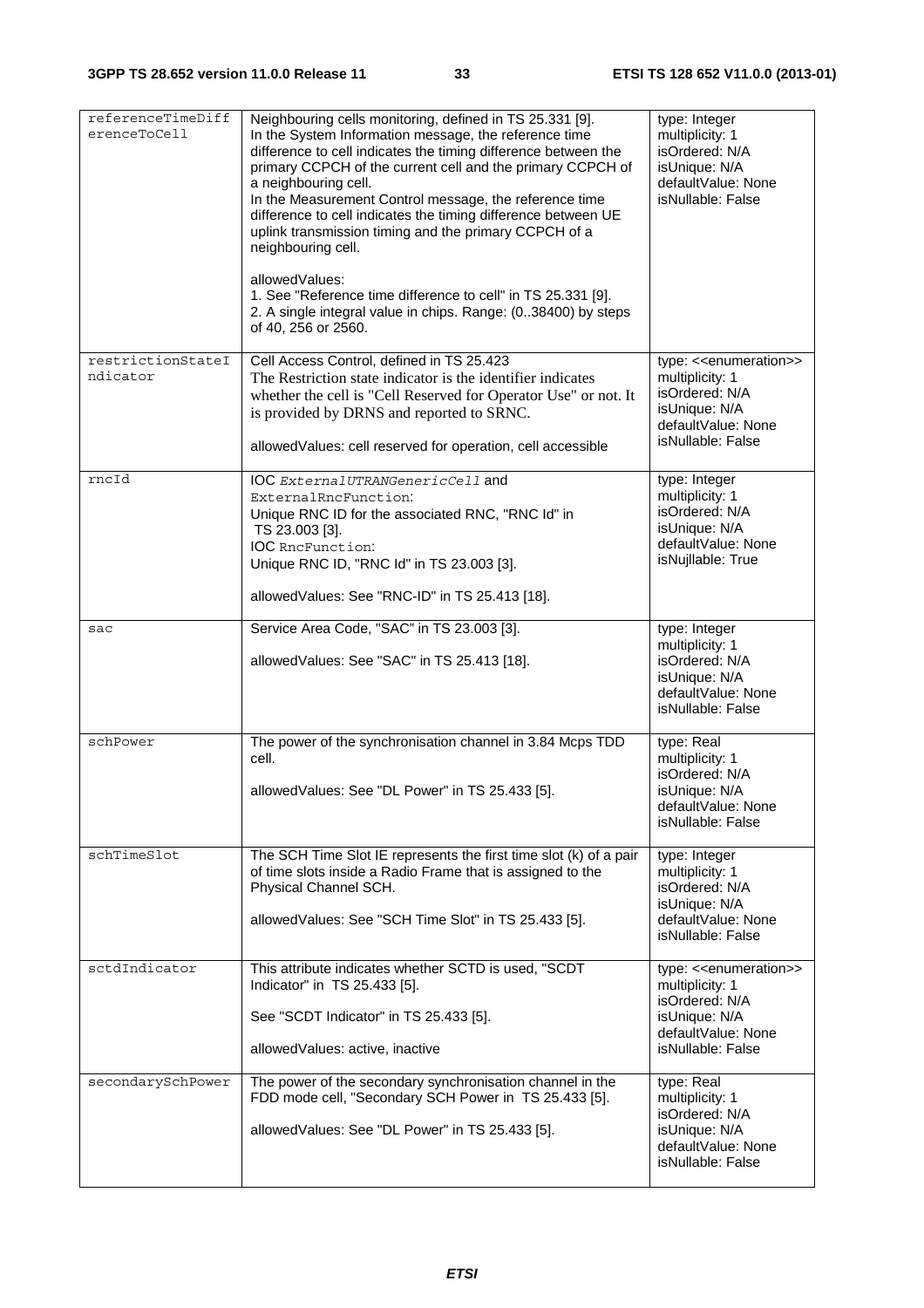| siptoSupported           | This attribute indicates whether the RNC supports SIPTO<br>function. A value of 0 represents that SIPTO is not supported<br>and a value of 1 represents that SIPTO is supported (by the<br>RNC).<br>allowedValues: 01                                                                                                                                                                                         | type: Integer<br>multiplicity: 1<br>isOrdered: N/A<br>isUnique: N/A<br>defaultValue: None<br>isNullable: False                                |
|--------------------------|---------------------------------------------------------------------------------------------------------------------------------------------------------------------------------------------------------------------------------------------------------------------------------------------------------------------------------------------------------------------------------------------------------------|-----------------------------------------------------------------------------------------------------------------------------------------------|
| snaInformation           | Shared Networks Access Control, defined in 3GPP TS 25.423<br>$[5]$ .<br>This information element contains a list of Shared Network<br>Areas, identified by the Shared Network Area Code (SNAC)<br>which a certain cell belongs to.<br>allowed Values: See "shared networks access control" defined<br>in 3GPP TS 25.423 [5].                                                                                  | $type: -$<br>multiplicity: 1<br>isOrdered: N/A<br>isUnique: N/A<br>defaultValue: None<br>isNullable: False                                    |
| sttdSupportIndica<br>tor | Power control, defined in 3GPP TS 25.423.<br>The STTD Support Indicator indicates whether the STTD can<br>be applied to DL DPCH and F-DPCH in the cell or not.<br>allowedValues: active, inactive                                                                                                                                                                                                             | type: < <enumeration>&gt;<br/>multiplicity: 1<br/>isOrdered: N/A<br/>isUnique: N/A<br/>defaultValue: None<br/>isNullable: False</enumeration> |
| syncCase                 | The SCH and PCCPCH in a TDD cell are mapped on one or<br>two downlink slots per frame. There are two cases of Sync<br>Case as follows:<br>SCH and PCCPCH allocated in a single TS#k;<br>$\blacktriangleright$<br>SCH allocated in two TS: TS#k and TS#k+8. PCCPCH<br>allocated in TS#k;<br>"Synch Case" in TS 25.433 [5].                                                                                     | type: Integer<br>multiplicity: 1<br>isOrdered: N/A<br>isUnique: N/A<br>defaultValue: None<br>isNullable: False                                |
|                          | allowedValues: See "Sync Case" in TS 25.433 [5].                                                                                                                                                                                                                                                                                                                                                              |                                                                                                                                               |
| tceIDMappingInfoL<br>ist | This attribute includes a list of TCE ID and the corresponding<br>TCE IP address. It is used in Logged MDT case to provide the<br>information to the RNC to get the corresponding TCE IP<br>address when there is an MDT log received from the UE.<br>allowedValues: See "Trace Collection Entity Address" and<br>"Trace Collection Entity Id" in 3GPP TS 32.422 [12].                                        | $type: -$<br>multiplicity: 1<br>isOrdered: N/A<br>isUnique: N/A<br>defaultValue: None<br>isNullable: False                                    |
| temporaryOffset1         | Cell (re)selection for HCS, defined in 3GPP TS 25.331 (TS<br>25.304).<br>This specifies the offset applied to the H and R criteria for a<br>neighbouring cell for the duration of PENALTY_TIME. It is<br>used for TDD and GSM cells and for FDD cells in case the<br>quality measure for cell selection and re-selection is set to<br>CPICH RSCP.<br>allowedValues: See "Temporary_offset1" in TS 25.331 [9]. | type: Integer<br>multiplicity: 1<br>isOrdered: N/A<br>isUnique: N/A<br>defaultValue: None<br>isNullable: False                                |
| temporaryOffset2         | Cell (re)selection for HCS, defined in 3GPP TS 25.331 (TS<br>25.304).<br>This specifies the offset applied to the H and R criteria for a<br>neighbouring cell for the duration of PENALTY_TIME. It is<br>used for FDD cells in case the quality measure for cell<br>selection and re-selection is set to CPICH Ec/No.<br>allowedValues: See "Temporary_offset2" in TS 25.331 [9.]                             | type: Integer<br>multiplicity: 1<br>isOrdered: N/A<br>isUnique: N/A<br>defaultValue: None<br>isNullable: False                                |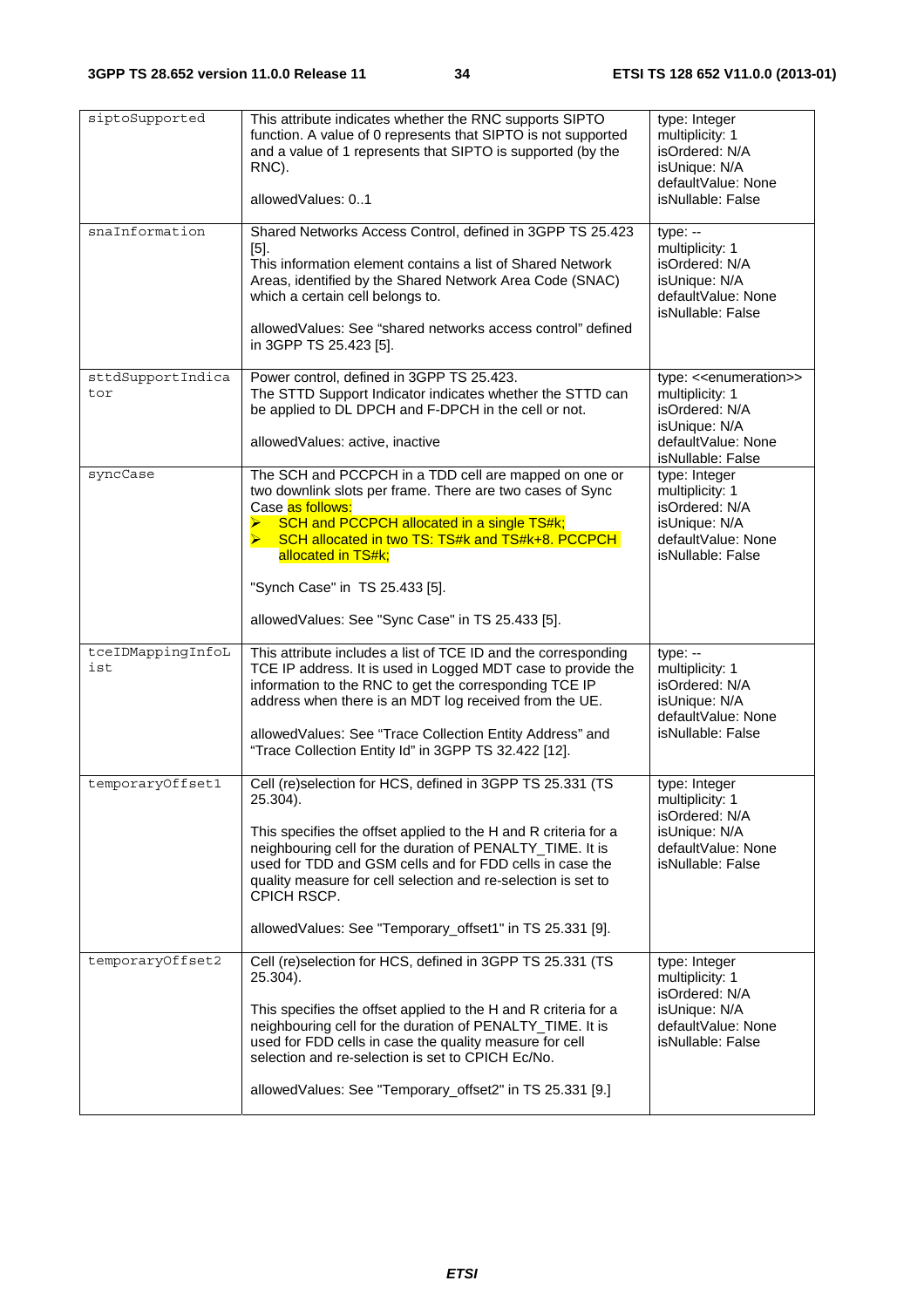| timeSlotForSch  | The Time Slot represents the time interval assigned to a<br>type: Integer<br>Physical Channel referred to the start of a Radio Frame,<br>multiplicity: 1<br>isOrdered: N/A<br>allowedValues: See "SCH Time Slot" in TS 25.433 [5].<br>isUnique: N/A<br>defaultValue: None<br>isNullable: False                                                                                                                                                                                                                                                                                                                                                                                                                                             |                                                                                                                                               |  |  |  |
|-----------------|--------------------------------------------------------------------------------------------------------------------------------------------------------------------------------------------------------------------------------------------------------------------------------------------------------------------------------------------------------------------------------------------------------------------------------------------------------------------------------------------------------------------------------------------------------------------------------------------------------------------------------------------------------------------------------------------------------------------------------------------|-----------------------------------------------------------------------------------------------------------------------------------------------|--|--|--|
| timeSlotHcrList | This attribute defines the time slot configuration information in<br>the TDD cell.<br>It is a list which contains 15 (for 3.84 or 7.68 Mcps TDD cell)<br>items.<br>allowedValues:<br>An item has three parts: timeSlotId, timeSlotDirection,<br>timeSlotStatus. (TS 25.433 [5]) where:<br>timeSlotId:<br>type: Integer<br>allowedValues: 014;<br>timeSlotDirection:<br>type: < <enumeration>&gt;<br/>allowedValues: UI, DI;</enumeration>                                                                                                                                                                                                                                                                                                  | type: << dataType>><br>multiplicity: 15<br>isOrdered: False<br>isUnique: True<br>defaultValue: None<br>isNullable: False                      |  |  |  |
|                 | timeSlotStatus:<br>type: < <enumeration>&gt;<br/>allowedValues: Active, Not active;</enumeration>                                                                                                                                                                                                                                                                                                                                                                                                                                                                                                                                                                                                                                          |                                                                                                                                               |  |  |  |
| timeSlotLcrList | This attribute defines the time slot configuration information in<br>the TDD cell.<br>It is a list which contains 7 (for 1.28 Mcps TDD cell) items.<br>allowedValues:<br>An item has three parts: timeSlotId, timeSlotDirection,<br>timeSlotStatus, corresponding to Time Slot LCR, Time Slot<br>Direction, Time Slot Status (TS 25.433 [5]).<br>If multiple frequencies exist within the cell, the timeSlotList<br>indicates the Time Slot configuration of Primary Frequency.<br>timeSlotId:<br>type: Integer<br>allowedValues: 06;<br>timeSlotDirection:<br>type: < <enumeration>&gt;<br/>allowedValues: UI, DI;<br/>timeSlotStatus:<br/>Type: &lt;<enumeration>&gt;<br/>allowedValues: Active, Not active;</enumeration></enumeration> | type: << dataType>><br>multiplicity: 7<br>isOrdered: False<br>isUnique: True<br>defaultValue: None<br>isNullable: False                       |  |  |  |
| tmaFunctionList | This is a referential attribute to list the DNs of<br>TmaFunction(s) that support the UTRANGenericCell.<br>allowedValues: See TS 32.300 [13] for definition of DN.                                                                                                                                                                                                                                                                                                                                                                                                                                                                                                                                                                         | type: DN<br>multiplicity: 1*<br>isOrdered: False<br>isUnique: True<br>defaultValue: None<br>isNullable: True                                  |  |  |  |
| tstdIndicator   | This attribute indicates whether TSTD is used. See `TSDT<br>Indicator" in TS 25.433 [5].<br>allowedValues: active, inactive                                                                                                                                                                                                                                                                                                                                                                                                                                                                                                                                                                                                                | type: < <enumeration>&gt;<br/>multiplicity: 1<br/>isOrdered: N/A<br/>isUnique: N/A<br/>defaultValue: None<br/>isNullable: False</enumeration> |  |  |  |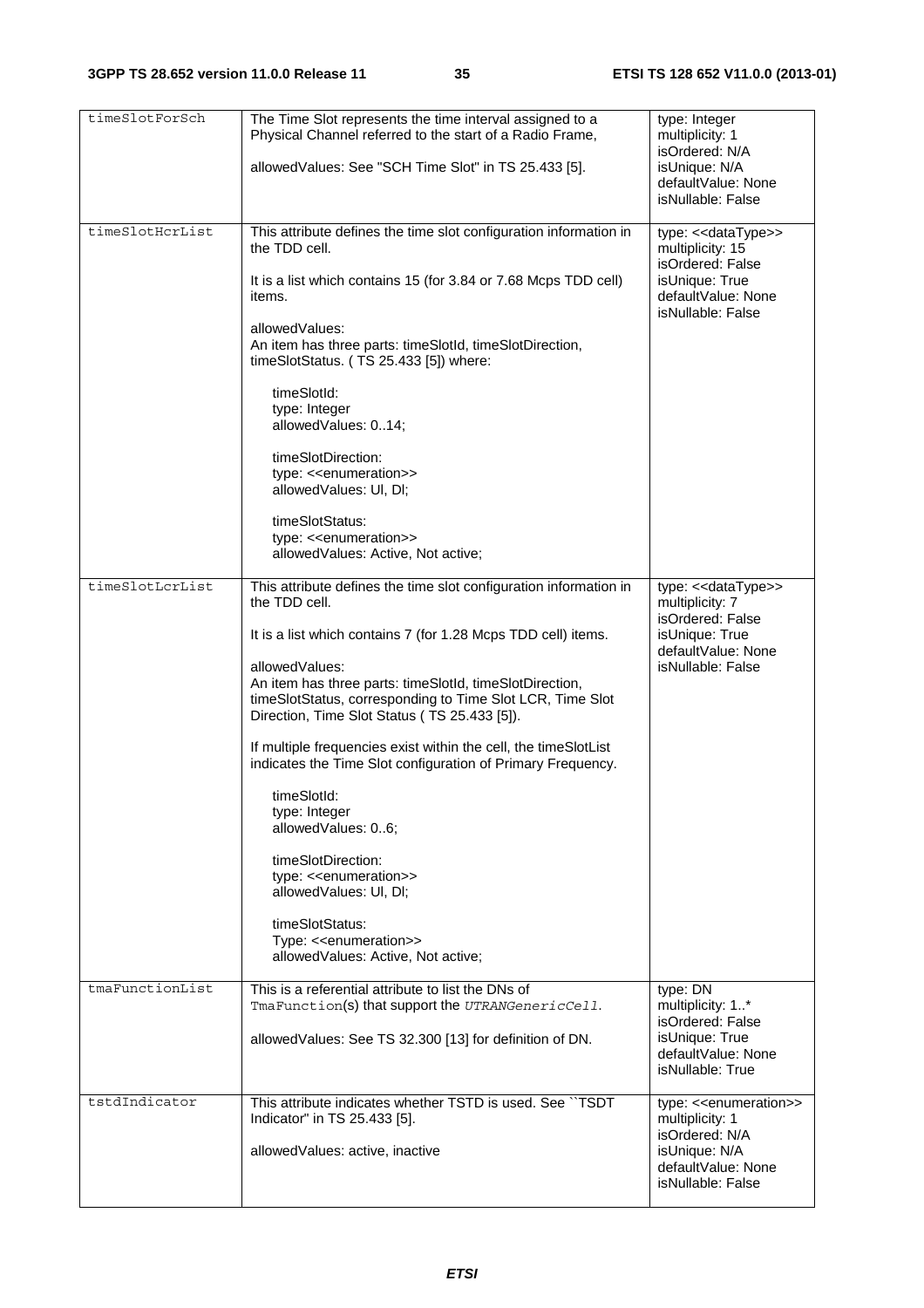| txDiversityIndica<br>tor            | Defined in 3GPP TS 25.331 (25.423)<br>This attribute indicates whether following conditions are<br>satisfied:<br>Primary CPICH is broadcast from two antennas<br>STTD is applied to Primary CCPCH<br>TSTD is applied to Primary SCH and Secondary SCH<br>allowedValues: See "TX Diversity Indicator" in TS 25.331 [9]                                                                                                                                                                                                                                                                                                                                                                                                                                                                        | type: < <enumeration>&gt;<br/>multiplicity: 1<br/>isOrdered: N/A<br/>isUnique: N/A<br/>defaultValue: None<br/>isNullable: False</enumeration> |
|-------------------------------------|----------------------------------------------------------------------------------------------------------------------------------------------------------------------------------------------------------------------------------------------------------------------------------------------------------------------------------------------------------------------------------------------------------------------------------------------------------------------------------------------------------------------------------------------------------------------------------------------------------------------------------------------------------------------------------------------------------------------------------------------------------------------------------------------|-----------------------------------------------------------------------------------------------------------------------------------------------|
| uarfcn                              | The UTRA absolute Radio Frequency Channel number for<br>TDD mode cell, UARFCN (TS 25.433 [5]). For 1.28Mcps TDD,<br>if multiple frequencies exist within the cell, the uarfon indicates<br>the frequency of Primary Frequency.<br>allowedValues: 016383                                                                                                                                                                                                                                                                                                                                                                                                                                                                                                                                      | type: Integer<br>multiplicity: 1<br>isOrdered: N/A<br>isUnique: N/A<br>defaultValue: None<br>isNullable: False                                |
| uarfcnLCRList                       | For 1.28 Mcps TDD, if multiple frequencies exist within the cell,<br>this is a list of items (the UARFCN and Time Slot configuration<br>information of the Secondary Frequencies).<br>allowedValues:<br>1. An item has two parts: uarfcn and timeSlotListLcr. The<br>second part is a list of elements which have the sub-elements:<br>timeSlotId, timeSlotDirection, timeSlotStatus.<br>2. These attributes correspond to "UARFCN, Time Slot LCR,<br>Time Slot Direction, Time Slot Status" (TS 25.433 [5]).<br>3. For "uarfcn, timeSlotId, timeSlotDirection, timeSlotStatus",<br>see "UARFCN, Time Slot LCR, Time Slot Direction, Time Slot<br>Status" in TS 25.433 [5].<br>4. For maximum number of the Secondary Frequencies per<br>cell, see " maxFrequencyinCell-1" in TS 25.433 [5]. | type: See note.<br>multiplicity: 1*<br>isOrdered: False<br>isUnique: True<br>defaultValue: None<br>isNullable: True                           |
| uarfcnDl                            | The DL UTRA absolute Radio Frequency Channel number for<br>FDD mode cell.<br>allowedValues: See "UARFCN" in TS 25.433 [5].                                                                                                                                                                                                                                                                                                                                                                                                                                                                                                                                                                                                                                                                   | type: Integer<br>multiplicity: 1<br>isOrdered: N/A<br>isUnique: N/A<br>defaultValue: None<br>isNullable: False                                |
| uarfcnUl                            | The UL UTRA absolute Radio Frequency Channel number for<br>FDD mode cell.<br>allowedValues: See "UARFCN" in TS 25.433 [5].                                                                                                                                                                                                                                                                                                                                                                                                                                                                                                                                                                                                                                                                   | type: Integer<br>multiplicity: 1<br>isOrdered: N/A<br>isUnique: N/A<br>defaultValue: None<br>isNullable: False                                |
| uraList                             | A list of UTRAN Registration Area identities that an UtranCell<br>can belong to.<br>allowedValues:<br>1. For URA, see "URA identity" in TS 25.331[9], subclause<br>10.3.2.6.<br>2. For maximum number of URAs per cell, see "maxURA" in<br>TS 25.331 [9], subclause 10.3.10.                                                                                                                                                                                                                                                                                                                                                                                                                                                                                                                 | type: Integer<br>multiplicity: 1*<br>isOrdered: False<br>isUnique: True<br>defaultValue: None<br>isNullable: True                             |
| <b>Attribute related to</b><br>role |                                                                                                                                                                                                                                                                                                                                                                                                                                                                                                                                                                                                                                                                                                                                                                                              |                                                                                                                                               |
| iubLink                             | This attribute carries a IubLink DN.<br>allowedValues: N/A                                                                                                                                                                                                                                                                                                                                                                                                                                                                                                                                                                                                                                                                                                                                   | type: DN<br>multiplicity: 1<br>isOrdered: N/A<br>isUnique: N/A<br>defaultValue: None<br>isNullable: True                                      |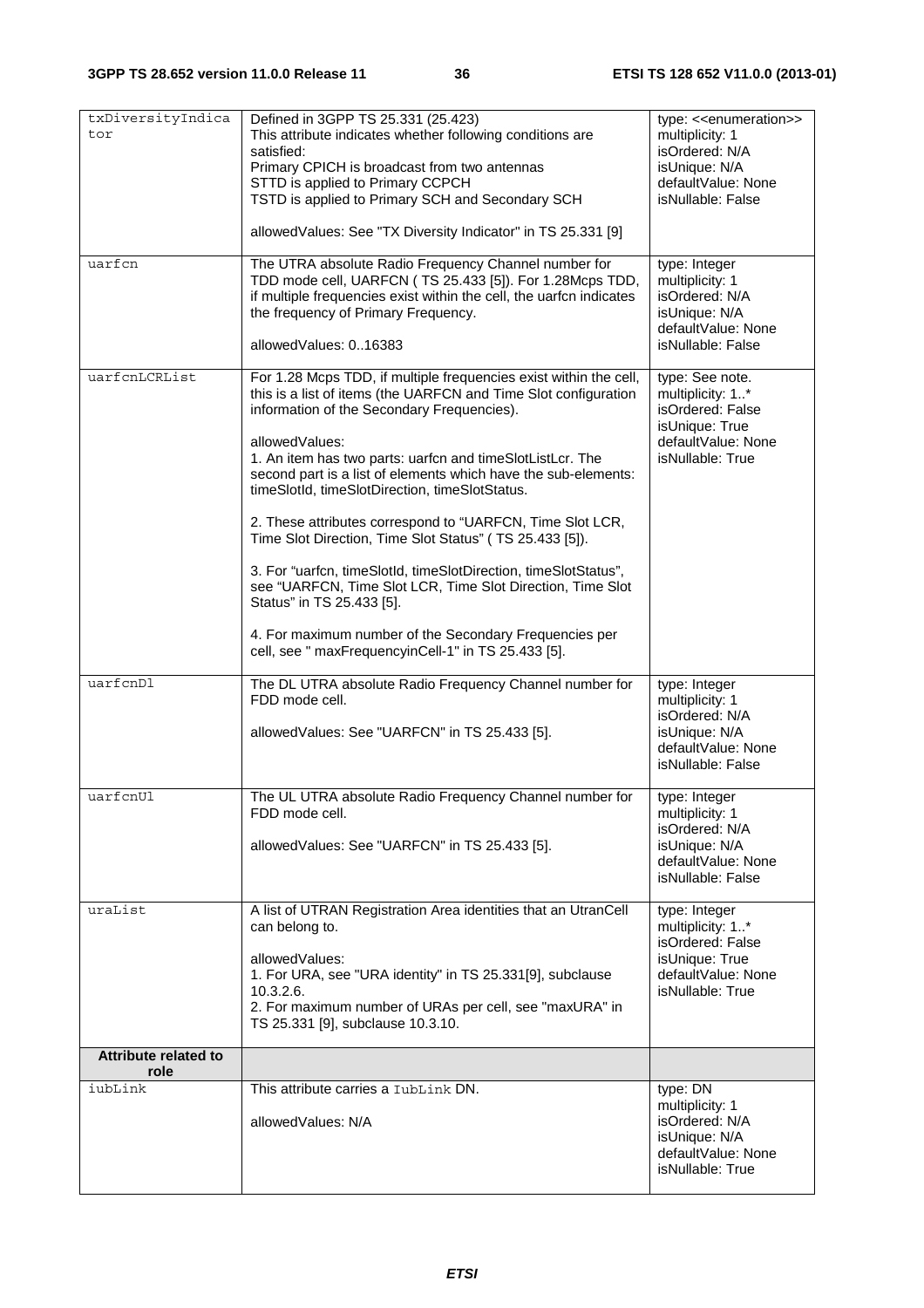| aTMChannelTermina<br>tionPoint | This attribute carries the set of<br>ATMChannelTerminationPoint's DN(s).<br>allowedValues: N/A                                                                                            | type: DN<br>multiplicity: 1*<br>isOrdered: F<br>isUnique: T<br>defaultValue: None<br>isNullable: True    |
|--------------------------------|-------------------------------------------------------------------------------------------------------------------------------------------------------------------------------------------|----------------------------------------------------------------------------------------------------------|
| nodeBFunction                  | This attribute carries a NodeBFunction DN.<br>allowedValues: N/A                                                                                                                          | type: DN<br>multiplicity: 1<br>isOrdered: N/A<br>isUnique: N/A<br>defaultValue: None<br>isNullable: True |
| uTRANGenericCell               | This attribute carries the set of related UTRANGenericCell<br>derivatives' DN(s).<br>allowedValues: N/A                                                                                   | type: DN<br>multiplicity: 1*<br>isOrdered: F<br>isUnique: T<br>defaultValue: None<br>isNullable: True    |
| adjacentCell                   | It carries the DN of the UtranGenericCell or the<br>ExternalUTRANGenericCell.<br>allowedValues: N/A                                                                                       | type: DN<br>multiplicity: 1<br>isOrdered: N/A<br>isUnique: N/A<br>defaultValue: None<br>isNullable: True |
| controlledCellLis<br>t         | This attribute carries a set of DNs of derivatives of<br>ExternalUTRANGenericCell.<br>allowedValues: N/A                                                                                  | type: DN<br>multiplicity: 1*<br>isOrdered: F<br>isUnique: T<br>defaultValue: None<br>isNullable: True    |
| relatedAntennaLis<br>t         | This is an attribute to list the DNs of AntennaFunction(s)<br>(see TS 32.792[17]) that support the UTRANGenericCell.<br>See "relatedAntennaList" in TS 32.792 [17]<br>allowed Values: N/A | type: DN<br>multiplicity: 1<br>isOrdered: N/A<br>isUnique: N/A<br>defaultValue: None<br>isNullable: True |
| relatedSectorEqui<br>pment     | This is an attribute to the DN of SectorEquipment (see TS<br>32.792 [17]) that supports the UTRANGenericCell).<br>See "relatedSectorEquipment" TS 32.792 [17].<br>allowedValues: N/A      | type: DN<br>multiplicity: 1<br>isOrdered: N/A<br>isUnique: N/A<br>defaultValue: None<br>isNullable: True |
| relatedTMAList                 | This is an attribute to list the DNs of TmaFunction(s) (see TS<br>32.792 [17]) that support the UTRANGenericCell.<br>See "relatedTmaList" TS 32.792 [17].<br>allowedValues: N/A           | type: DN<br>multiplicity: 1<br>isOrdered: N/A<br>isUnique: N/A<br>defaultValue: None<br>isNullable: True |
| iubLink                        | This attribute carries a LubLink DN.<br>allowedValues: N/A                                                                                                                                | type: DN<br>multiplicity: 1<br>isOrdered: N/A<br>isUnique: N/A<br>defaultValue: None<br>isNullable: True |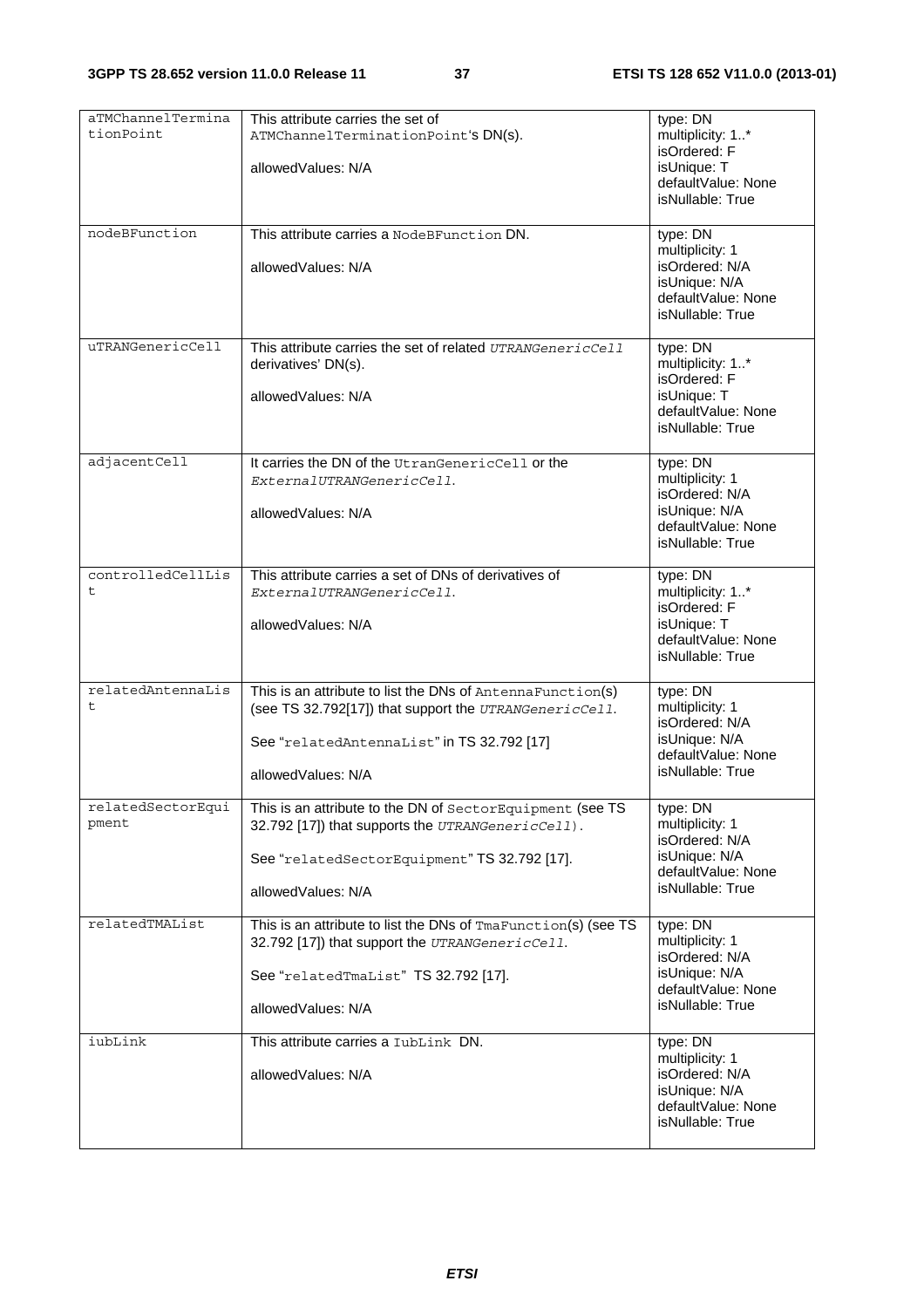| This attribute carries one External RNCFunction DN. | type: DN           |
|-----------------------------------------------------|--------------------|
|                                                     | multiplicity: 1    |
| allowedValues: N/A                                  | isOrdered: N/A     |
|                                                     | isUnique: N/A      |
|                                                     | defaultValue: None |
|                                                     | isNullable: True   |
|                                                     |                    |
|                                                     |                    |

### 4.4.2 Constraints

None.

# 4.5 Common notifications

#### 4.5.1 Alarm notifications

This subclause presents a list of notifications, defined in [11], that IRPManager can receive. The notification header attribute objectClass/objectInstance, defined in [7], would capture the DN of an instance of an IOC defined in this IRP specification.

| <b>Name</b>                    | Qualifier                             | <b>Notes</b> |
|--------------------------------|---------------------------------------|--------------|
| notifyAckStateChanged          | See Alarm IRP (3GPP TS 32.111-2 [11]) |              |
| notifyChangedAlarm             | See Alarm IRP (3GPP TS 32.111-2 [11]) |              |
| notifyClearedAlarm             | See Alarm IRP (3GPP TS 32.111-2 [11]) |              |
| notifyNewAlarm                 | See Alarm IRP (3GPP TS 32.111-2 [11]) |              |
| notifyComments                 | See Alarm IRP (3GPP TS 32.111-2 [11]) |              |
| notifyAlarmListRebuilt         | See Alarm IRP (3GPP TS 32.111-2 [11]) |              |
| notifyPotentialFaultyAlarmList | See Alarm IRP (3GPP TS 32.111-2 [11]) |              |

## 4.5.2 Configuration notifications

This subclause presents a list of notifications, defined in [10], that IRPManager can receive. The notification header attribute objectClass/objectInstance, defined in [7], would capture the DN of an instance of an IOC defined in this IRP specification.

| <b>Name</b>                | Qualifier | <b>Notes</b> |
|----------------------------|-----------|--------------|
| notifyAttributeValueChange |           |              |
| notifyObjectCreation       |           |              |
| notifyObjectDeletion       |           |              |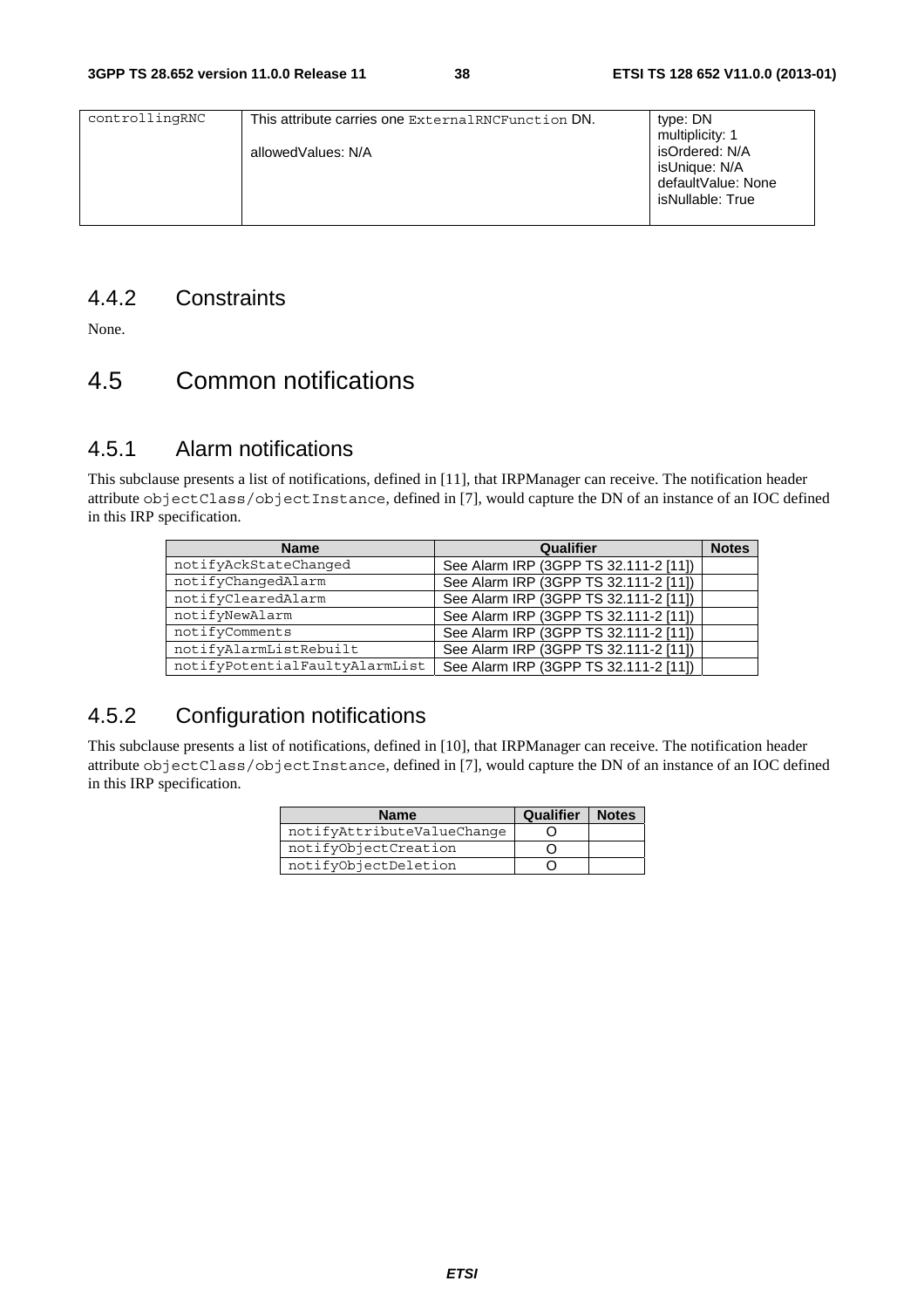# Annex A (informative): RET Control Architecture

The Itf-N provides an abstraction of resources to allow the monitor and control of physical resource from the network level management systems. For RET, the antenna tilt is controlled via a control unit which is located within the NodeB (from a management perspective). The control unit sends commands to actuators located at the tower top, in order to read, and to adjust antenna tilt values.

The AntennaFunction class will report failures and malfunctions of either the control unit, or the tilt.

There are several configurations of antennae. Some support the transmission of several frequencies from a single radome while others are deployed as an array in order to provide effective coverage.

Hence in the UTRAN model there is an N:M relationship between the UtranCell class and the AntennaFunction class, permitting the model to support all possibilities. The figure B.1 below illustrates the RET architecture.



#### **Figure B.1: Overall RET architecture**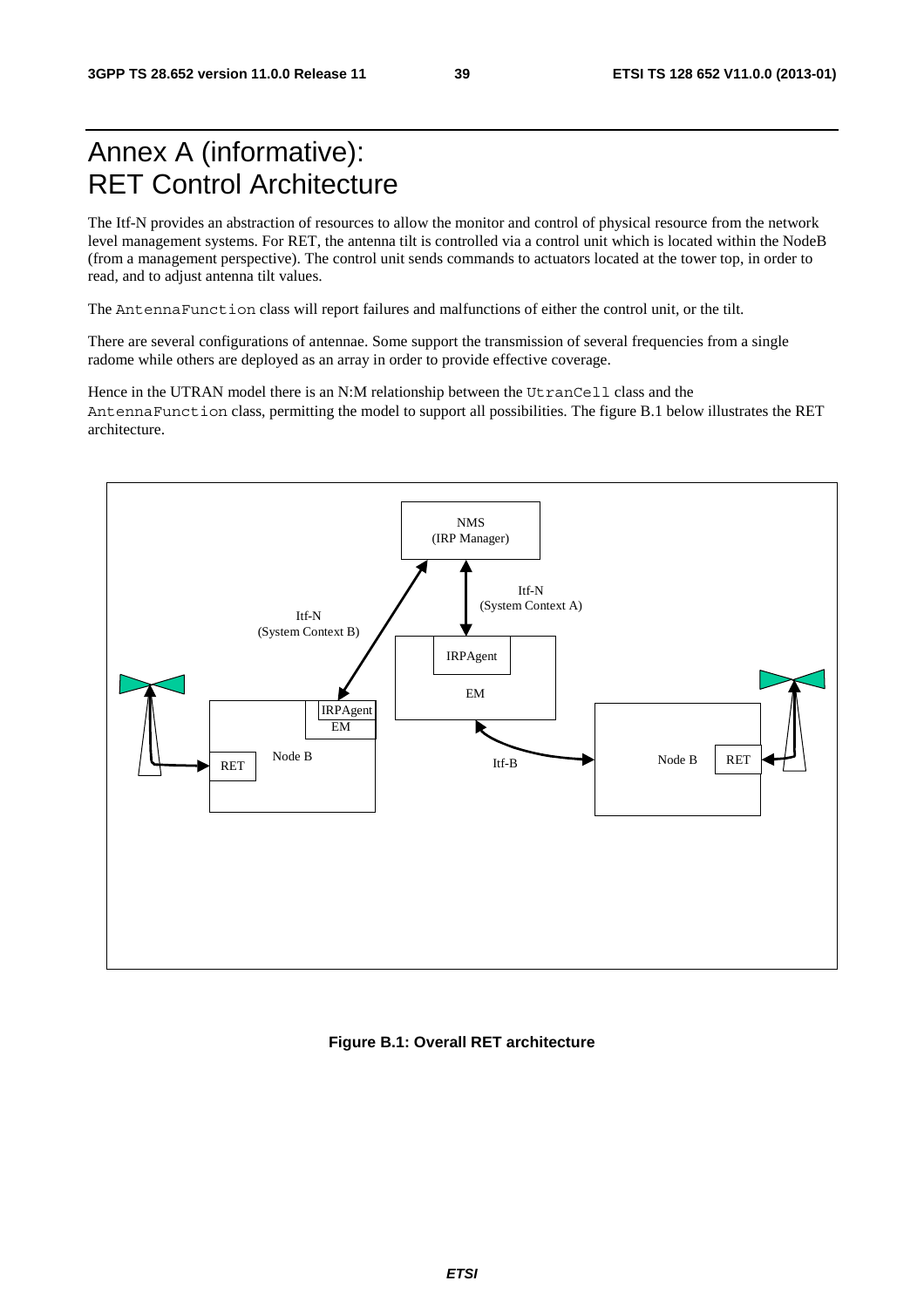# Annex B (informative): Change history

|             | <b>Change history</b> |                     |  |  |                                        |            |            |            |
|-------------|-----------------------|---------------------|--|--|----------------------------------------|------------|------------|------------|
| <b>Date</b> |                       | TSG # TSG Doc.   CR |  |  | <b>Rev Subject/Comment</b>             | <b>Cat</b> | <b>Old</b> | <b>New</b> |
| 2012-10     |                       |                     |  |  | First draft                            |            |            | 0.1.0      |
| 2012-12     | <b>SA#58</b>          |                     |  |  | Presented for information and approval |            | 0.1.0      | 1.0.0      |
| 2012-12     |                       |                     |  |  | New version after approval             |            | 1.0.0      | 11.0.0     |